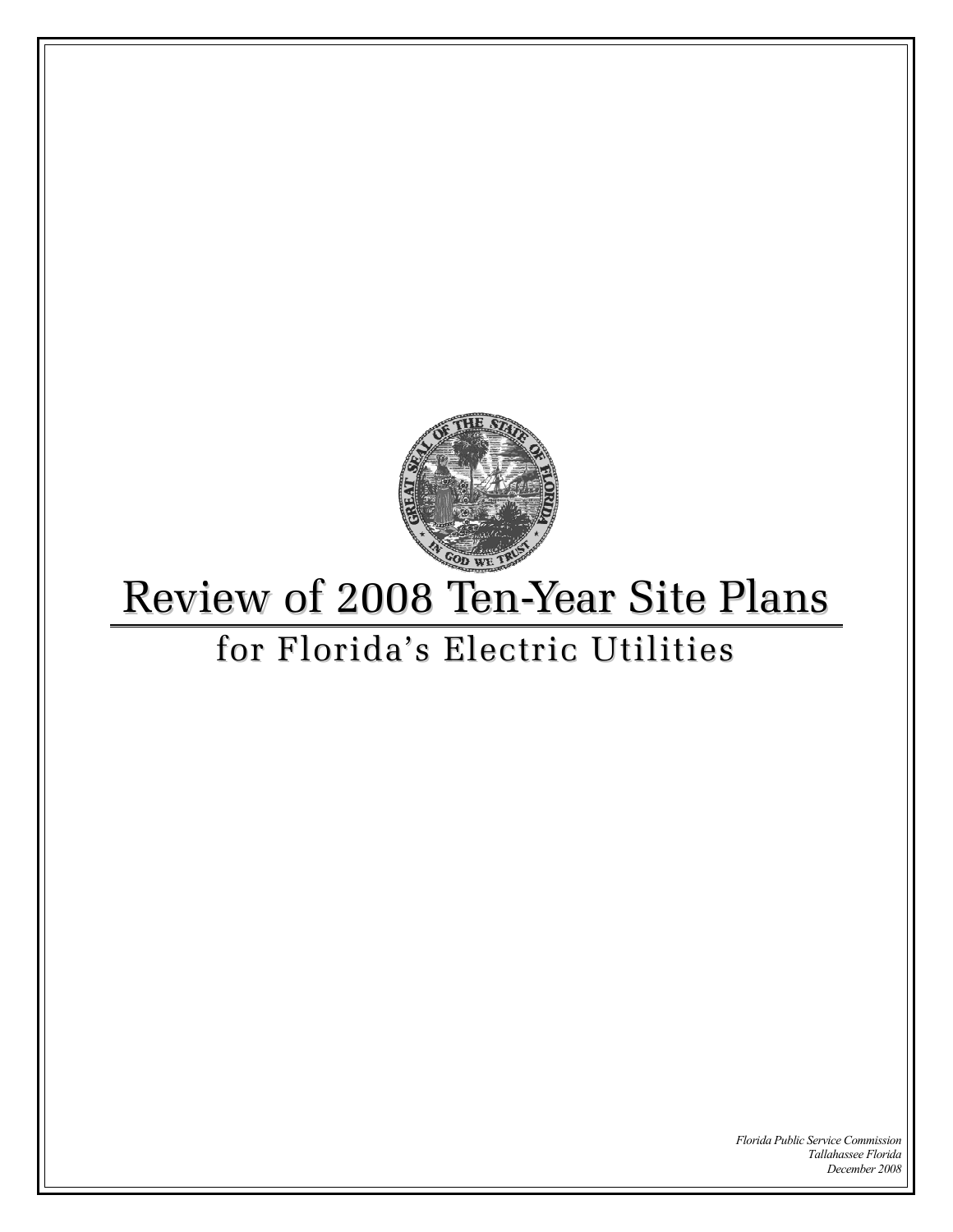## **TABLE OF CONTENTS**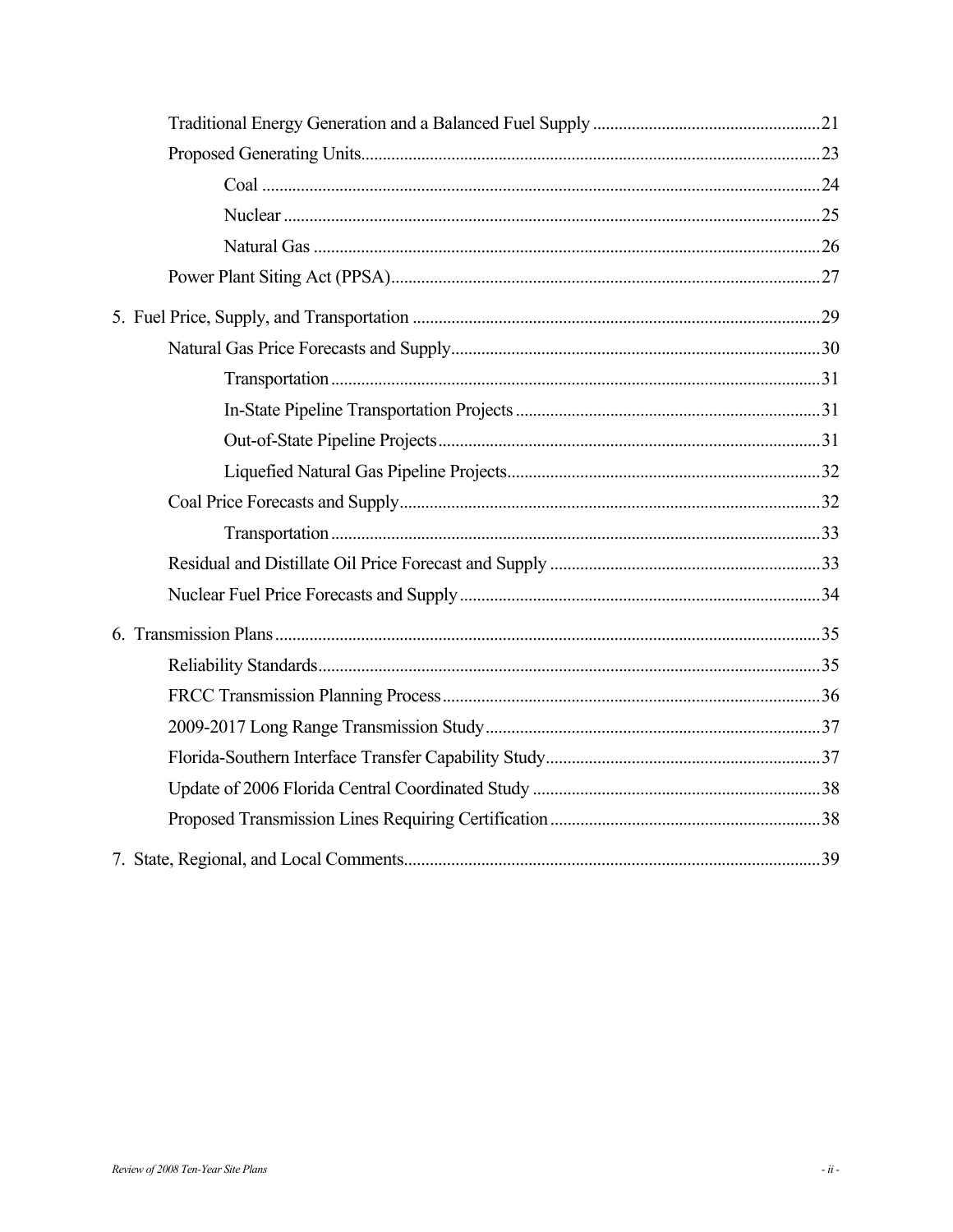## **LIST OF TABLES**

| Table 1. |  |
|----------|--|
| Table 2. |  |
| Table 3. |  |
|          |  |
|          |  |
| Table 6. |  |
| Table 7. |  |
| Table 8. |  |
|          |  |
|          |  |
|          |  |
|          |  |
|          |  |
|          |  |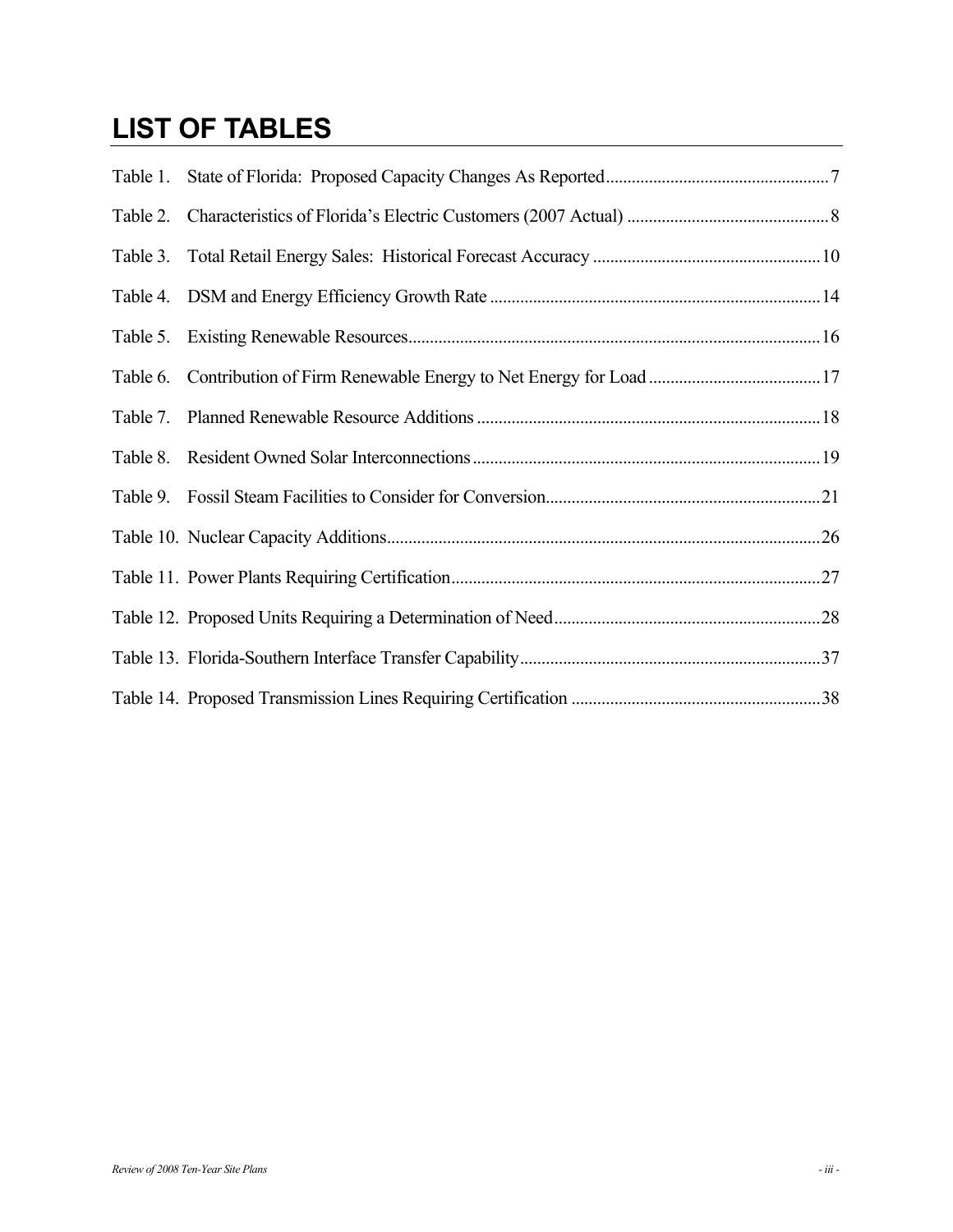## **LIST OF FIGURES**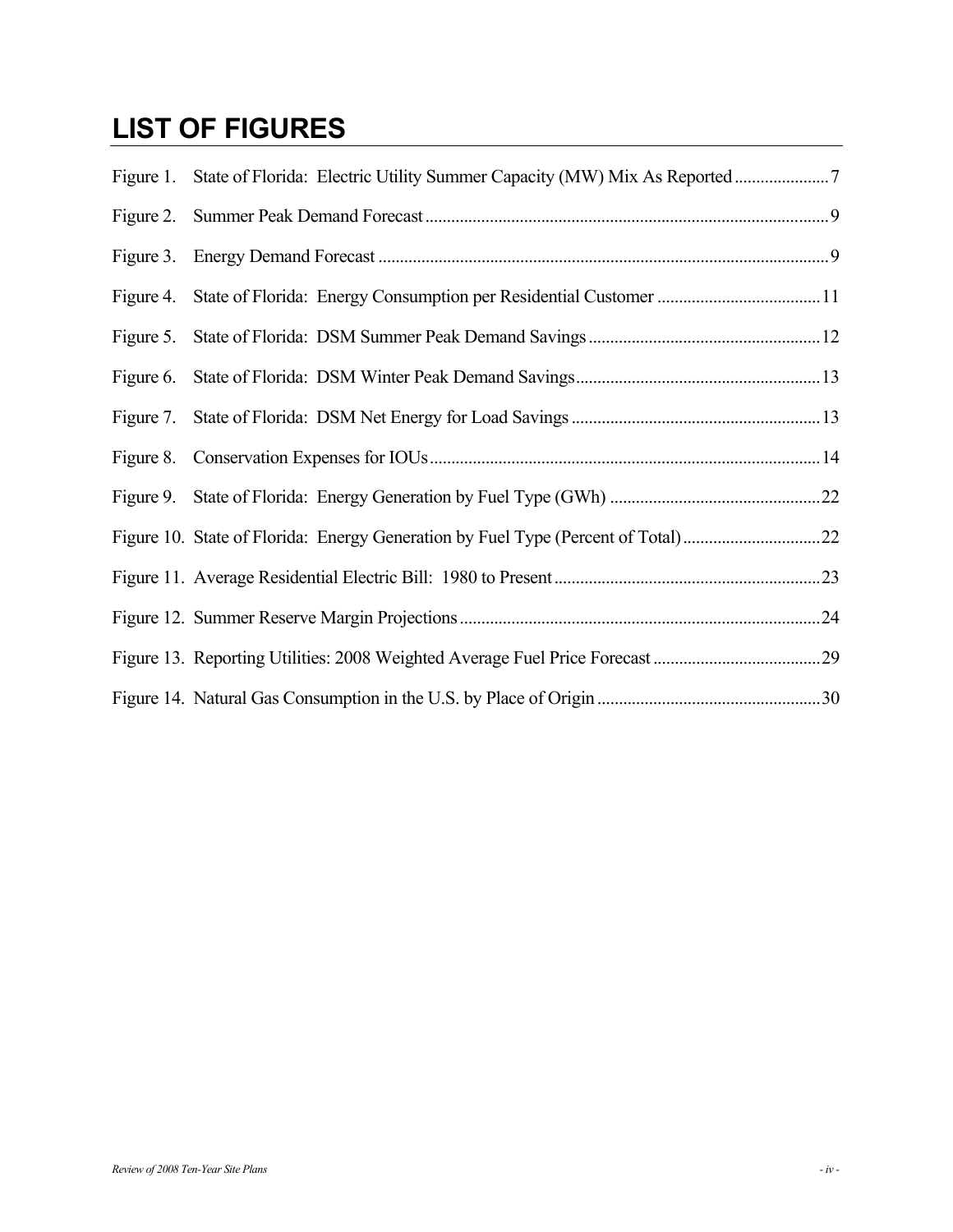## **LIST OF UTILITIES FILING A TEN-YEAR SITE PLAN**

- FPL Florida Power & Light Company
- GRU Gainesville Regional Utilities
- GULF Gulf Power Company
- PEF Progress Energy Florida, Inc.
- TECO Tampa Electric Company
- FMPA Florida Municipal Power Agency
- JEA JEA (formerly Jacksonville Electric Authority)
- LAK City of Lakeland
- OUC Orlando Utilities Commission
- TAL City of Tallahassee
- SEC Seminole Electric Cooperative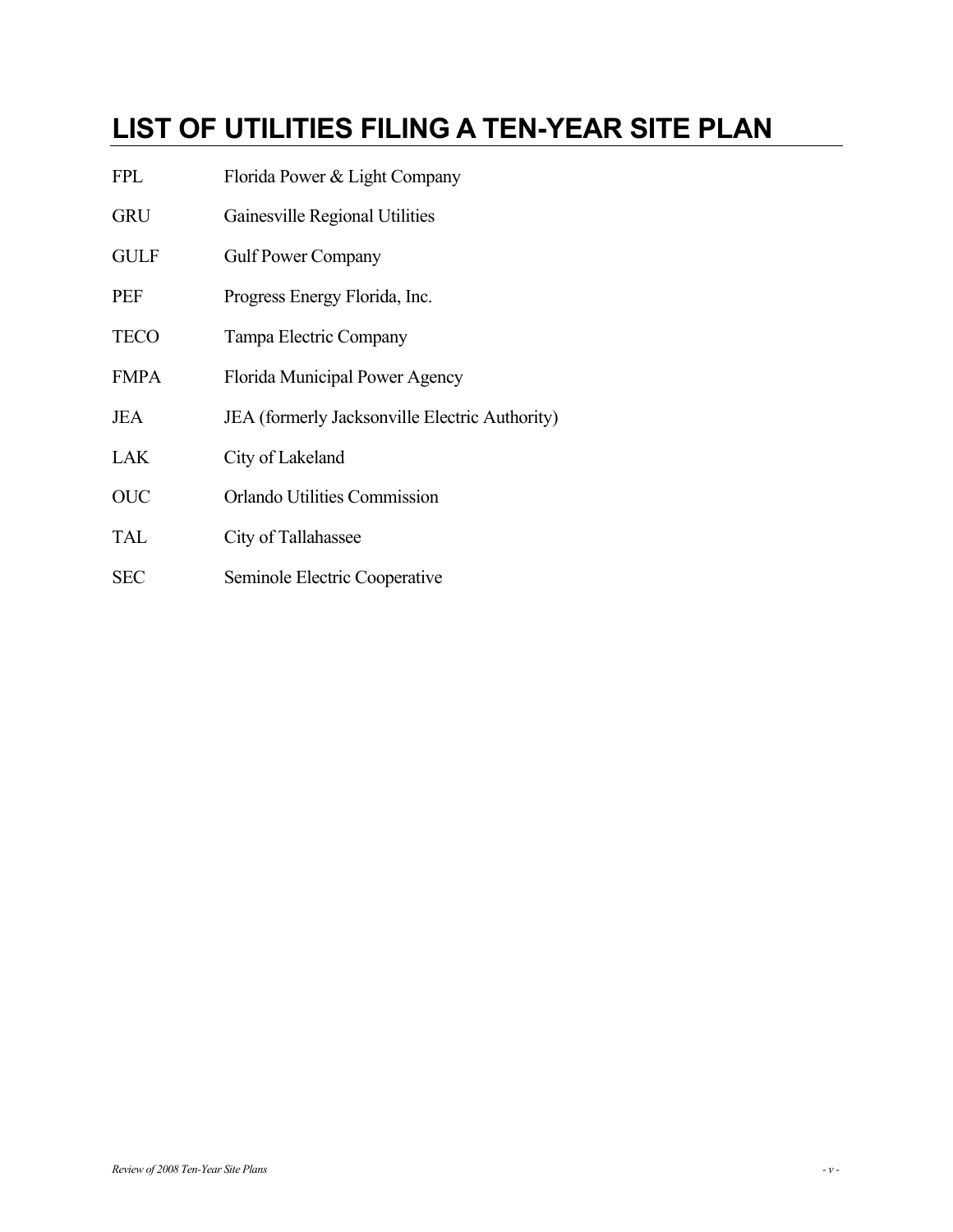## **LIST OF ACRONYMS**

| <b>Bcf</b>   | <b>Billion Cubic Feet</b>                                   |
|--------------|-------------------------------------------------------------|
| CC           | Combined Cycle generating unit                              |
| Commission   | Florida Public Service Commission                           |
| <b>CT</b>    | Combustion Turbine generating unit                          |
| <b>DEP</b>   | Florida Department of Environmental Protection              |
| <b>DOE</b>   | United States Department of Energy                          |
| <b>DSM</b>   | Demand-Side Management                                      |
| <b>ECCR</b>  | <b>Energy Conservation Cost Recovery Clause</b>             |
| <b>EIA</b>   | <b>Energy Information Administration</b>                    |
| <b>ERO</b>   | <b>Electric Reliability Organization</b>                    |
| <b>FEECA</b> | Florida Energy Efficiency and Conservation Act              |
| <b>FRCC</b>  | Florida Reliability Coordinating Council                    |
| GWh          | Gigawatt-Hour                                               |
| <b>IGCC</b>  | Integrated Coal Gasification Combined Cycle generating unit |
| <b>LFG</b>   | Landfill Gas                                                |
| <b>LNG</b>   | <b>Liquefied Natural Gas</b>                                |
| <b>MMBtu</b> | Million British Thermal Units                               |
| <b>MSW</b>   | Municipal Solid Waste                                       |
| <b>MW</b>    | Megawatt                                                    |
| <b>NEL</b>   | Net Energy for Load                                         |
| <b>NERC</b>  | North American Electric Reliability Corporation             |
| <b>NUG</b>   | Non-utility Generator                                       |
| <b>PPSA</b>  | Power Plant Siting Act                                      |
| <b>RFP</b>   | <b>Request for Proposal</b>                                 |
| <b>RTO</b>   | Regional Transmission Organization                          |
| <b>TLSA</b>  | Transmission Line Siting Act                                |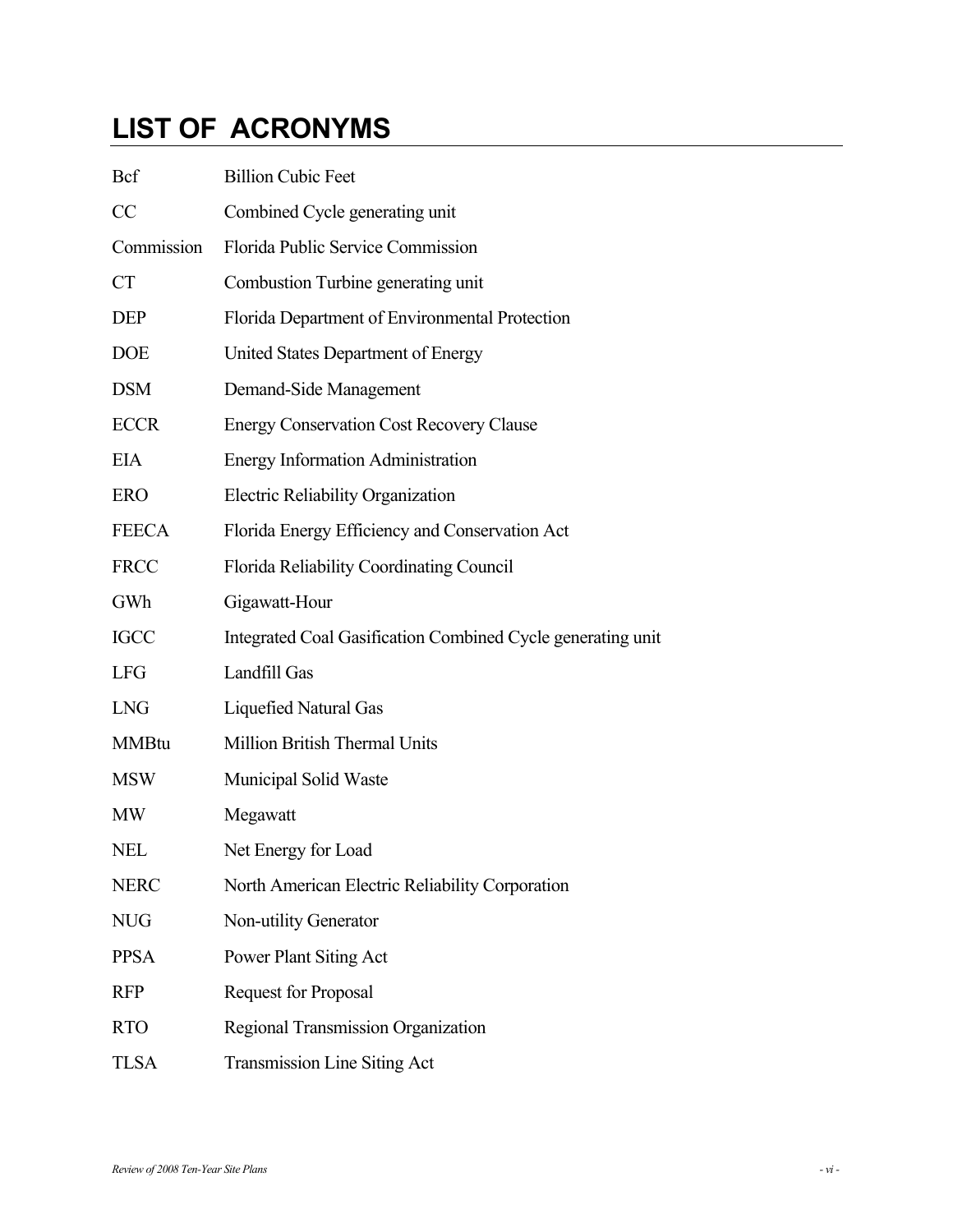## **1. EXECUTIVE SUMMARY**

Pursuant to Section 186.801(1), Florida Statutes (F.S.), each generating electric utility must submit to the Florida Public Service Commission (Commission) a ten-year site plan which estimates the utility's power generating needs and the general location of its proposed power plant sites over the ten-year planning horizon. By April 1, 2008, eleven utilities filed Ten-Year Site Plans with the Commission. $<sup>1</sup>$ </sup>

The Commission is required to perform a preliminary study of each plan and classify them as either "suitable" or "unsuitable." All findings of the Commission are made available to the Florida Department of Environmental Protection (DEP) for its consideration at any subsequent electrical power plant site certification proceedings.

The Commission has reviewed the Ten-Year Site Plans filed by the eleven reporting utilities and finds that the projections of load growth appear reasonable and that the reporting utilities have identified additional generation facilities required in order to maintain an adequate supply of electricity at a reasonable cost. Therefore, the Commission finds the 2008 Ten-Year Site Plans filed by the eleven reporting utilities to be suitable for planning purposes.

While the 2008 Ten-Year Site Plans are suitable for planning purposes, they are subject to change due to several factors including changes to fuel cost and energy use projections, evolving technology, and changing energy policy. Currently, approximately 11,000 megawatts (MW) of capacity have either received a determination of need or are under construction. Based upon other utility filings and actions, approximately 5,000 MW of planned capacity may be delayed beyond 2017. Utilities have cited declining energy projections as one reason for the recent changes. The Commission will continue to monitor changes to the utilities' plans in order to ensure an adequate supply of electricity at a reasonable cost.

## **Building an Energy Efficient Florida**

Pursuant to Section 366.03, F.S., each public utility has a statutory obligation to serve every customer within its service territory. As the state's load and energy requirements continue to grow, Florida's utilities must continue to explore all measures to ensure the most efficient means for serving their customers' needs. The Commission notes the following components as critical to implementing an effective energy policy in Florida.

 $\overline{a}$ 

<sup>&</sup>lt;sup>1</sup> Investor-owned utilities (IOUs) filing 2008 Ten-Year Site Plans include Florida Power & Light Company (FPL), Tampa Electric Company (TECO), Gulf Power Company (GULF), and Progress Energy Florida, Inc. (PEF). Municipal utilities filing 2008 Ten-Year Site Plans include Florida Municipal Power Agency (FMPA), Orlando Utilities Commission (OUC), City of Lakeland (LAK), City of Tallahassee (TAL), JEA (formerly Jacksonville Electric Authority), and Gainesville Regional Utilities (GRU). Seminole Electric Cooperative (SEC) also filed a 2008 Ten-Year Site Plan.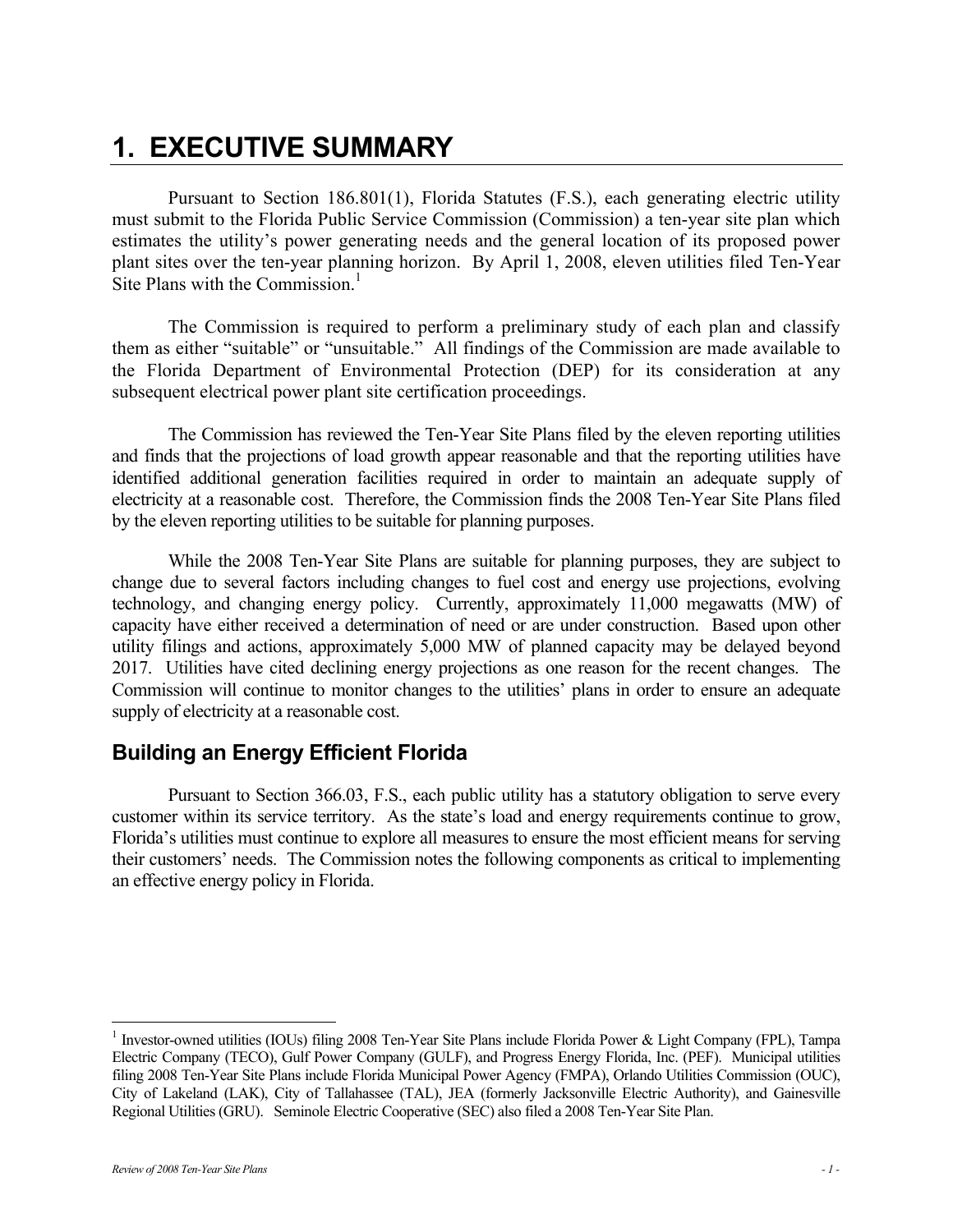#### *1. Demand-Side Management (DSM) and Conservation*

The first step toward building an energy efficient Florida begins with minimizing the load and energy requirements which the utilities must serve. Reduced load and energy requirements are essential in decreasing the burning of fossil fuels and deferring the need for additional generating capacity. Load and energy requirements are affected by many variables including population growth, demographics, and weather patterns. Customer choice, however, serves as the foundation for wise energy use in order to reduce dependence on expensive liquid fuels and reduce greenhouse gas emissions.

Utilities play an important role in educating consumers to make wise energy choices. Through DSM programs, Florida's utilities can have a direct effect on customer energy usage patterns. Florida's investor-owned utilities (IOUs) have reported more than \$250 million in conservationrelated expenditures in 2007, marking the highest expenditures since 1999. Expenditures in 2008 are projected to exceed \$285 million. This trend illustrates the commitment of Florida's utilities to DSM and energy efficiency. However, per capita energy consumption is projected to increase.

Over the planning period, Florida's utilities are projecting more than 7,600 MW of summer peak load reduction from DSM and energy efficiency programs. The demand reductions projected in the 2008 Ten-Year Site Plans are based on goals which represent a minimum threshold utilities must meet before building any major power plants. Overall, demand and energy savings from utilitysponsored DSM and energy efficiency programs are expected to surpass current goals by as much as 60 percent. The utilities' current goals were set by the Commission in 2004.

In 2008, the Legislature amended Section 366.82, F.S., which expands the Commission's process for establishing DSM and energy conservation goals. More specifically, the Commission must now consider the impact of demand-side renewable energy systems as well as an expanded scope of potential conservation and efficiency measures. Additional considerations include the need for incentives and the effect of emission compliance costs. Utilities have launched a technical potential study to start the goal setting process, and a hearing date is set for August 2009. New goals will be set in December 2009 and should be reflected in the utilities' 2010 Ten-Year Site Plans.

#### *2. Renewable Generation*

Renewable generation is another key component of building an energy efficient Florida. Currently, approximately 1,000 MW of renewable generation are available in Florida. Roughly 450 MW are sold to Florida's utilities as firm capacity; the remaining capacity is either sold on an asavailable basis or used internally by customers. If all three forms of renewable energy – firm, nonfirm, and self-service – are combined, data suggests that renewable energy accounted for 3.6 percent of the IOUs retail energy needs in 2007.

 Historically, relatively high capital and operating costs as well as limited physical applications have hampered the development of renewable energy in the state. The 2008 Ten-Year Site Plans indicate approximately 500 MW of new renewable capacity are presently planned through the year 2017. Current utility-owned generation is approximately 50,000 MW, so the contribution toward fuel diversification from renewable energy remains relatively small.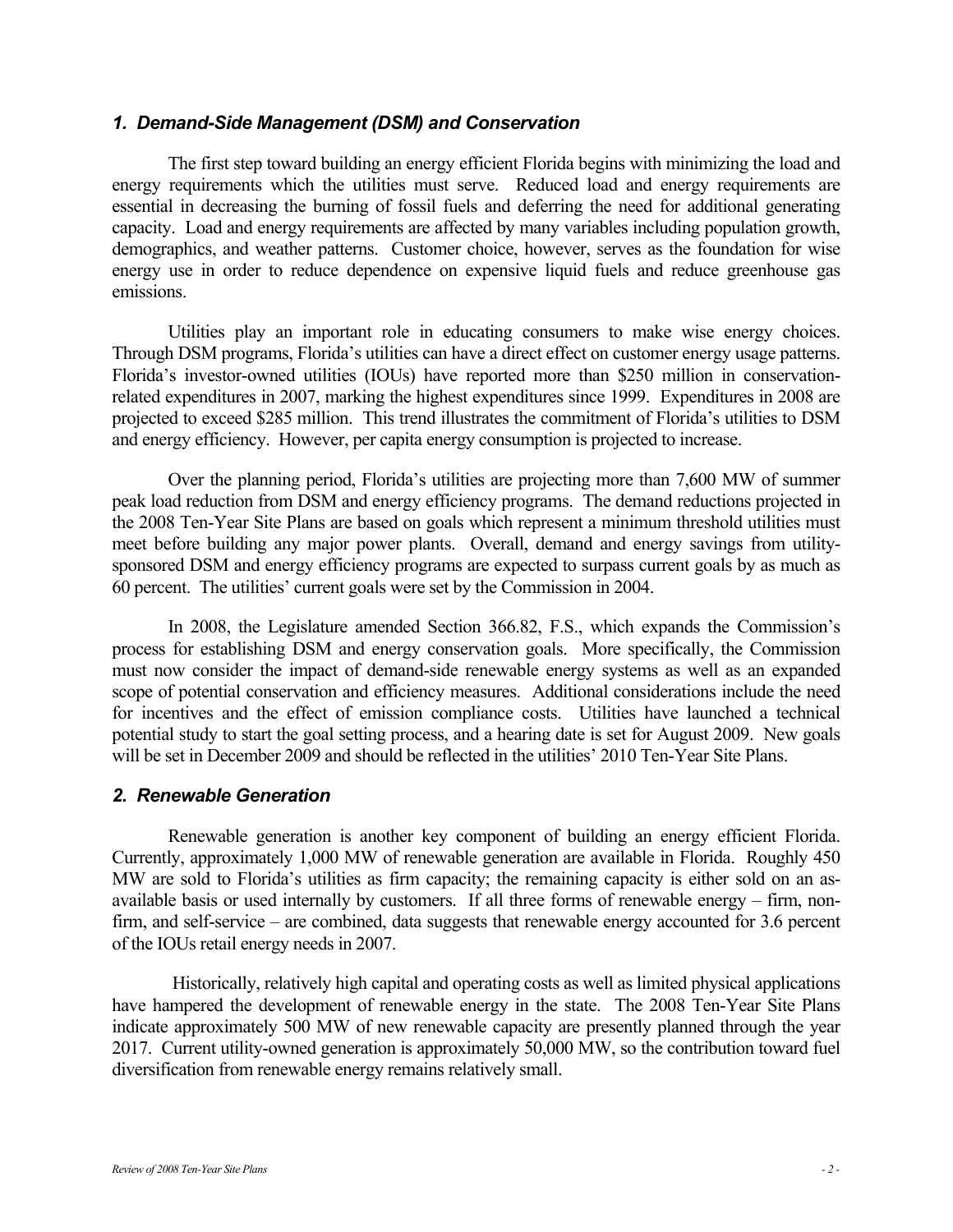Recently, the Legislature and Commission have taken several steps to encourage additional development of renewable generation while minimizing the cost of power supply to retail ratepayers. The 2008 Legislature passed several amendments to Section 366.92, F.S. Specifically, Section 366.92(2), F.S., was amended to require the Commission to draft rules to establish a renewable portfolio standard (RPS) which will require each IOU to supply a percentage of their retail electricity sales from renewable energy sources located in Florida. The statute requires specific focus to be placed on existing and potential sources of renewable energy in Florida and the economic impact of new renewable generation. The Commission has held two rule development workshops and is scheduled to hold a third workshop on December 3, 2008. On January 9, 2009, the Commission will consider a draft rule which will be submitted to the Legislature by February 1, 2009, for ratification.

Section 366.92(4), F.S. was also amended to allow full cost recovery under the environmental cost recovery clause for up to 110 MW of zero greenhouse gas emitting renewable generation. On July 15, 2008, the Commission approved FPL's petition to move forward with three solar energy projects totaling 110 MW. FPL's largest proposed project, Martin Solar, is a 75 MW solar thermal steam generating facility at the existing Martin power plant site in Martin County, Florida. Martin Solar is designed as a fuel substitution resource which will supplement the steam supply of the natural gas-fired Martin 8 combined cycle generator. The DeSoto and Space Coast Solar projects are photovoltaic arrays that will provide a combined 35 MW of non-firm renewable capacity. All three projects are scheduled to be in-service by the end of 2010. FPL estimates that the three projects will have a net cost of \$558 million above traditional energy generation costs.

The Commission has taken steps to promote renewable generation on the customer's side of the meter as well. On April 7, 2008, Commission amendments to Rule 25-6.065, Florida Administrative Code, relating to interconnection and net metering of small customer-owned renewable generation, became effective.<sup>2</sup> Such changes will promote the development of small customer-owned renewable generation by streamlining the interconnection process and allowing for monthly credits for excess on-site renewable generation on the retail customer's bill. Currently, IOUs report approximately 400 residential interconnections with a total capacity of approximately 1.075 MW.

#### *3. Utility Generation Efficiency and Fuel Diversity*

Current projections indicate that the state's total energy demand will surpass projected conservation, DSM, and renewable energy programs offered by Florida's utilities. Therefore, the addition of traditional generation capacity is necessary to satisfy reliability requirements.

When considering the addition of supply-side generation, Florida's electric utilities must consider many environmental, economic, and reliability issues. The modernization of existing units plays a key role in addressing each of these issues. Such projects may require the temporary removal of existing units, thus impacting reliability until the completion of the modernization. In 2008, the Commission granted FPL a need determination to transform more than 1,400 MW of relatively inefficient oil-fired steam generation into approximately 2,400 MW of newer and more efficient gasfired combined cycle generation. PEF's 2008 Ten-Year Site Plan shows designs to replace 129 MW of oil-fired steam generation with 1,125 MW of gas-fired combined cycle generation at its Suwannee

 $\overline{a}$ 

<sup>&</sup>lt;sup>2</sup> See Order No. PSC-08-0161-FOF-EI, issued March 19, 2008, Docket No. 070674-EI, In re: Interconnection and Net Metering of Customer-Owned Renewable Generation.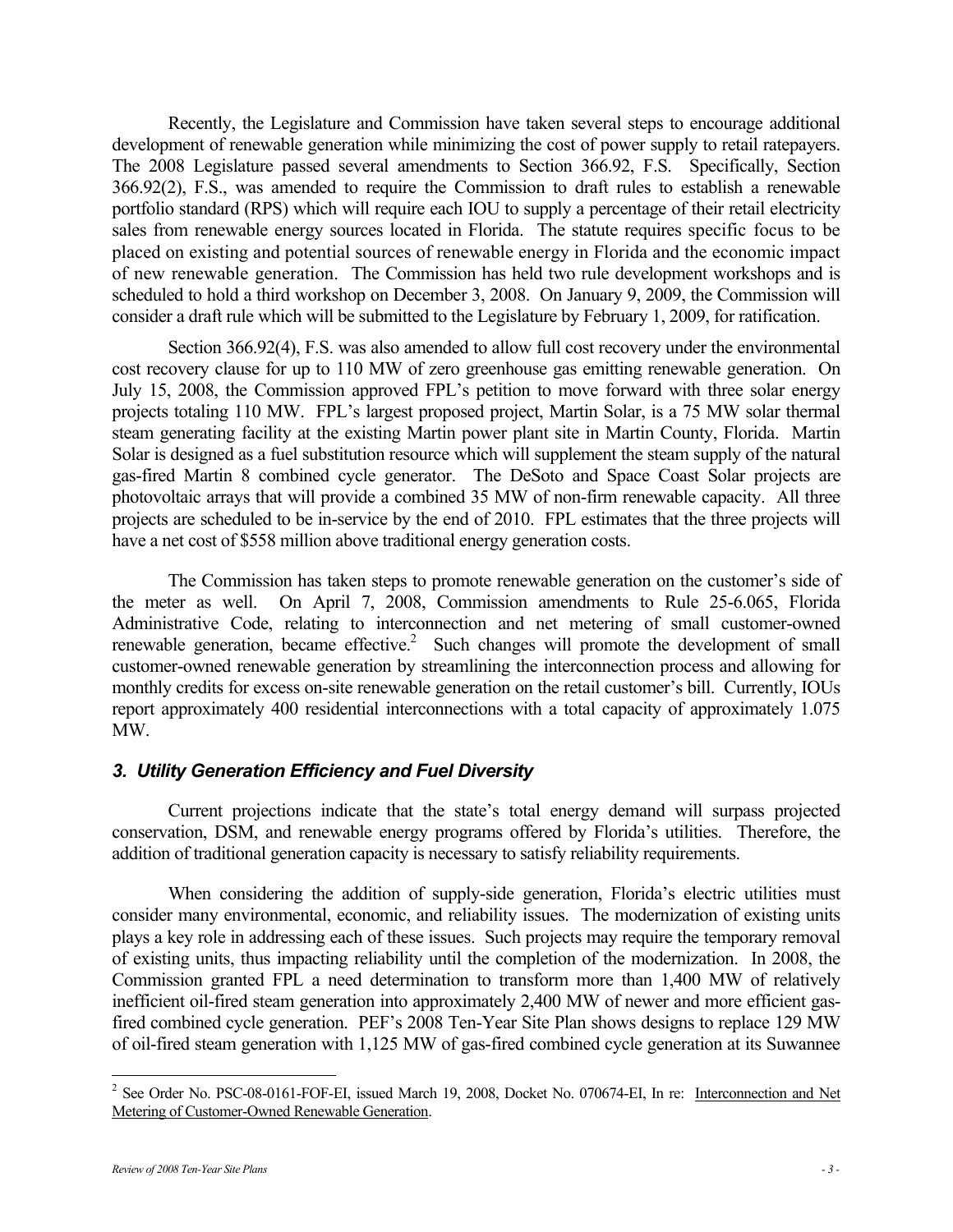Station. PEF is currently conducting a request for proposal (RFP) process for the new combined cycle unit which is scheduled to be in service in 2013. Utilities should continue to explore potential conversion projects and report the feasibility of each conversion in next year's Ten-Year Site Plans.

Fuel diversity is a strategic concern when the construction of new supply-side generation is necessary. Maintaining a balanced mix of fuel sources enhances the reliability of supply and allows utilities to mitigate the effects of volatile price fluctuations. The use of natural gas as a fuel has grown over the last 20 years and currently accounts for 38.8 percent of the state's energy needs. In previous Ten-Year Site Plans, Florida's utilities responded to fuel diversity concerns through the inclusion of multiple coal-fired power plants. Fuel cost uncertainties, high capital costs, and uncertainties regarding potential expenses related to future carbon emission regulations were all cited as concerns as more than 3,500 MW of planned coal-fired generation additions were canceled. Despite initial opposition, Seminole Electric Cooperative received final certification of Seminole Unit 3, a 750 MW coal-fired power plant, on June 13, 2008. Seminole Unit 3 has an in-service date of May 2014, and represents the only planned coal-fired generation capacity addition in Florida. The development and deployment of advanced coal technology that is both cost-effective and environmentally responsible plays a critical role in balancing the state's fuel mix.

Because nuclear generation is one generating technology that provides base-load capacity yet produces no greenhouse gas emissions, it has become a cornerstone of an energy efficient Florida. In 2007 and 2008, the Commission approved the need for approximately 5,000 MW of nuclear capacity, including more than 4,300 MW of new nuclear construction, based primarily on projected fuel cost savings. The four proposed power plants will mark the first construction of new nuclear generation in Florida in more than 20 years. The 2008 Ten-Year Site Plan for PEF contains the first two units, Levy 1 & 2, which are scheduled to be completed in 2016 and 2017, respectively. FPL's planned Turkey Point Units 6 & 7 are not scheduled to be in-service until 2018 and 2020, which are beyond the 2008 Ten-Year Site Plan planning horizon.

 Even with the identified new base-load coal and nuclear units, Florida's dependence on natural gas is projected to increase from 38.8 percent in 2008 to 54.4 percent by 2017. As the state continues to construct new natural gas-fired generation, natural gas storage and supply becomes increasingly significant in ensuring the reliability of the state's electrical system. Multiple supply options and sufficient storage are critical to maintain the integrity of Florida's electric system during supply disruptions due to severe storms and hurricanes. Florida's utilities have begun increasing the amount of natural gas storage that is available to the state. Utilities should continue to evaluate diversity within a fuel type, such as liquefied natural gas (LNG) and gas storage, as options to traditional sources and delivery methods for natural gas.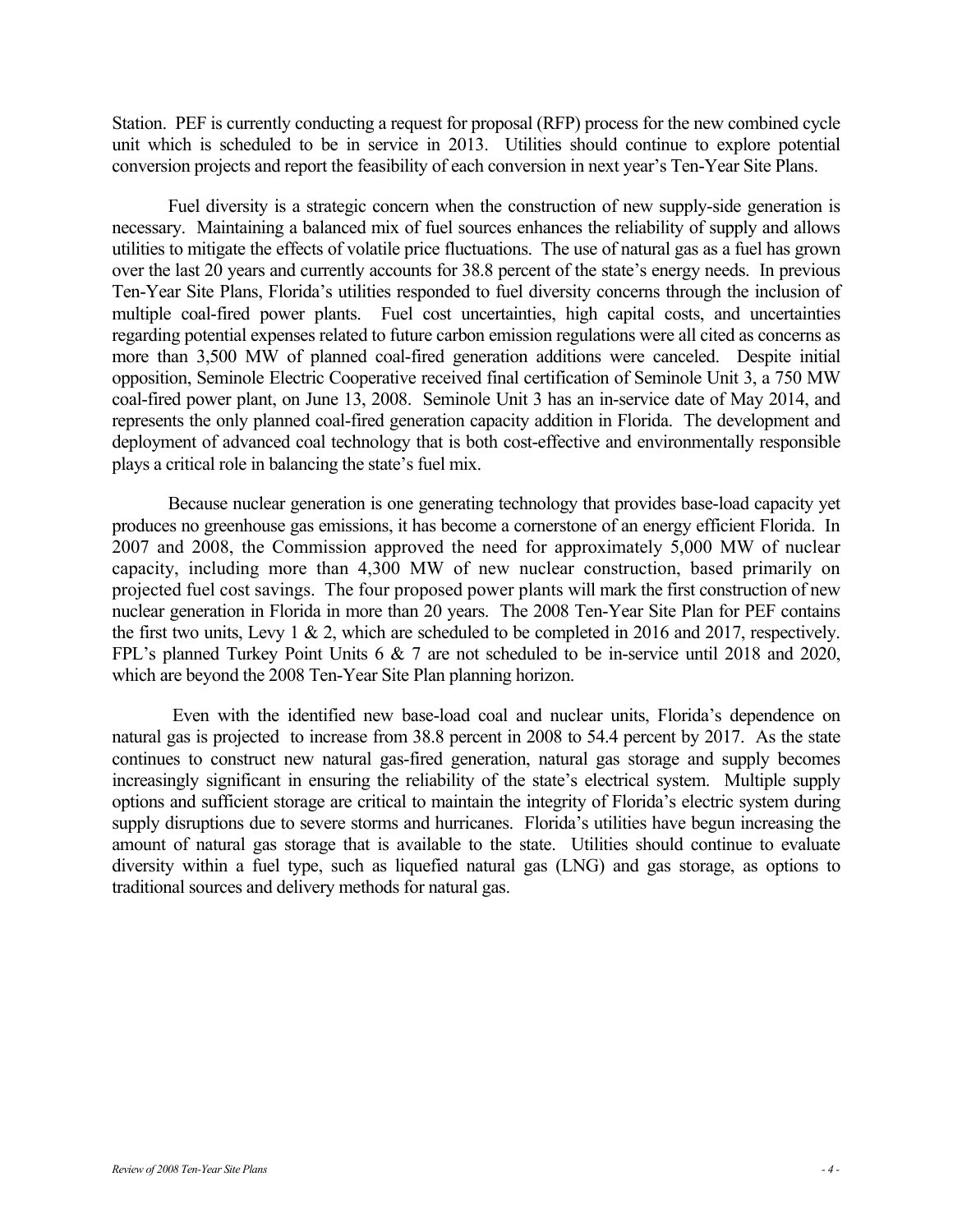## **2. INTRODUCTION**

A Ten-Year Site Plan gives state, regional, and local agencies advance notice of proposed power plants and transmission facilities. The Commission receives comments from the aforementioned agencies regarding various issues of concern. These comments are summarized in Chapter 7. Because a utility's Ten-Year Site Plan is a planning document containing tentative data, it may not contain sufficient information to allow regional planning councils, water management districts, and other review agencies to evaluate site-specific issues within their jurisdictions. Each utility must provide detailed data, based on in-depth environmental assessments, during certification proceedings under the Power Plant Siting Act (PPSA), Sections 403.501-403.518, Florida Statutes (F.S.) or the Transmission Line Siting Act (TLSA), Sections 403.52-406.5365, F.S..

## **Statutory Authority**

Section 186.801, F.S., requires that all major generating electric utilities in Florida submit a Ten-Year Site Plan to the Florida Public Service Commission (Commission) for annual review. To fulfill the requirements of Section 186.801, F.S., the Commission has adopted Rules 25-22.070 through 25-22.072, Florida Administrative Code (F.A.C.). Each utility's Ten-Year Site Plan contains projections of the utility's electric power needs, fuel requirements, and the general location of proposed power plant sites and major transmission facilities. Utilities whose existing generating capacity is below 250 megawatts (MW) are exempt from this requirement unless the utility plans to build a new unit larger than 75 MW within the 10-year planning period.

Also in accordance with the Section 186.801, F.S., the Commission performs a preliminary study of each Ten-Year Site Plan and is required to determine whether it is **suitable** or **unsuitable**. The results of the Commission's study are contained in this report, Review of 2008 Ten-Year Site Plans, which is forwarded to the Department of Environmental Protection (DEP) for use in subsequent power plant siting proceedings.

Section 377.703(2)(e), F.S., requires the Commission to analyze and provide natural gas and electricity forecasts to the Florida Energy and Climate Commission. The Ten-Year Site Plan Review also fulfills this statutory requirement.

### **Suitability**

The Commission has reviewed the Ten-Year Site Plans filed by the eleven reporting utilities and finds that the projections of load growth appear reasonable and that the reporting utilities have identified additional generation facilities required in order to maintain an adequate supply of electricity at a reasonable cost. Therefore, the Commission finds the 2008 Ten-Year Site Plans filed by the eleven reporting utilities to be suitable for planning purposes.

Since the Ten-Year Site Plan is not a binding plan of action on electric utilities, the Commission's classification of a Ten-Year Site Plan as suitable or unsuitable has no formal effect on the utility. Such a classification does not constitute a finding or determination in docketed matters before the Commission. The Commission may address any concerns raised by a utility's Ten-Year Site Plan at a public hearing.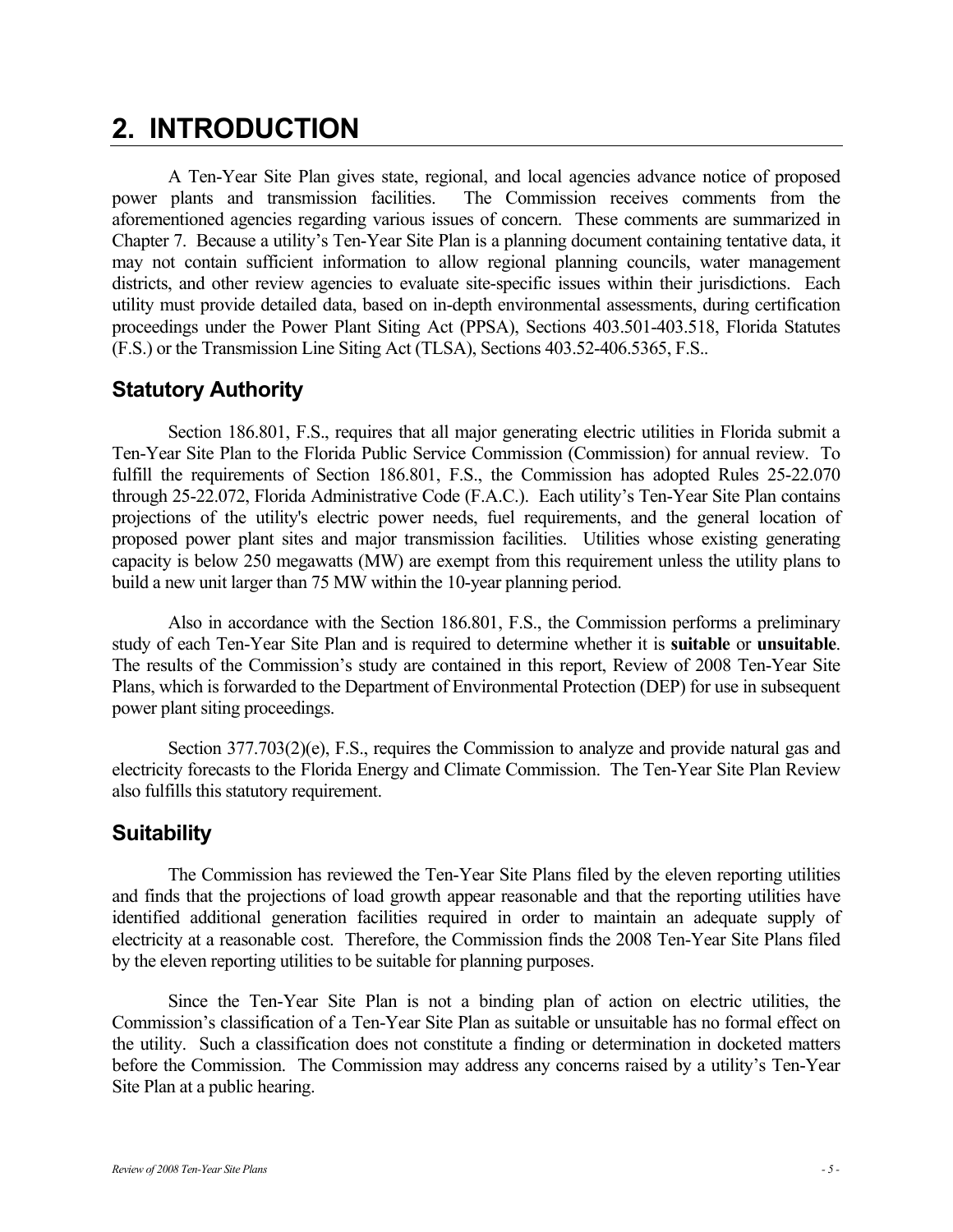### **Information Sources**

In April 2008, eleven utilities<sup>3</sup> filed their Ten-Year Site Plans, and on August 12, 2008, the Commission held a public workshop to facilitate discussion of the plans. In addition to the individual utility filings, the Commission also relies on cost and performance data obtained through supplemental data requests made to the reporting utilities, as well as other sources. The Florida Reliability Coordinating Council (FRCC) annually publishes several documents that assess the adequacy and reliability of Peninsular Florida's<sup>4</sup> generating units and transmission system. The Commission used the following FRCC documents to supplement this review:

- The 2008 *Regional Load and Resource Plan* contains aggregate data on demand and energy, capacity and reserves, and proposed new generating unit and transmission line additions for Peninsular Florida as well as statewide. The FRCC submitted this study in July 2008.
- The 2008 *Reliability Assessment* is an aggregate study of generating unit availability, forced outage rates, load forecast methodologies, and gas pipeline availability. The FRCC submitted this study in August 2008.
- The *Long Range Transmission Reliability Study* is an assessment of the adequacy of Peninsular Florida's bulk power and transmission system. The study includes both short-term (2009-2012) detailed analysis and long-term (2013-2017) evaluation of developing trends that would require transmission additions or other corrective action. The FRCC submitted an executive summary of this study in August 2008.

## **Resource Additions**

Table 1 on the following page reflects the aggregate capacity additions contained in the reporting utilities' 2008 Ten-Year Site Plans. At the time of filing, the state's electric utilities planned to add a net capacity of 14,565 MW over the next 10 years. As in past years, the majority of new capacity planned in the 2008 Ten-Year Site Plans is expected to come from gas-fired combined cycle units.

Figure 1 on the following page illustrates the present and future aggregate capacity mix. The capacity values in Figure 1 incorporate all proposed additions, changes, and retirements from Table 1. Negative values in the table reflect the retirement of fossil steam units, the expiration of firm capacity interchange contracts from out of state, and the expiration of firm capacity contracts with independent power producers and qualifying facilities within the state. If new contracts are signed in the future to replace those that expire, these resources will once again be included in the state's capacity mix. The subsequent effects of these additions as well as recent changes are discussed throughout this report.

 $\overline{a}$ 

<sup>&</sup>lt;sup>3</sup> Investor-owned utilities (IOUs) filing 2008 Ten-Year Site Plans include Florida Power & Light Company (FPL), Tampa Electric Company (TECO), Gulf Power Company (GULF), and Progress Energy Florida, Inc. (PEF). Municipal utilities filing 2008 Ten-Year Site Plans include Florida Municipal Power Agency (FMPA), Orlando Utilities Commission (OUC), City of Lakeland (LAK), City of Tallahassee (TAL), JEA (formerly Jacksonville Electric Authority), and Gainesville Regional Utilities (GRU). Seminole Electric Cooperative (SEC) also filed a 2008 Ten-Year Site Plan.

<sup>&</sup>lt;sup>4</sup> Peninsular Florida refers to the FRCC region which includes all utilities with the exception of Gulf Power Company.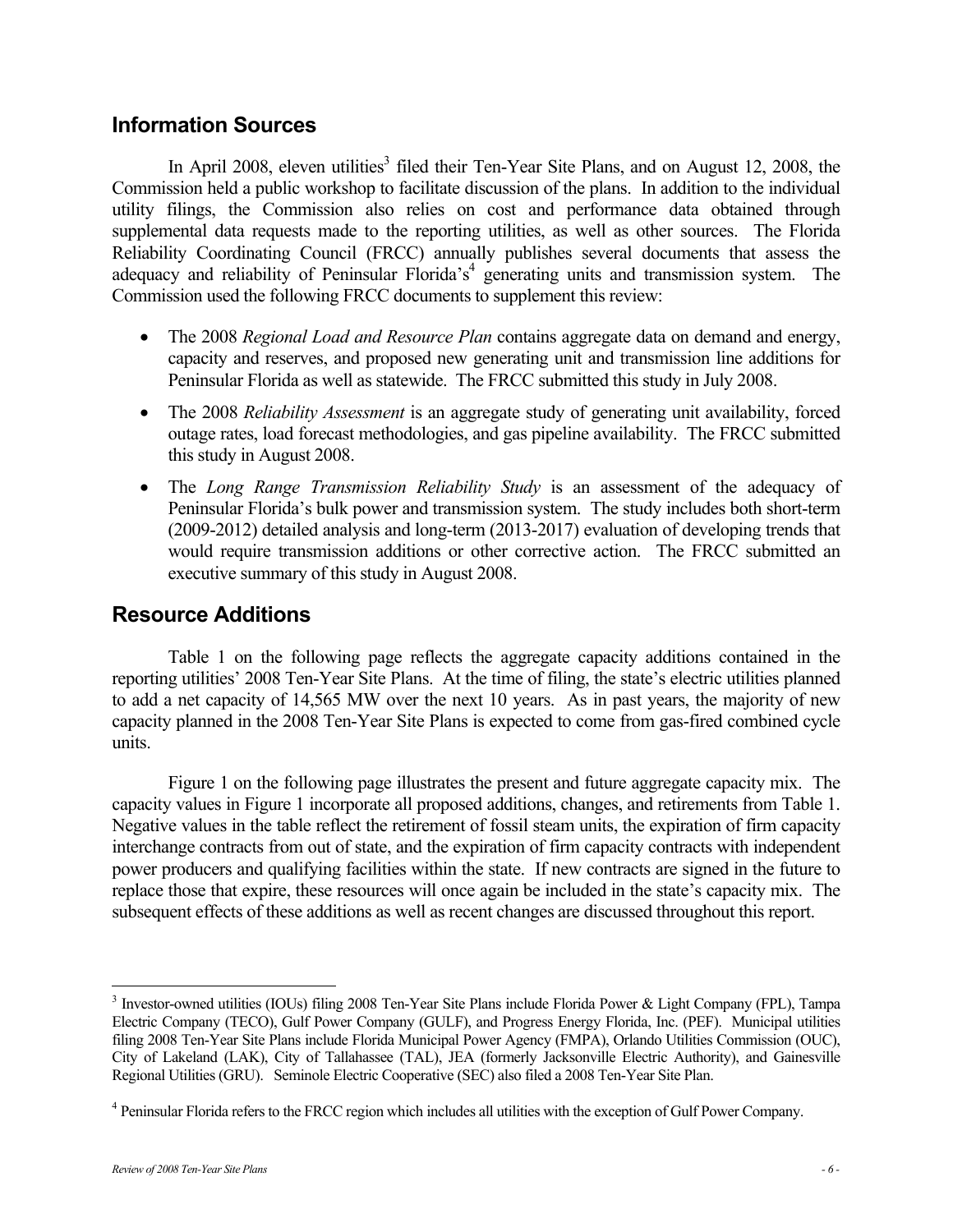|                                        | <b>Summer Capacity Changes (MW)</b> |                              |  |  |
|----------------------------------------|-------------------------------------|------------------------------|--|--|
| <b>Unit Type</b>                       | 2007 Forecast<br>$(2007 - 2016)$    | 2008 Forecast<br>(2008-2017) |  |  |
| <b>Natural Gas (NG)</b>                |                                     |                              |  |  |
| <b>Combined Cycle</b>                  | 11,775                              | 14,514                       |  |  |
| <b>Combustion Turbine</b>              | 1,573                               | 1,293                        |  |  |
| Steam                                  | $-246$                              | $-247$                       |  |  |
| Coal                                   |                                     |                              |  |  |
| Steam                                  | 3,628                               | 705                          |  |  |
| Integrated Coal Gasification           | 854                                 | $\Omega$                     |  |  |
| Oil                                    |                                     |                              |  |  |
| <b>Combustion Turbine &amp; Diesel</b> | $-10$                               | $-208$                       |  |  |
| Steam                                  | $-432$                              | $-541$                       |  |  |
| <b>Nuclear (NUC)</b>                   |                                     |                              |  |  |
| Steam                                  | 1,305                               | 2,764                        |  |  |
| <b>Firm Purchases</b>                  |                                     |                              |  |  |
| Independent Power Producer (IPP)       | $-2,324$                            | $-1,496$                     |  |  |
| Interchange                            | $-101$                              | $-1,813$                     |  |  |
| Non-Utility Generator (NUG)            | $-614$                              | $-608$                       |  |  |
| Renewables                             | $-103$                              | 202                          |  |  |
| <b>NET CAPACITY ADDITIONS</b>          | 15,305                              | 14,565                       |  |  |

#### **Table 1. State of Florida: Proposed Capacity Changes As Reported**

#### **Figure 1. State of Florida: Electric Utility Summer Capacity (MW) Mix As Reported**

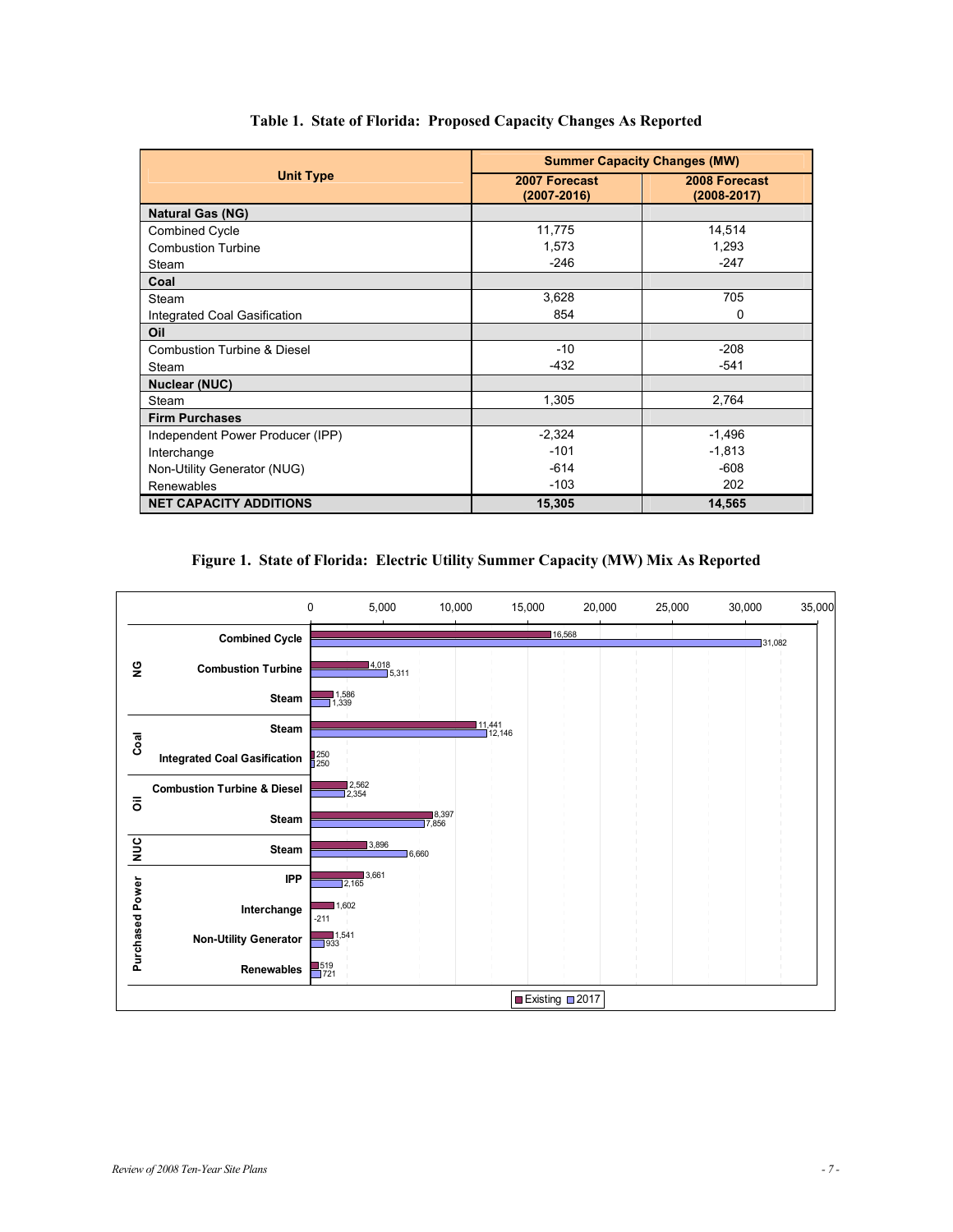## **3. ENERGY DEMAND**

A utility's load and energy forecasts serve as the starting point for determining the timing and size of new capacity additions needed to reliably serve load. The first step toward building an energy efficient Florida begins with minimizing the load and energy requirements which the utilities must meet. Reduced load and energy requirements are essential in reducing the burning of fossil fuels and deferring the need for additional generating capacity. Historical data forms the foundation for utility load and energy forecasts. These data take into account energy usage patterns, trends in population growth, demographics, weather data for the utility's service territory, appliance-specific saturation, and energy consumption characteristics.

Florida's electrical demand and energy requirements are somewhat unique due to the fact that the customer base is heavily weighted toward residential customers. As shown in Table 2 below, residential customers make up nearly 89 percent of Florida's electric customers, and they purchase more than 50 percent of the state's electric energy. Therefore, residential customers have the greatest influence over the state's load and energy forecasts.

| <b>Customer Class</b> | <b>Number of Customers</b> | % of Customers | <b>Energy Sales (GWh)</b> | % of Sales |
|-----------------------|----------------------------|----------------|---------------------------|------------|
| Residential           | 8,318,132                  | 88.6           | 116.132                   | 52.3       |
| Commercial            | 1,029,331                  | 11.0           | 82.758                    | 37.3       |
| <b>Industrial</b>     | 35.733                     | 0.4            | 23.107                    | 10.4       |
| Total                 | 9,383,196                  | 100.0          | 221,997                   | 100.0      |

|  | Table 2. Characteristics of Florida's Electric Customers (2007 Actual) |  |  |  |  |  |
|--|------------------------------------------------------------------------|--|--|--|--|--|
|--|------------------------------------------------------------------------|--|--|--|--|--|

## **Load and Energy Forecasts**

Utility projections indicate that both the summer and the winter peak demand will increase approximately 10,000 MW over the planning period. The utilities' current summer peak demand forecast, however, is an average of nearly 800 MW lower than last year's forecast for the same years (2008-2016). Similarly, winter peak demand forecasts are an average of more than 1,100 MW lower than last year's forecasts. Such a trend can be attributed primarily to a decrease in the economy and a slowing state population growth. Figure 2 on the following page illustrates the decrease in load projection and the total peak demand projections over the planning period. The effects of the decreased peak demand forecasts with respect to utility generation are discussed in Chapter 4.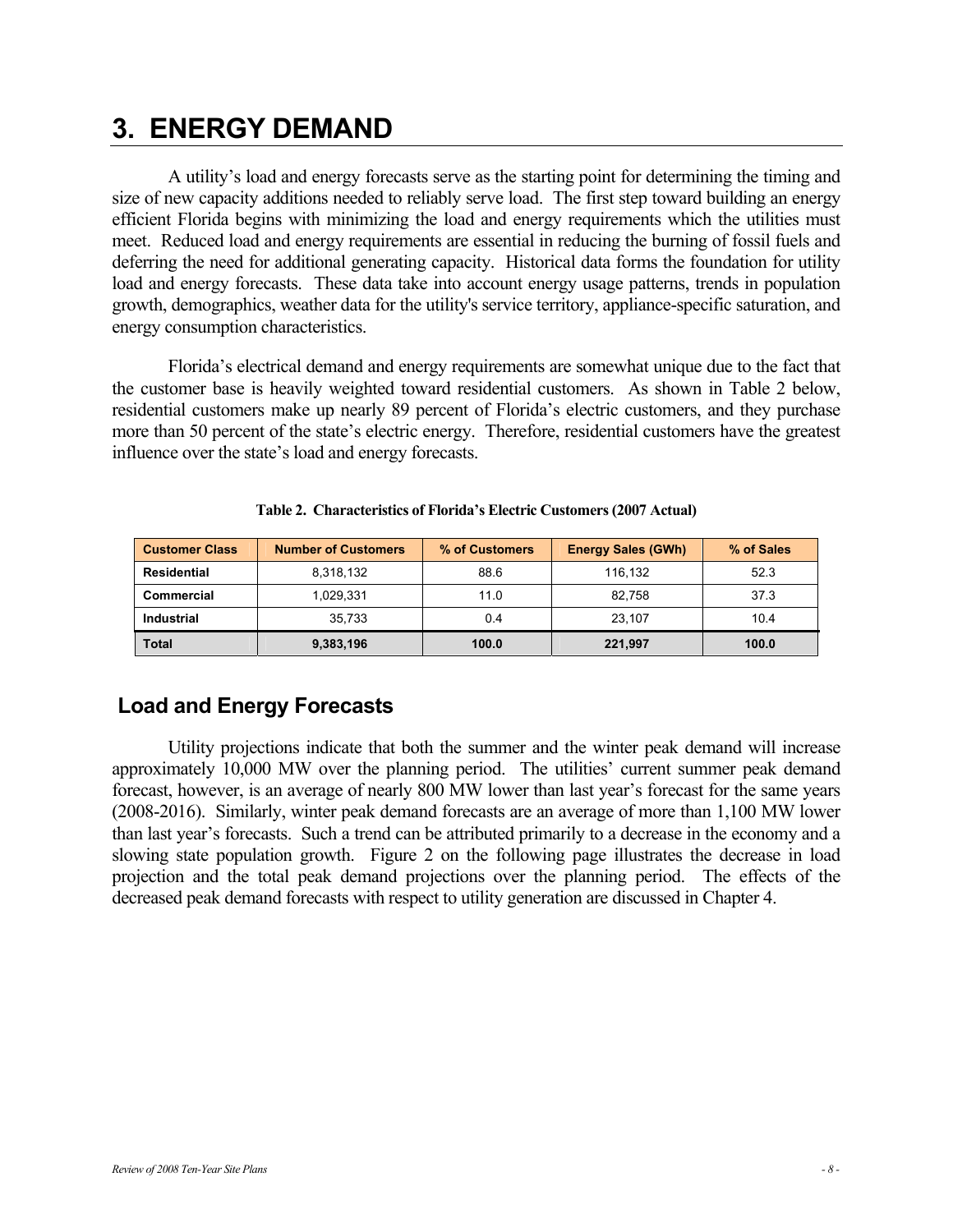

**Figure 2. Summer Peak Demand Forecast** 

As seen in Figure 3 below, the reduction in summer and winter peak demand projections translates to a reduction in the utilities' energy forecasts. Thus, a similar trend can be seen as current annual net energy for load projections are an average of nearly 6,000 GWh less than last year's projections. Overall, Florida's utilities project energy consumption to increase nearly 70,000 GWh



**Figure 3. Energy Demand Forecast** 

The Commission has reviewed the historical forecast accuracy of total retail energy sales for the five-year period from 2003-2007. The Commission's analysis, summarized in Table 3 on the following page, compared actual energy sales for each year to energy sale forecasts made three, four,

over the planning period.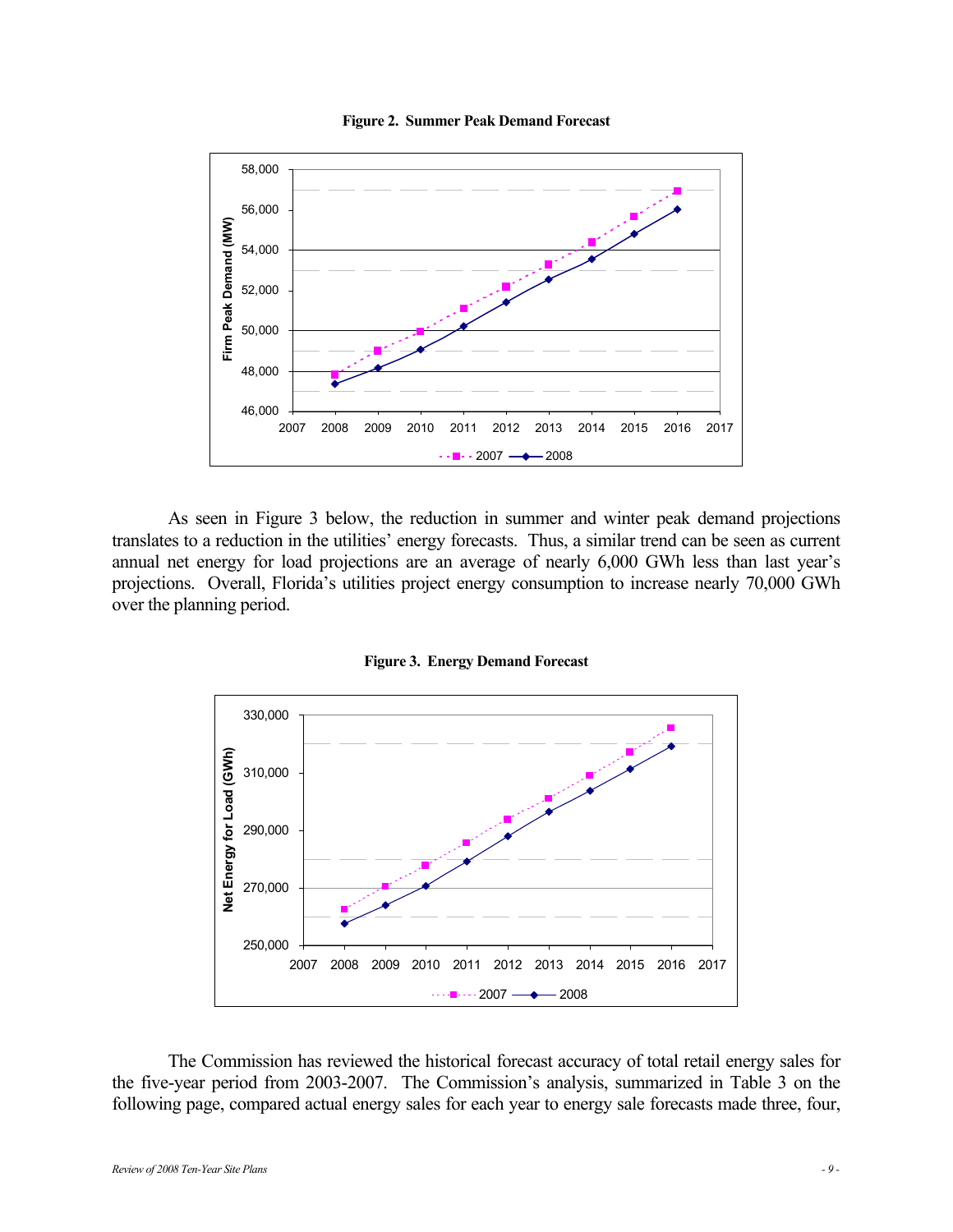and five years prior. For example, actual 2007 energy sales were compared to 2007 forecasts made in 2001, 2002, and 2003. These differences, expressed as a percentage error rate, were used to calculate two measures of a utility's historical forecast accuracy: average forecast error and average absolute forecast error. Average forecast error indicates a utility's tendency to over-forecast (positive values) or under-forecast (negative values). Average absolute forecast error accumulates the magnitude of past forecast errors, ignoring positive and negative signs.

Overall, utilities' forecast accuracy has slightly declined in recent years. Also notable is the tendency of utilities to under-forecast. This tendency was reversed in 2007 as several factors resulted in lower than projected energy requirements. As discussed previously the utilities' 2008 forecasts have substantially changed from previous forecasts.

|                                       | Forecast Error (%) |                         |  |  |
|---------------------------------------|--------------------|-------------------------|--|--|
|                                       | Average            | <b>Average Absolute</b> |  |  |
| Weighted Avg. (1999-2003) - 2004 TYSP | $-1.66$            | 2.58                    |  |  |
| Weighted Avg. (2000-2004) - 2005 TYSP | $-1.31$            | 2.60                    |  |  |
| Weighted Avg. (2001-2005) - 2006 TYSP | $-0.97$            | 2.56                    |  |  |
| Weighted Avg. (2002-2006) - 2007 TYSP | $-0.64$            | 2.92                    |  |  |
| Weighted Avg. (2003-2007) - 2008 TYSP | 0.48               | 3.12                    |  |  |

**Table 3. Total Retail Energy Sales: Historical Forecast Accuracy**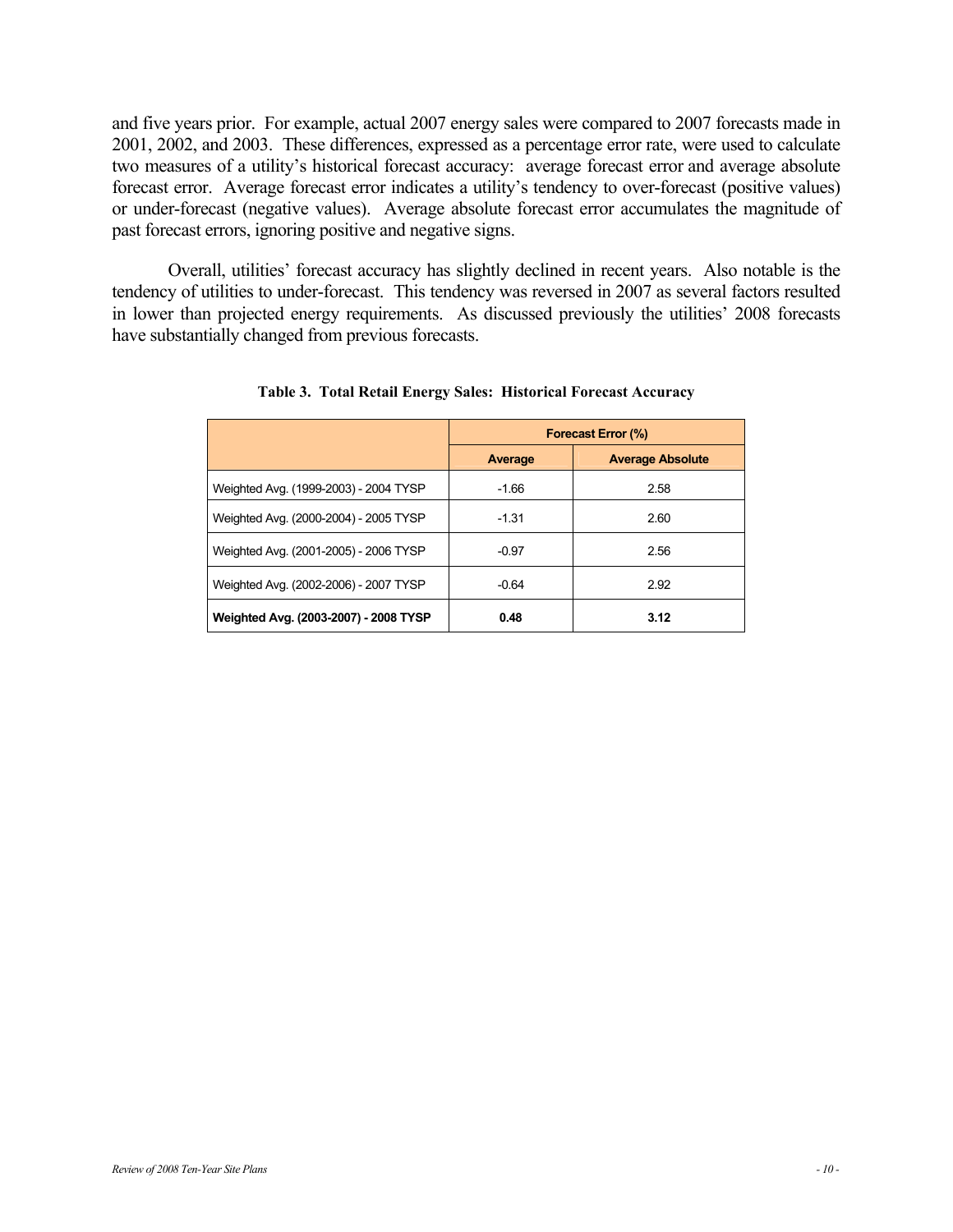### **Demand-Side Management and Energy Efficiency**

As previously discussed, load and energy projections are affected by many variables. Consumer choice and lifestyle, however, serve as the foundation to controlling load and energy demand. Florida's utilities play an important role in educating consumers to make wise energy decisions.

As illustrated in Figure 4 below, statewide per capita residential energy consumption usage has increased over the past 15 years but decreased over the past 5 years. Given current population growth projections, residential customers would need to reduce their per capita energy consumption by more than 15 percent over the planning period in order to maintain or reduce their total energy consumption.



**Figure 4. State of Florida: Energy Consumption per Residential Customer** 

Key to the reduction of energy usage is customer participation in utility sponsored demandside management (DSM) and energy conservation programs. Since 1980, utilities have offered DSM programs to customers based on the requirements of the Florida Energy Efficiency and Conservation Act (FEECA). The FEECA emphasizes reducing the growth rates of weather-sensitive peak demand, reducing and controlling the growth rates of electricity consumption, and reducing the consumption of scarce resources such as petroleum fuels. To accomplish these objectives, the FEECA requires the Commission to establish conservation and DSM goals and requires all IOUs and any municipal or cooperative utility with annual energy sales of at least 2,000 GWh as of July 1, 1993, to implement DSM programs to meet the established goals. Demand and energy goals for the seven FEECA utilities (FPL, FPUC,<sup>5</sup> GULF, JEA, OUC, PEF, and TECO) were last set in July 2004. The goals set

 5 Florida Public Utilities Corporation (FPUC) is a non-generating, investor-owned utility subject to FEECA's requirements. FPUC does not file a Ten-Year Site Plan with the PSC.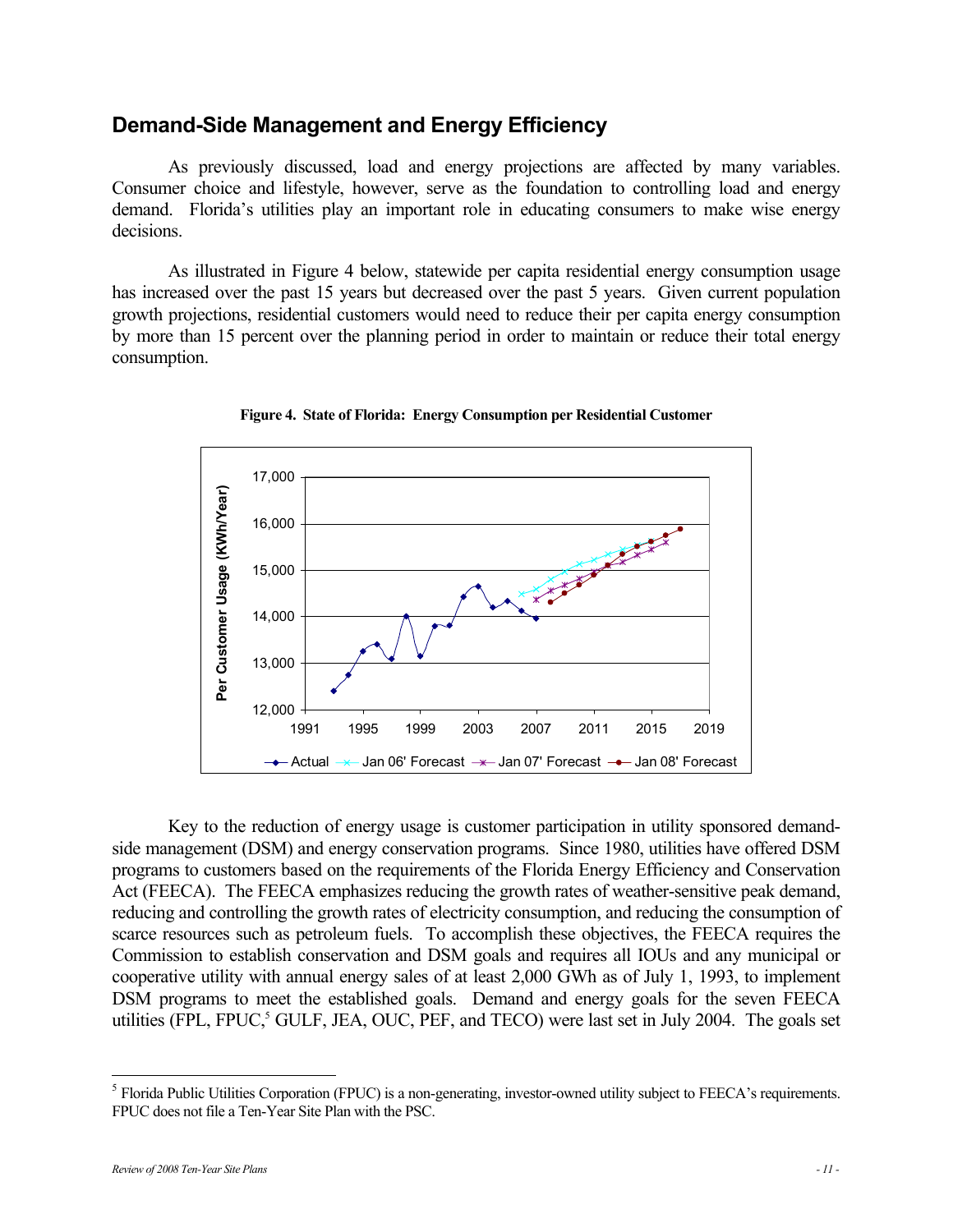by the Commission represent a minimum threshold utilities must meet before building any major power plants.

The seven Florida utilities which are subject to FEECA currently offer more than 100 DSM and conservation programs to residential, commercial, and industrial customers in an effort to meet the objectives set forth by the FEECA. Energy audit programs provide a first step for utilities and customers to assess conservation opportunities for Florida's electric customers and serve as the foundation for all other DSM and conservation programs. Each utility subject to FEECA is required to offer energy audits to residential customers, pursuant to Section 366.82(5), F.S., and most utilities also provide energy audits for commercial/industrial customers.

Load management and interruptible load programs also play a significant role in any utility energy conservation plan. Load management programs pay the participant for allowing the utility to control when certain electric appliances are available for use. Interruptible load programs allow a utility to interrupt specific services to a commercial or industrial customer. Load management and interruptible service are measures that allow reductions in system peak demand when needed.

Load and energy savings from non-dispatchable DSM (conservation), such as ceiling insulation, are included in a utility's demand and energy forecast. Such programs enable utilities and customers to realize sustained energy savings over time. Savings from dispatchable DSM, such as load management and interruptible service, are added separately. All DSM and conservation savings reduce the utilities' projected peak demand.

DSM programs are projected to reduce summer peak demand by just over 5,800 MW in 2008 to more than 7,600 MW by 2017, while winter peak demand reductions are projected to exceed 7,800 MW by 2017. Projections indicate a summer and winter peak demand reduction of approximately 12 percent from DSM for each year between 2008 and 2017. Figure 5 below and Figure 6 on the following page illustrate the projected total amounts of summer peak demand and winter peak demand savings from utility-sponsored DSM programs over the ten-year planning horizon.



**Figure 5. State of Florida: DSM Summer Peak Demand Savings**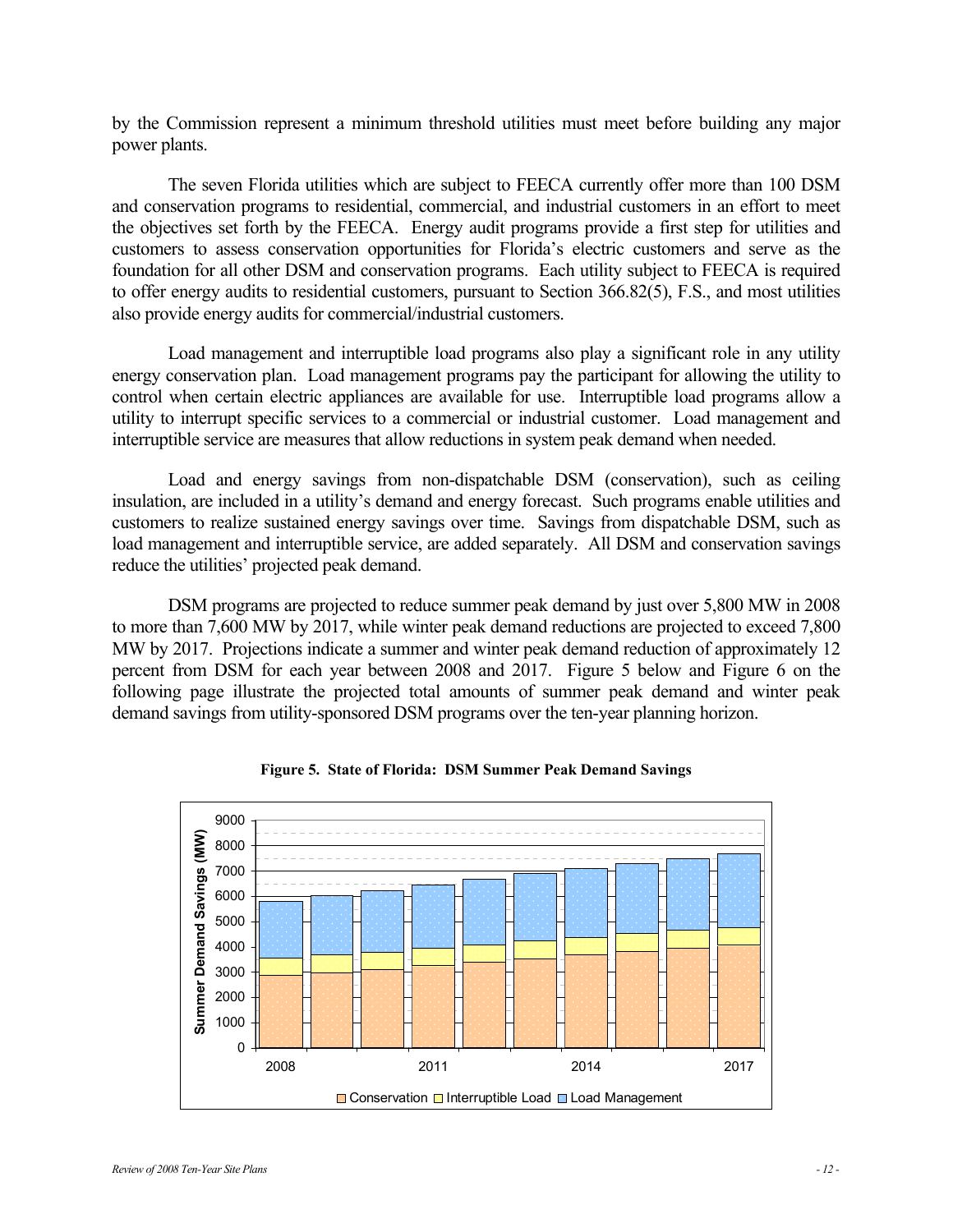

**Figure 6. State of Florida: DSM Winter Peak Demand Savings** 

Summer and winter peak demand savings, in addition to non-peak demand savings, translate to net energy savings of nearly 10,000 GWh in 2017, which is an increase of more than 2,500 GWh over the planning period. Such energy savings allow utilities to avoid burning fossil fuels. Figure 7 below illustrates the projected total amounts of annual energy savings from utility-sponsored DSM programs over the ten-year planning horizon.



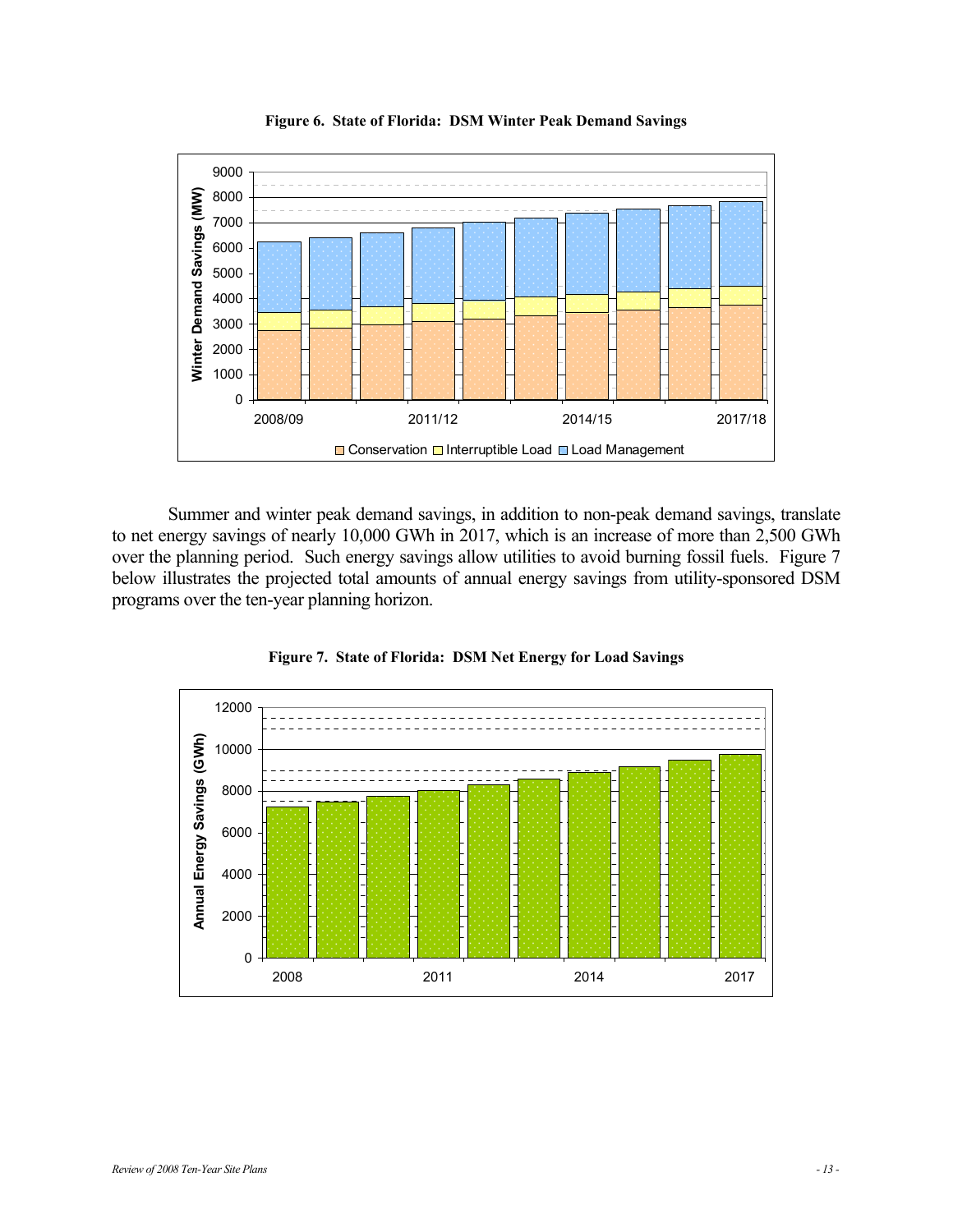Overall, demand and energy savings from utility-sponsored conservation programs are expected to surpass current goals by as much as 60 percent. Although total demand is slated to outgrow DSM and energy efficiency efforts, as summarized in Table 4 below, current projections indicate that savings from DSM and energy efficiency efforts will increase at a rate greater than total demand. Furthermore, the projected average annual growth rate of DSM program savings has increased annually since goals were set in 2004, reflecting the effectiveness and success of current programs.

|        | <b>DSM and Energy efficiency</b> | <b>Total Demand</b> |
|--------|----------------------------------|---------------------|
| Summer | 3.14%                            | 2.24%               |
| Winter | 2.51%                            | 2.12%               |

#### **Table 4. DSM and Energy Efficiency Growth Rate**

## **Energy Conservation Cost Recovery**

IOUs have the opportunity to recover prudently incurred expenditures associated with Commission-approved DSM programs through the Energy Conservation Cost Recovery Clause (ECCR). Since 1981, Florida's IOUs have collected more than \$4.5 billion through the ECCR clause, with more than \$2.4 billion of that amount recovered in the last 10 years. As illustrated in Figure 8, annual ECCR expenditures for 2004 through 2006 stabilized at just under \$230 million per year for two primary reasons: certain DSM programs have reached saturation in participation levels, and DSM program cost-effectiveness declined due to the relatively lower cost of new generating units. However, expenditures in 2007 exceeded \$250 million, and 2008 expenditures are projected to exceed \$285 million. This trend may be evidence of the implementation of new programs approved by the Commission in 2006 and 2007.



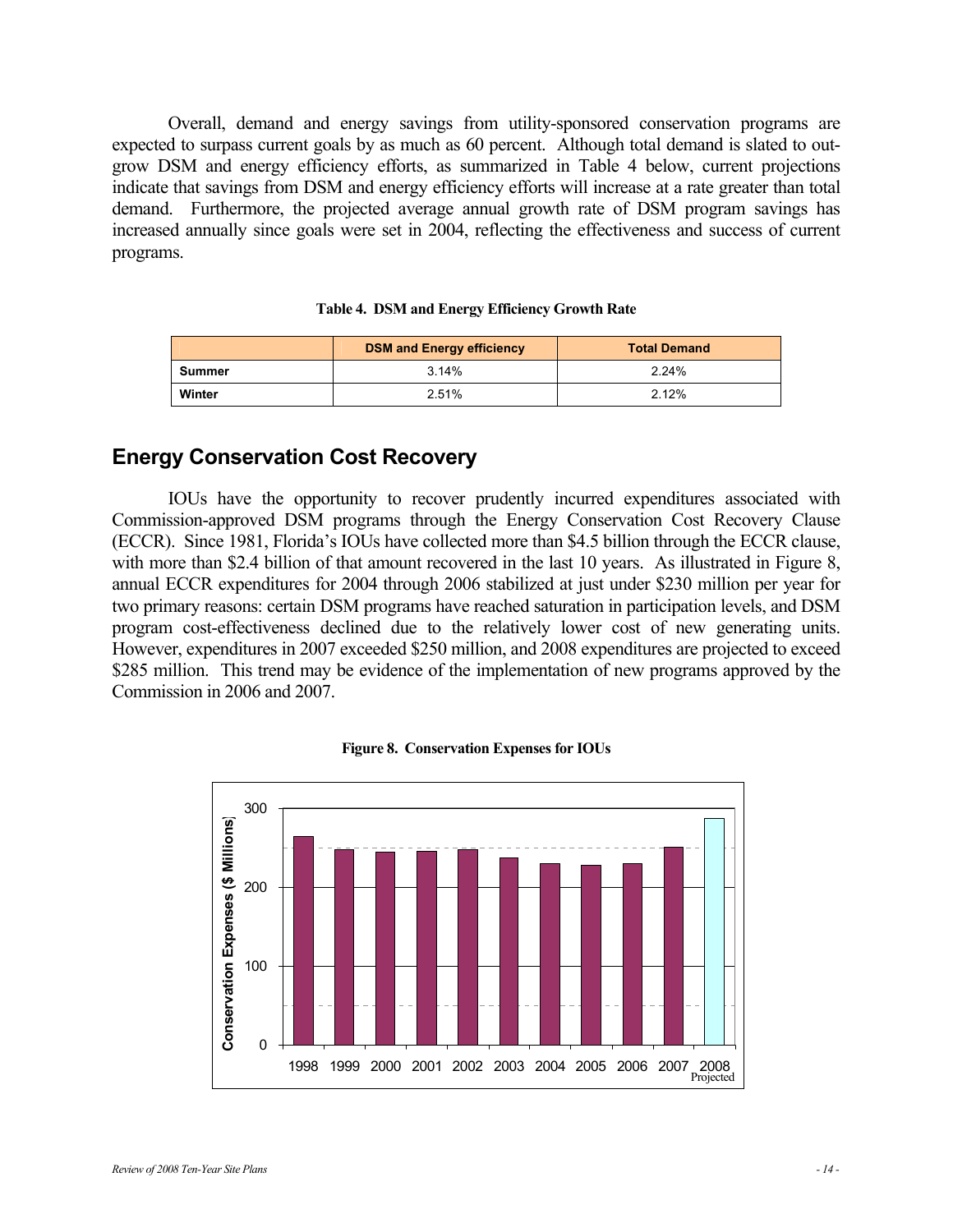## **Actions to Encourage DSM and Energy Efficiency**

In 2008, the Legislature amended Section 366.82, F.S., which directs the Commission's process for establishing DSM and energy efficiency goals. More specifically, the Commission must now consider the impact of demand-side renewable energy systems as well as an expanded scope of potential conservation and efficiency measures. Additional considerations include the need for incentives and the effect of emission compliance costs. These changes should further promote utility implementation of new DSM programs. The utilities have launched a technical potential study to start the goal-setting process.

 Utilities are scheduled to file their proposed goals around May 2009, and a hearing is currently scheduled for August 19-21, 2009. The Commission will re-establish demand and energy conservation goals for Florida's largest utilities to become effective January 1, 2010. The impact of the new goals should be reflected in the utilities' 2010 Ten-Year Site Plans.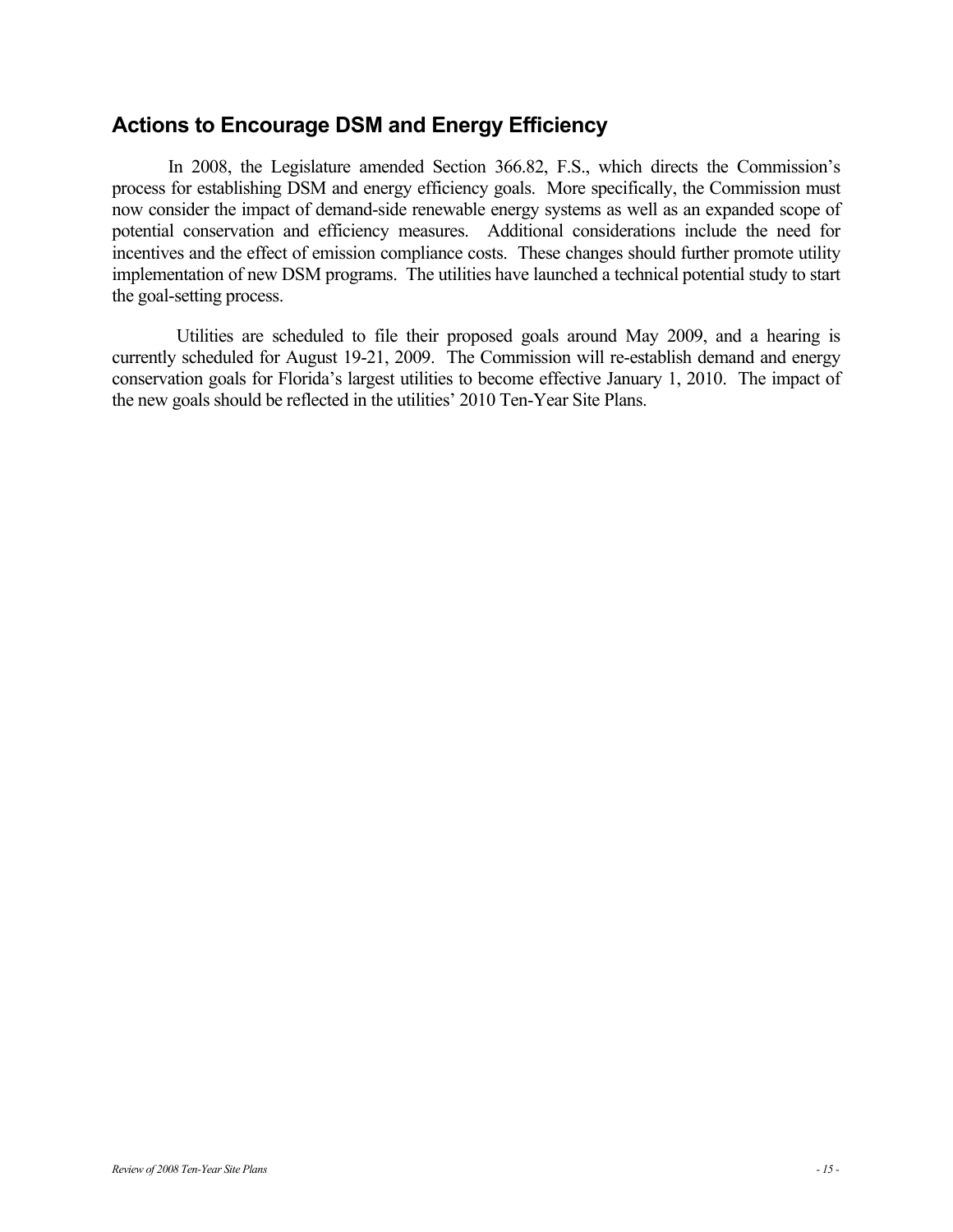## **4. ENERGY GENERATION**

Current projections indicate that the state's total energy needs will surpass existing DSM and energy efficiency programs offered by Florida's utilities. Therefore, the addition of supply-side generation is necessary to satisfy reliability requirements. Florida's electric utilities must consider several strategic and economic factors prior to selecting a supply-side resource. In recent years, the Legislature and the Commission have stressed the importance of utilities reducing the state's dependence on natural gas, which generated nearly 40 percent of the state's energy in 2007, and maintaining a balanced fuel supply. A balanced fuel supply adds value in terms of supply reliability and price stability.

Florida's utilities must additionally address growing environmental concerns. Discussions regarding emission requirements for substances such as carbon dioxide are underway at both the state and national level. Potential incremental environmental costs, therefore, must also be considered as utilities explore supply side resources. Such costs are particularly critical when considering fossil fuel-fired generation.

## **Renewable Generation**

Despite providing a small percentage of the utilities' total energy supply, renewable generation serves as a key component to Florida's energy future with regard to reducing reliance on fossil fuels and improving environmental conditions. In Florida, renewable energy is primarily fueled by municipal solid waste, biomass, and waste heat energy sources.

Hydroelectric generation also provides renewable energy generation in Florida. Hydroelectric units at two sites, one utility-owned and one operated by the Federal government, supply 54 MW of renewable capacity. Because of Florida's geography, however, new hydroelectric power generation is not expected. Currently, renewable energy facilities provide more than 1,000 MW of firm and non-firm capacity. Table 5 below summarizes Florida's existing renewable resources.

| <b>Fuel Type</b>             | <b>Capacity (MW)</b> |
|------------------------------|----------------------|
| <b>Biomass</b>               | 270                  |
| Hydro                        | 54                   |
| <b>Landfill Gas</b>          | 16                   |
| <b>Municipal Solid Waste</b> | 428                  |
| Solar                        | U                    |
| Wind                         | U                    |
| <b>Waste Heat</b>            | 329                  |
| Total                        | 1,097                |

#### **Table 5. Existing Renewable Resources**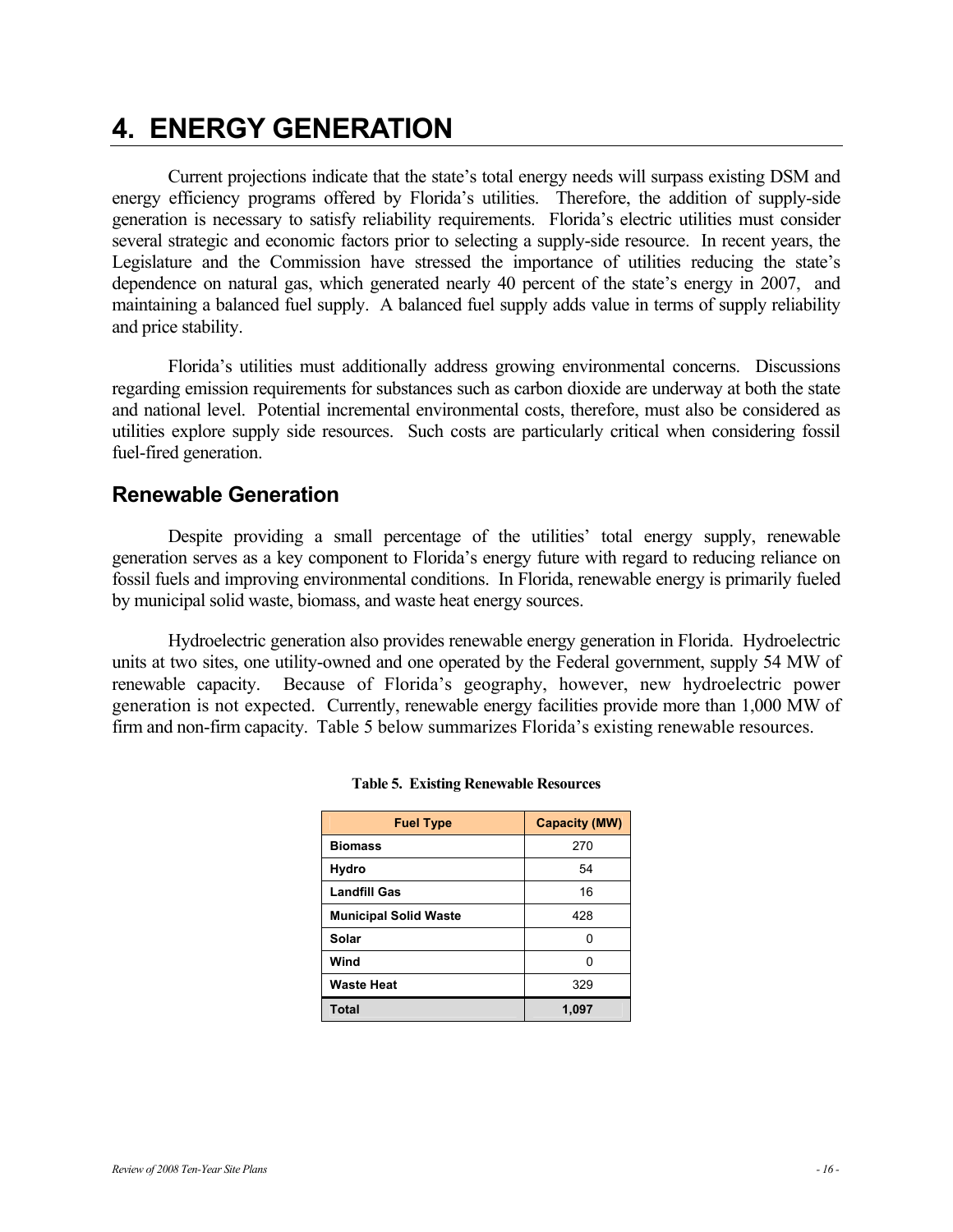A portion of Florida's renewable energy generation comes from renewable generators which sell to electric utilities under firm contracts. Capacity purchased under a firm contract from these renewable energy sources can defer the need for utilities to construct power plants. Florida's utilities currently purchase more than 450 MW of firm renewable generation. Table 6 below lists the reporting utilities that rely upon renewable energy sources for greater than one percent of their total net energy for load.

| <b>Utility</b>                       | 2002 | 2003 | 2004    | 2005 | 2006 | 2007 |
|--------------------------------------|------|------|---------|------|------|------|
| Progress Energy Florida, Inc.        | 3.4% | 3.3% | 3.1%    | 2.8% | 3.0% | 2.5% |
| <b>Seminole Electric Cooperative</b> | 2.4% | 2.2% | $2.4\%$ | 2.7% | 2.6% | 2.6% |
| <b>Tampa Electric Company</b>        | 1.9% | 1.8% | 1.7%    | 2.2% | 2.4% | 2.6% |
| <b>Orlando Utilities Commission</b>  | 1.7% | 1.6% | 1.6%    | 1.6% | 1.5% | 1.4% |
| Florida Power & Light Company        | .5%  | 1.5% | 1.5%    | 1.4% | 1.5% | 1.3% |

**Table 6. Contribution of Firm Renewable Energy to Net Energy for Load**<sup>6</sup>

Renewable energy facilities also produce over 530 MW of non-firm capacity for sale to utilities on an as-available basis. Energy purchased on an as-available basis is considered non-firm capacity, so Florida's utilities do not count on this generation for reliability purposes. However, the energy produced by these utilities can give a utility the ability to avoid burning fossil fuels from existing generators.

A third form of renewable energy is known as self-service generation. Many renewable generators supply their internal electricity needs and sell excess energy, if any, to a utility. If all three forms of renewable energy – firm, non-firm, and self-service – are combined, data suggests that renewable energy accounted for 3.6 percent of the IOU's retail energy needs in 2007.

### **Renewable Generation Resource Additions**

Florida's utilities plan to add approximately 500 MW of renewable generation over the tenyear planning period. The majority of the state's generation additions are currently proposed to come from landfill gas and biomass.

In 2008, the Commission approved three negotiated contracts which will result in 175 MW of firm capacity and associated energy produced by renewable facilities. The proposed facilities will use MSW, gasified biomass, and cultivated biomass as primary fuels. Some biomass projects rely on the cultivation of crops to produce fuel and carry significant land requirements which may constrain siting and, ultimately, project completion. For example, a recently approved negotiated contract for the purchase of 40 MW of firm capacity and associated energy produced by a biomass facility requires an area greater than 25,000 acres to be used for the production of sweet sorghum as a biomass fuel crop.

In addition to power purchased from non-utility generators, FPL is in the process of developing the St. Lucie Wind Project which may consist of up to 6 wind turbine generators capable

 6 GULF, FMPA, GRU, JEA, and LAK reported a contribution of less than one percent.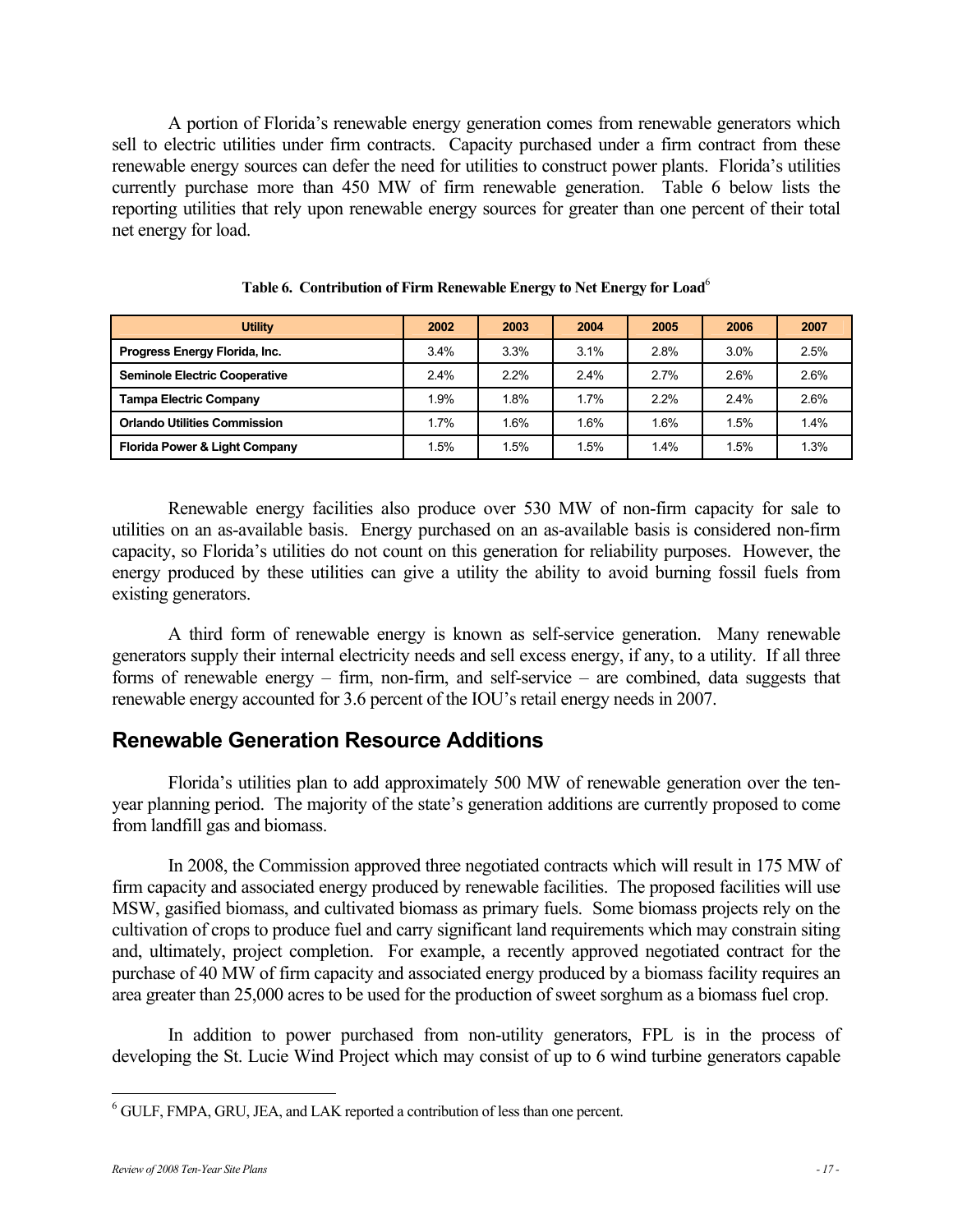of generating up to approximately 13.8 MW of wind generation. FPL's goal is to start construction on the St. Lucie Wind Project in 2008 with completion in 2009. FPL's Ten-Year Site Plan also indicates that other wind development efforts are currently underway on Florida's coastline.

FPL is also planning to add 3 new solar facilities which will produce 110 MW of solar generation. These projects are further discussed in the following section. In addition to FPL's solar projects, OUC is planning the addition of a 1 MW solar facility. Table 7 below summarizes the planned renewable resources through the planning horizon.

| <b>Fuel Type</b>             | <b>Capacity (MW)</b> |
|------------------------------|----------------------|
| <b>Biomass</b>               | 326                  |
| <b>Hydro</b>                 |                      |
| <b>Landfill Gas</b>          | 11                   |
| <b>Municipal Solid Waste</b> | 20                   |
| Solar                        | 111                  |
| Wind                         | 14                   |
| <b>Waste Heat</b>            |                      |
| <b>Total</b>                 | 482                  |

**Table 7. Planned Renewable Resource Additions**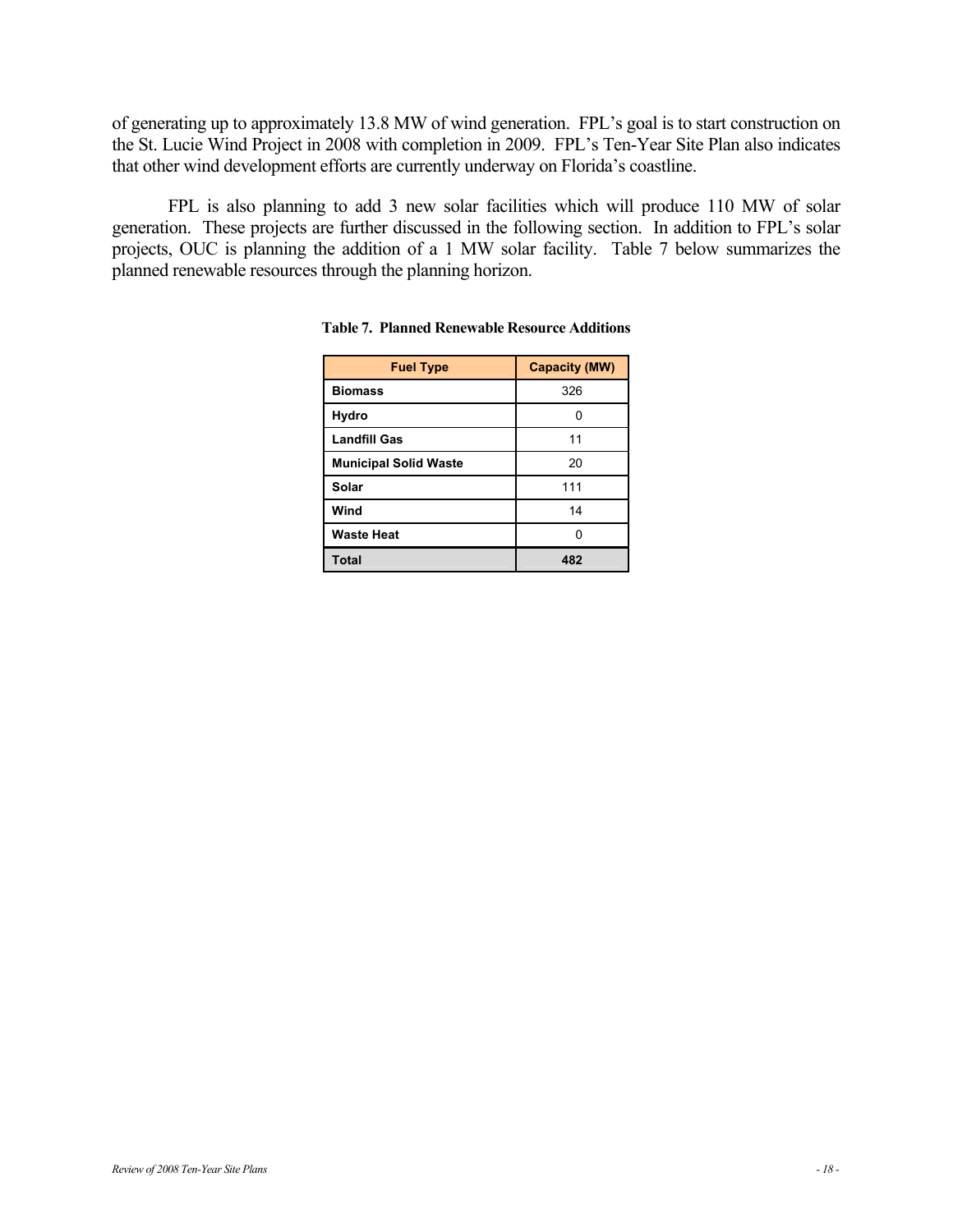## **Legislative and Commission Actions to Encourage Renewables**

Historically, relatively high capital and operating costs, as well as limited applications, have hampered the development of renewable energy in the state. The Legislature and Commission, however, have taken several steps in recent years to encourage the development of renewable generation. Additionally, heightened national and global awareness regarding energy resources and climate change have further intensified efforts to implement renewable energy.

#### *Net Metering and Interconnection Rules*

On April 7, 2008, Commission amendments to Rule 25-6.065, F.A.C., relating to interconnection and net metering of customer-owned renewable generation became effective.<sup>7</sup> The purpose of the rule is to promote the development of customer-owned demand-side renewable generation up to two MW in size by expediting the interconnection of such generation and by minimizing costs that customers might experience when attempting to interconnect to a utility system. In addition, the rule permits customers to offset electric consumption through net metering, further mitigating costs associated with self-generation. In response to a data request, Florida's four IOUs reported more than 400 residential solar photovoltaic (PV) and solar thermal interconnections. The IOUs' responses are summarized in Table 8 below.

| <b>Utility</b> | <b>Connections</b><br><b>Non-Firm Capacity (MW)</b> |       |
|----------------|-----------------------------------------------------|-------|
| <b>FPL</b>     | 105                                                 | 0.354 |
| <b>PEF</b>     | 297                                                 | 0.672 |
| <b>TECO</b>    | 8                                                   | 0.023 |
| <b>GULF</b>    | 6                                                   | 0.027 |
| <b>Total</b>   | 416                                                 | 1.075 |

**Table 8. Resident-Owned Solar Interconnections** 

### *Renewable Portfolio Standard (RPS) for Florida*

Recently, the Legislature and Commission have taken several steps to encourage additional development of renewable generation while minimizing the cost of power supply to retail ratepayers. The 2008 Legislature passed several amendments to Section 366.92, F.S. Specifically, Section 366.92(2), F.S., was amended to require the Commission to draft rules to establish a renewable portfolio standard (RPS) which will require each IOU to supply a percentage of their retail electricity sales from renewable energy sources located in Florida. The statute requires specific focus to be placed on existing and potential sources of renewable energy in Florida and the economic impact of new renewable generation. The Commission has held two rule development workshops and is scheduled to hold a third workshop on December 3, 2008. On January 9, 2009, the Commission will consider a draft rule which will be submitted to the Legislature by February 1, 2009, for ratification.

 $\overline{a}$ 

<sup>&</sup>lt;sup>7</sup> See Order No. PSC-08-0161-FOF-EI, issued March 19, 2008, Docket No. 070674-EI, In re: Interconnection and Net Metering of Customer-Owned Renewable Generation.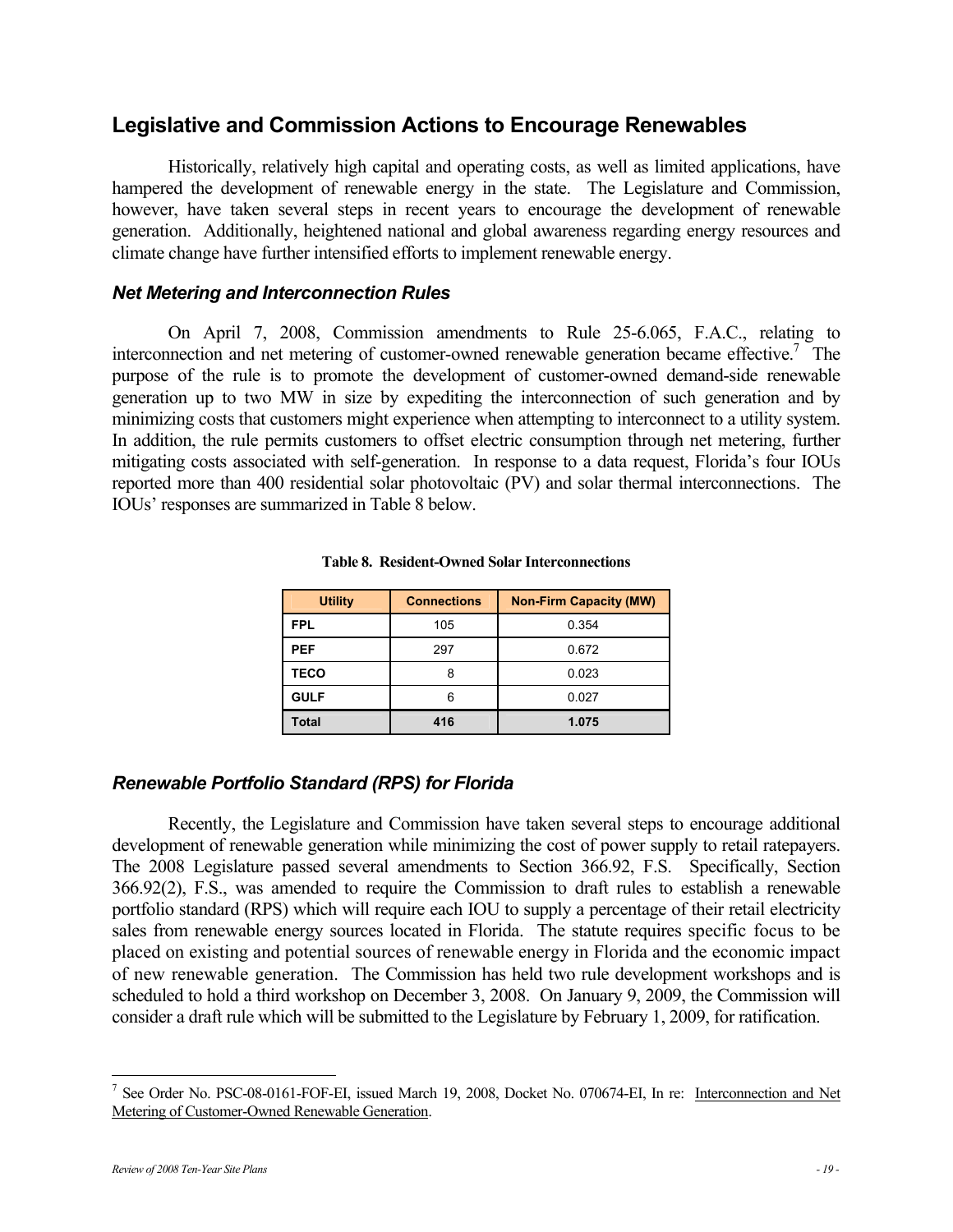#### *Solar*

In order to demonstrate the feasibility and viability of clean energy systems, the Florida Legislature passed amendments to Section 366.92, F.S. The amendment allows full cost recovery under the environmental cost recovery clause for renewable energy projects that are zero greenhouse gas emitting at the point of generation up to a total of 110 MW. On July 15, 2008, the Commission approved FPL's petition for the approval of eligibility for cost recovery of 3 solar energy projects totaling 110 MW.

FPL's largest proposed project, Martin Solar, will be a 75 MW solar thermal steam generating facility at the existing Martin Power Plant Site in Martin County, Florida. Martin Solar is designed to serve as a "fuel substitution" resource; thus, the facility is not designed to provide firm capacity. Martin Solar involves the installation of solar thermal technology integrated into the existing steam cycle for the currently operating Martin Power Plant Unit 8, a natural gas-fired combined cycle plant. The supplemental steam to be supplied by Martin Solar for the Unit 8 heat recovery steam generators will be generated from the concentration of solar radiation via parabolic trough solar collectors. Once constructed, Martin Solar will be the largest solar thermal facility in the world and the largest solar plant of any kind outside of California.

Additionally, FPL is proposing the construction of two solar PV projects. DeSoto Solar and Space Coast Solar will generate 25 MW and 10 MW, respectively. DeSoto Solar will use a tracking array of solar PV panels, while Space Coast Solar will use fixed array solar PV panels. Both projects will convert energy from sunlight directly into electricity. FPL will consider both DeSoto Solar and Space Coast Solar as non-firm resources until sufficient operating experience is obtained to determine what contribution these facilities can reliably provide at FPL's system's peak hours.

#### **Utility Generation Efficiency and Modernization**

Current projections indicate that the state's total energy demand will surpass existing DSM and energy efficiency programs offered by Florida's utilities and planned renewable generation. Therefore, the remaining generation needs must be met by traditional utility generation.

The modernization of existing units also plays a key role in addressing several of Florida's energy generation issues and concerns. The conversion of less efficient fossil steam generation to combined cycle generation increases capacity while reducing per unit emissions.

In 2008, the Commission granted FPL a need determination to convert four existing dual-fired steam generating units into two natural gas-fired combined cycle power plants with in-service dates in 2013 and 2014, respectively. The approved conversions, located at FPL's Cape Canaveral and Riviera sites, will transform more than 1,400 MW of relatively inefficient steam powered generation into approximately 2,400 MW of newer and more efficient combined cycle generation. FPL has estimated that the conversions will result in more than \$450 million of net present value cost savings and will avoid approximately 8 million tons of  $CO<sub>2</sub>$ , illustrating the value and importance of such projects.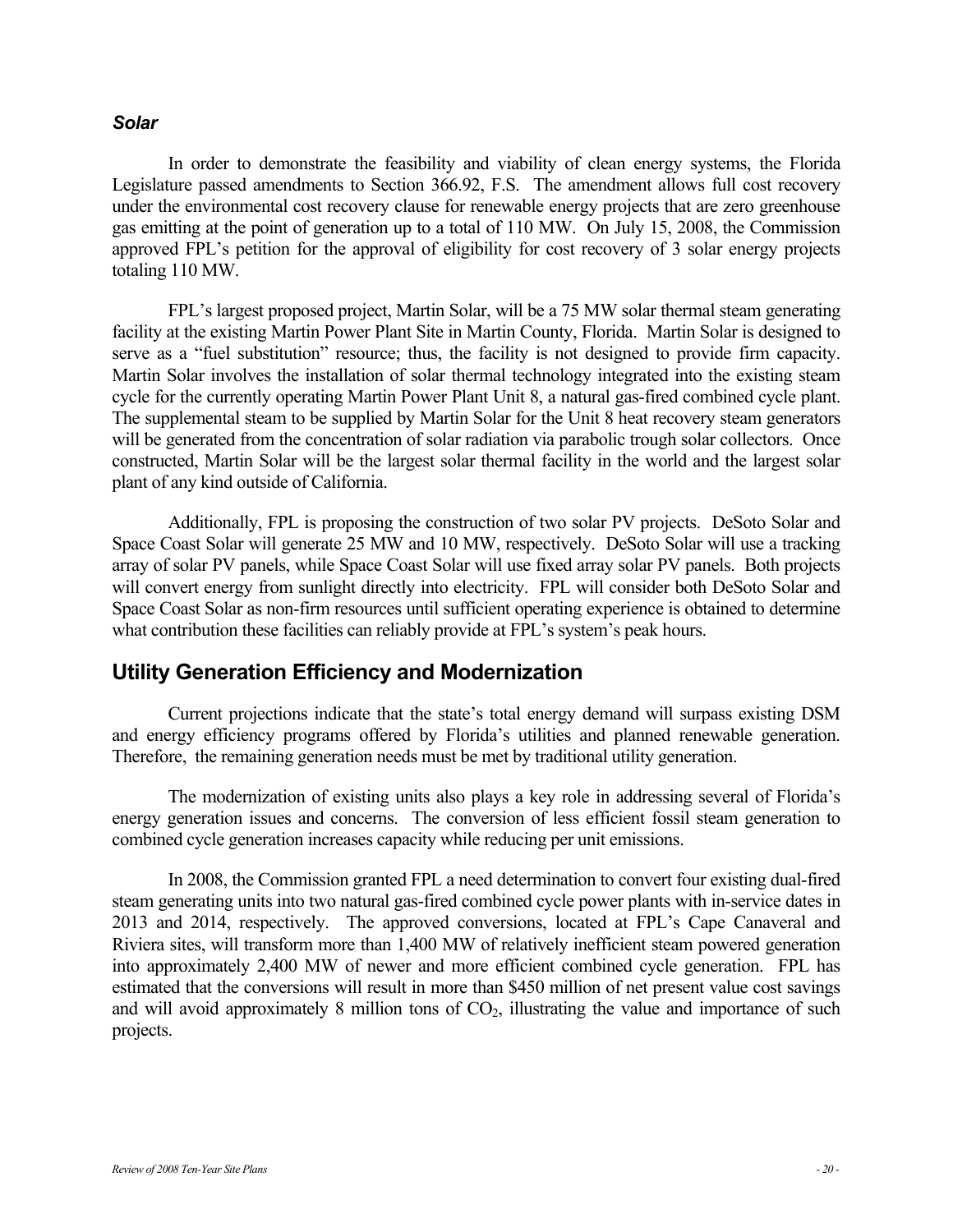FPL, in response to a staff data request, identified other facilities that are potentially capable of conversion. Table 9 below summarizes FPL's response.

| <b>Plant Name</b>                  | <b>Capacity (MW)</b> | <b>Respective In-Service Year</b> |
|------------------------------------|----------------------|-----------------------------------|
| <b>Cutler Units 5 &amp; 6</b>      | 205                  | 1954 & 1955                       |
| Manatee Units 1 & 2                | 1,638                | 1976 & 1977                       |
| Martin Units 1 & 2                 | 1.678                | 1980 & 1981                       |
| Port Everglades Units 1, 2, 3, & 4 | 1.219                | 1971                              |
| <b>Sanford Unit 3</b>              | 138                  | 1959                              |
| Turkey Point Units 1 & 2           | 788                  | 1967 & 1968                       |
| <b>Total Capacity</b>              | 6,672                |                                   |

**Table 9. Fossil Steam Facilities to Consider for Conversion** 

PEF is in the process of completing the Bartow Repowering Project which is scheduled to be completed in June 2009. The project consists of replacing 444 MW of oil-fired steam generation with a new 1,159 MW natural gas-fired combined cycle unit. PEF is in the process of considering a similar project at its Suwannee Station which will replace 129 MW of oil-fired steam generation with a new 1,159 MW natural gas-fired combined cycle unit. PEF is currently conducting a request for proposal process for the Suwannee new combined cycle unit which is scheduled to be in-service in 2013.

When considering the addition of supply-side generation, Florida's electric utilities must consider many environmental, economic, and reliability issues. The modernization of existing units plays a key role in addressing each of these issues. Such projects may require the temporary removal of existing units, thus impacting reliability until the completion of the modernization. Utilities should continue to explore potential conversion projects and report the feasibility of each conversion in next year's Ten Year-Site Plans.

## **Traditional Energy Generation and a Balanced Fuel Supply**

Prior to the late 1970s, Florida's utilities used oil as the primary fuel source for generating electricity. Following the dramatic increase in oil prices in the 1970s, Florida's utilities made a concerted effort to add generating units that used solid fuels. One early response was the purchase of economical "coal-by-wire" from the Southern Company, which had a temporary surplus of coal-fired generation resources already constructed. The Commission supported the utilities' efforts to maintain fuel diversity with regulatory programs such as the Oil Backout Cost Recovery Factor, which gave utilities an incentive to recover costs of converting from oil-based generation, and the Energy Broker, a computerized system which matched buyers and sellers of economy energy to minimize the real time fuel costs of the participating utilities.

Prior to Congressional repeal of the Power Plant and Industrial Fuel Use Act in 1987, natural gas demand had declined substantially because of restrictions on its usage as a boiler utility fuel. These restrictions contributed to a significant oversupply of gas, resulting in falling prices. Shortly after the repeal, a new era of highly efficient, flexible, environmentally preferred combustion turbine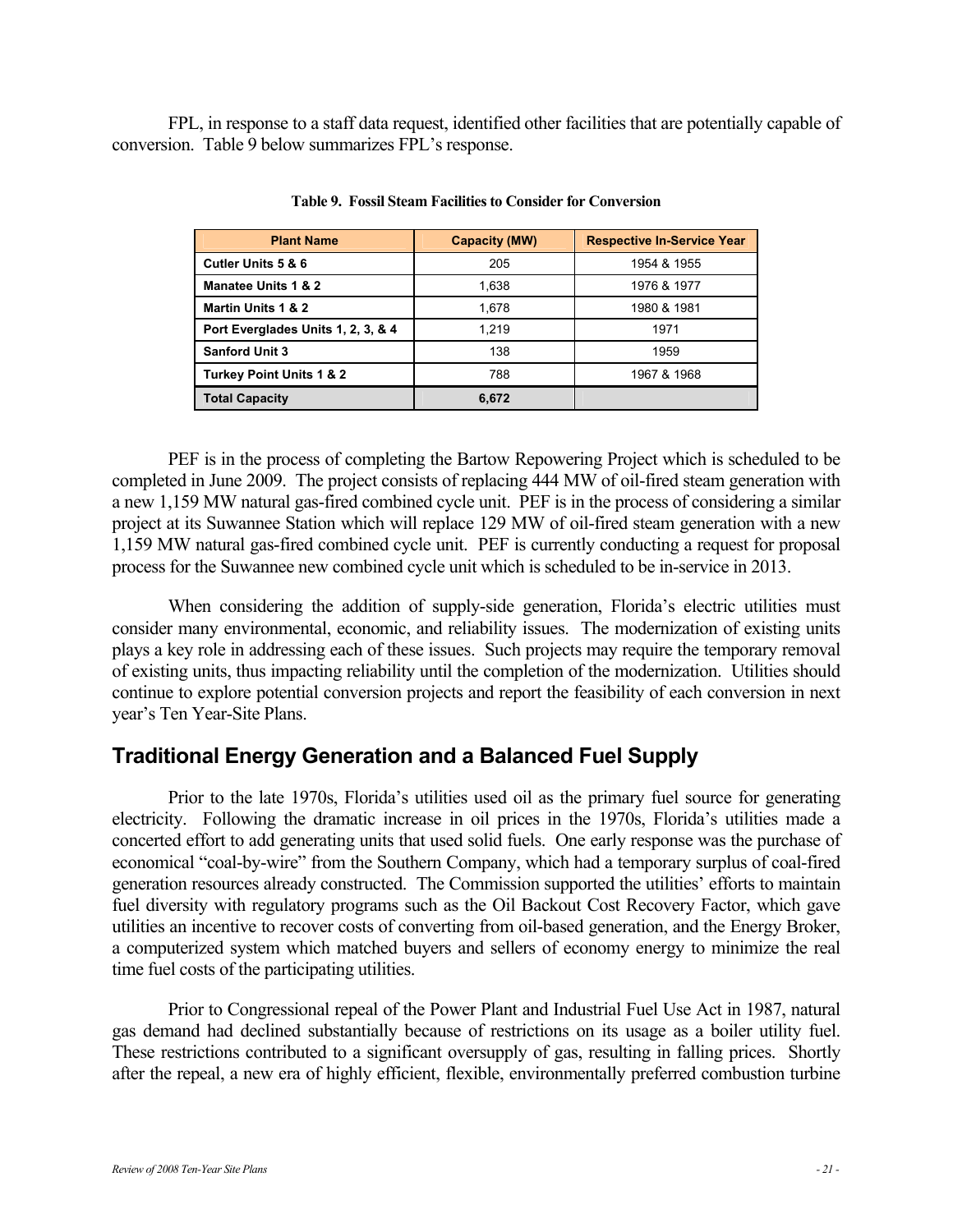(CT) and combined cycle (CC) units entered the market. The addition of these technologies by Florida's utilities fostered an increase in the use of natural gas to produce electricity.

Due to the state's continued increase in the demand for electricity and the relatively low natural gas prices during the 1990s, Florida's utilities continued to add gas-fired generating units to satisfy economic and reliability needs. Figure 9 below illustrates Florida's energy generation by fuel type and the growth of overall energy demands which utilities were required to serve. As shown in Figure 10, natural gas generation has increased from nearly 18 percent of the state's electricity requirements in 1997 to 38.8 percent in 2007. Current projections indicate that natural gas generation will supply 54 percent of the state's energy generation by 2017.





**Figure 10. State of Florida: Energy Generation by Fuel Type (Percent of Total)** 

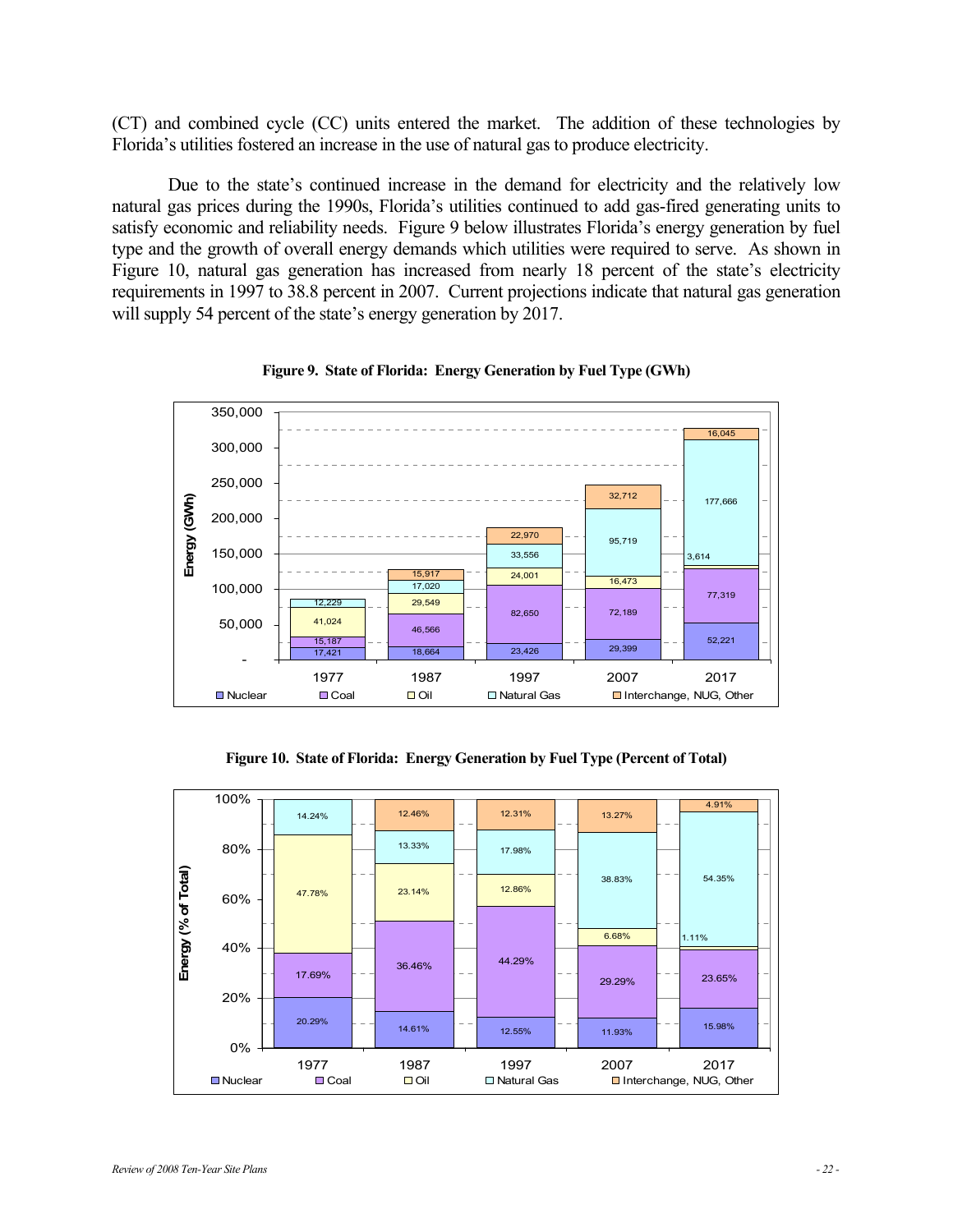As shown in Figure 11 below, between 1980 and 2000, moderate fuel prices, as well as a balanced planning approach used by Florida's utilities, resulted in relatively stable average electricity prices for Florida's ratepayers with real prices actually declining. Starting in 2001, natural gas prices began to increase nationwide. The actual cost of natural gas for FPL more than doubled between 2002 and 2007, rising from approximately \$4.06 per MMBtu in 2002 to \$9.70 per MMBtu in 2007. The increase in natural gas prices, coupled with Florida's growing dependence on natural gas generation, reversed the trend of stable electricity prices causing an increase in the average electric bill in recent years, a trend illustrated in Figure 11 below.





Moreover, in 2005, hurricanes and tropical storms in the Gulf of Mexico caused short-term spikes due to gas supply disruptions. The effects of higher, volatile gas prices have been dramatic on customer bills. Such events illustrate the importance of a balanced fuel supply since fuel diversity can serve as a risk mitigation strategy by providing a dampening effect on fuel price volatility caused by daily market conditions.

Over the last 20 years, Florida's utilities have turned to natural gas to satisfy the state's growing energy demand. The recent volatility of natural gas prices, however, has shown that the overdependence on a single fuel can lead to an unacceptable risk of supply disruptions and rate increases. Unfortunately, fuel diversity cannot be achieved overnight.

## **Proposed Generating Units**

In addition to meeting projected load, the FRCC has a resource adequacy standard requiring a 15 percent reserve margin, above peak demand, which the utilities must meet. Since the summer of 2004, the three IOUs in the FRCC region (FPL, PEF, and TECO) have employed a 20 percent reserve margin criteria. Figure 12 shows the summer peninsular reserve margin, which includes DSM, energy efficiency, renewable generation, and traditional utility generation. Since the reserve margin exceeds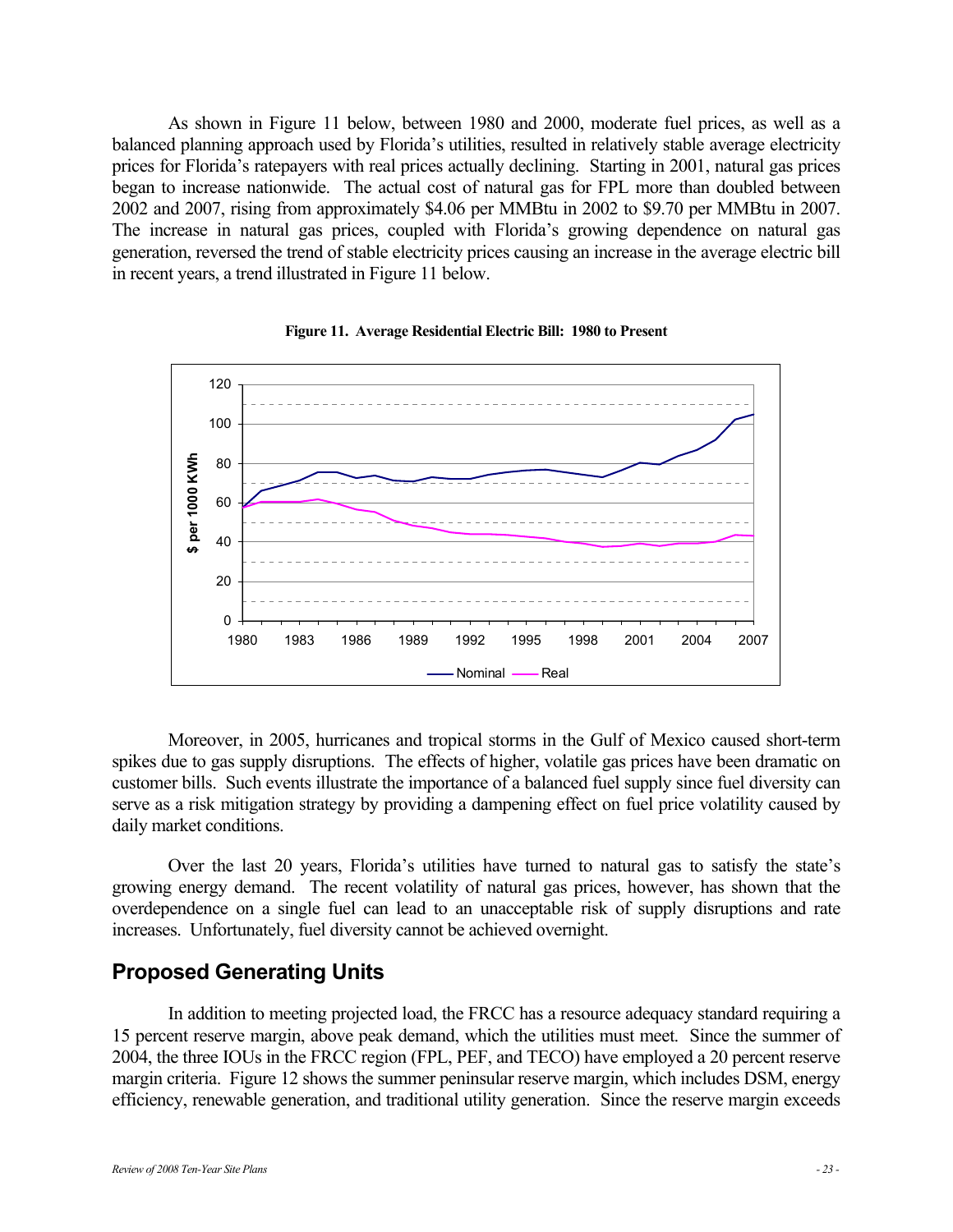15 percent every year within the planning period, this figure indicates that the utilities have planned sufficient generation to meet reliability standards. As previously discussed, utilities may defer several planned capacity additions. Figure 12 below does not reflect these potential changes.

Although the 20 percent reserve margin employed by FPL, PEF, and TECO provides increased reliability to the state's system, it is paramount that, in an era of rising rates, utilities should study all options available to mitigate price increases, including possible modification of current planning criterion.

Also illustrated in Figure 12 below is the contribution of dispatchable DSM (load management and interruptible load) to the region's reserve margin. Although the FRCC currently has no standards which limit what percentage of the reserve margin can come from DSM, utilities have found that when interruptible load is called on frequently, customers are more likely to leave the program. The sudden loss of DSM participants can lead to a less reliable system, so utilities must balance DSM and generation.





#### *Coal*

Florida's utilities proposed several coal-fired power plants in recent ten-year site plans in an effort to balance the state's fuel supply. Fuel cost uncertainties, high capital costs, and uncertainties regarding potential expenses related to future carbon emission regulations were all cited as concerns as more than 3,500 MW of coal-fired generation additions were canceled. Despite initial opposition, Seminole Electric Cooperative received final certification of Seminole Unit 3, a 750 MW coal-fired power plant, on June 13, 2008. Seminole Unit 3 has an in-service date of May 2014, and represents the only planned coal-fired generation capacity addition in Florida.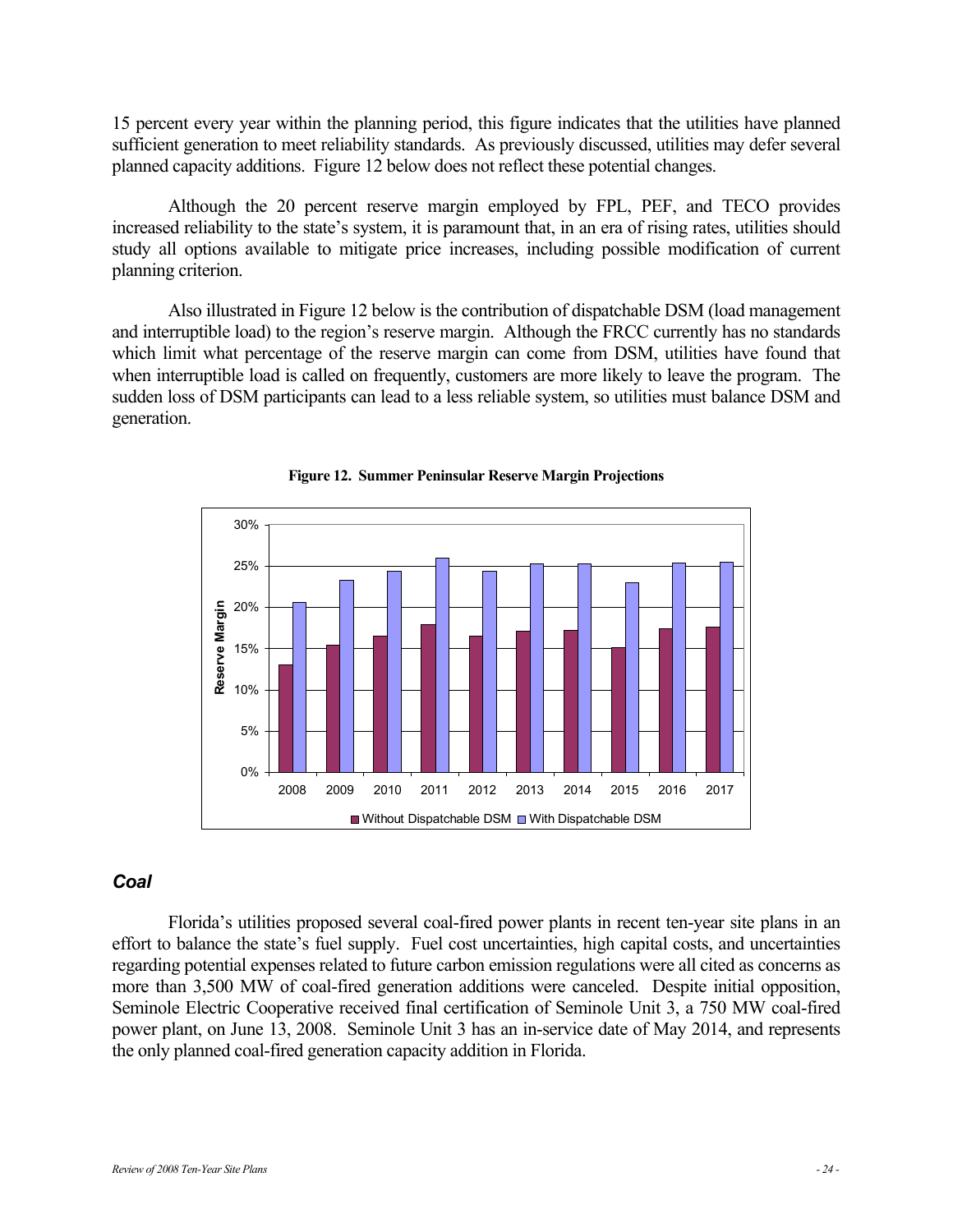The development and deployment of advanced coal technology that is both cost-effective and environmentally responsible plays a critical role in balancing the state's fuel mix.

#### *Nuclear*

Nuclear generation is a generating technology that produces no greenhouse gas emissions. Significant strides have been made nationally to bring nuclear generation back to the forefront, including new standardized plant designs pre-approved by the Nuclear Regulatory Commission (NRC) and streamlined safety and operating licensing to expedite construction. Nevertheless, it is expected that the licensing, certification, and construction of a new nuclear power plant in Florida will take approximately ten years. Coupled with extremely high capital costs, due in part to worldwide industrialization and demand for construction materials and labor, the commitment to the construction of new nuclear power plants entails its own set of financial risks. In an effort to mitigate the economic risks associated with nuclear power plants, the Florida Legislature enacted Section 366.93, F.S., in June 2006. The Florida Legislature directed the Commission to establish new rules to provide for early cost recovery mechanisms for costs related to the siting, design, licensing, and construction of nuclear power plants in Florida. Rule 25-6.0423, F.A.C., enacted April 8, 2007, fulfills the legislative mandate for nuclear power plant cost recovery.

Increased nuclear capacity will significantly contribute to both greater system fuel diversity and lower greenhouse gas emissions. Additionally, nuclear generation does not face the same supply disruptions as fossil fuel generation because nuclear fuel is added to the units during refueling outages which typically take place once every 18 to 24 months.

Both FPL and PEF have included additional nuclear capacity from expansion (uprates) of their existing nuclear power plants in their 2008 Ten-Year Site Plans. Combined, the uprates of the PEF and FPL units will add approximately 600 MW of additional nuclear capacity.

In 2008, the Commission also granted PEF and FPL a determination of need for new nuclear generation. PEF's Levy Units 1  $\&$  2 will mark the first construction of new nuclear generation in Florida in more than 20 years. Levy Units  $1 \& 2$  will provide approximately 1,100 MW of capacity each and will have in-service dates during 2016 and 2017, respectively. The units will be constructed on a greenfield site located eight miles from PEF's existing Crystal River site.

FPL's Turkey Point Units 6 & 7 will also provide approximately 1,100 MW of capacity each. The two new nuclear units have in-service dates set for 2018 and 2020 and will be constructed at the FPL's existing Turkey Point power plant site. Because of their in-service dates, Turkey Point Units 6 & 7 do not appear in FPL's 2008 Ten-Year Site Plan.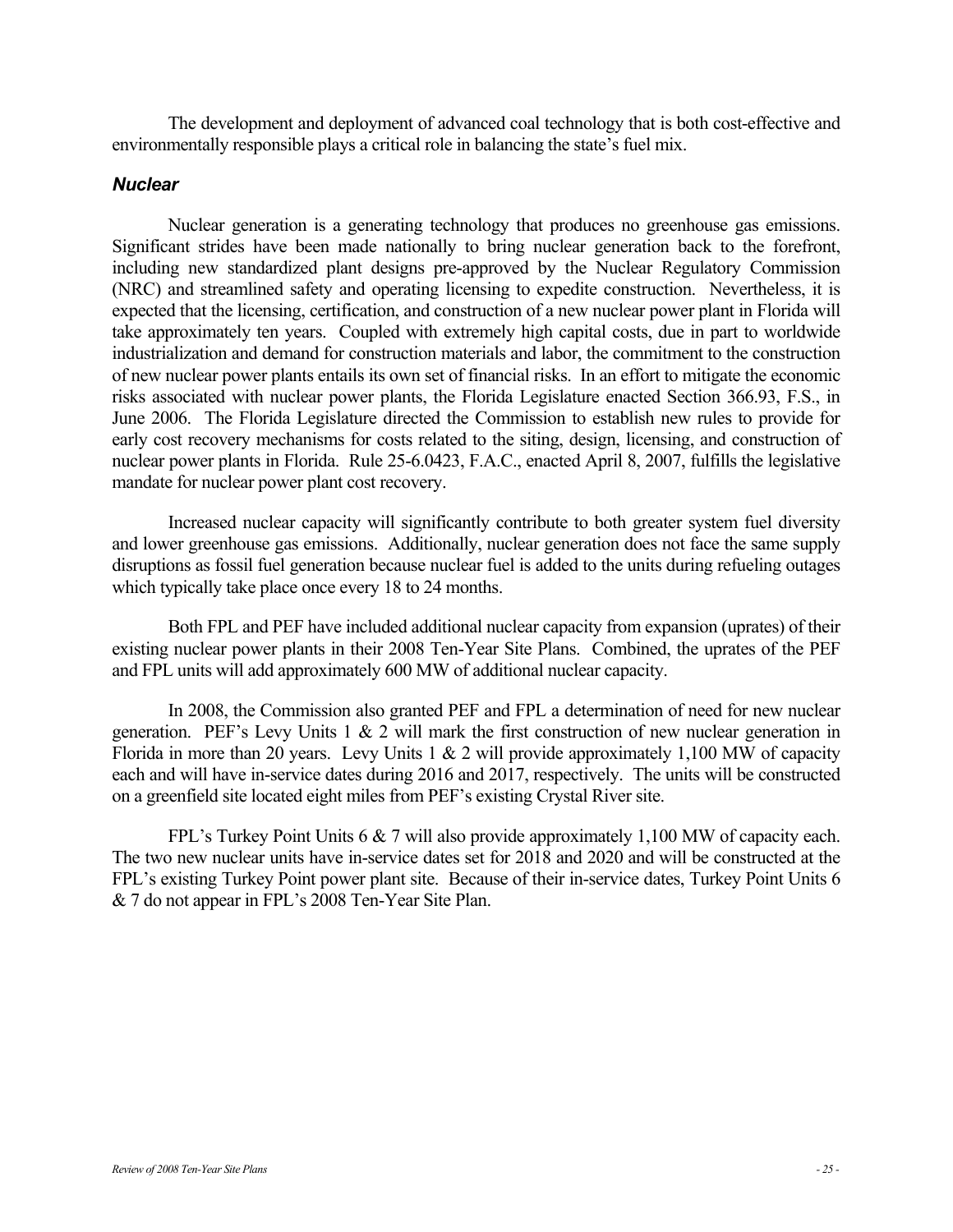The addition of nuclear capacity will help to provide further diversity to Florida's generation mix. Table 10 below summarizes the new nuclear projects which have been granted a determination of need by the Commission.

| <b>Utility</b> | <b>Name</b>                       | <b>Summer Capacity (MW)</b> | <b>In-Service</b>       |
|----------------|-----------------------------------|-----------------------------|-------------------------|
| <b>PEF</b>     | Crystal River Unit 3 <sup>8</sup> | 37 & 129                    | 12/2009 & 12/2011       |
| <b>FPL</b>     | St. Lucie 1 & $2^9$               | $103$ each                  | Fall 2011 & Spring 2012 |
| <b>FPL</b>     | Turkey Pt. $3 & 4^9$              | 104 each                    | Spring 2012 & Fall 2012 |
| <b>PEF</b>     | Levy Units $1 & 2^{10}$           | 1,092 each                  | 6/2016 & 6/2017         |
| <b>FPL</b>     | Turkey Pt. 6 & 7 <sup>11</sup>    | 1,100 each                  | 2018 & 2020             |
| <b>Total</b>   |                                   | 4.964                       |                         |

**Table 10. Nuclear Capacity Additions** 

Nuclear power plant construction is capital-intensive and has a long lead time, and uncertainty remains with regard to future capital costs and fuel prices. The Commission, however, will review the continued feasibility of both Levy Units 1  $\&$  2 and Turkey Point 6  $\&$  7 during its annual nuclear cost recovery proceedings. Such proceedings provide the Commission with a forum to ensure that construction of the nuclear units continues to be in the best interest of ratepayers.

#### *Natural Gas*

 $\overline{a}$ 

Because of the long permitting and construction periods involved with nuclear generating plants, coupled with the cancellation of more than 3,500 MW of coal-fired generation, additional natural gas-fired generation has been planned in the interim. The 2008 Ten-Year Site Plans include the net addition of approximately 15,500 MW of natural gas generation. The 2007 Ten-Year Site Plans included roughly 13,100 MW. The increase of proposed natural gas generation is attributable to the cancellation of several coal plants.

In 2008, the Commission approved the determination of need for two new natural gas-fired power plants. FMPA was granted a determination of need for a 300 MW natural gas-fired combined cycle generator at the company's existing Cane Island site which has an in-service date of June 2011.

The Commission also granted FPL a determination of need for West County Energy Center 3 (WCEC 3), a 1,219 MW combined cycle unit with a 2011 in-service date. The addition of WCEC 3

<sup>&</sup>lt;sup>8</sup> Order No. PSC-07-0119-FOF-EI, issued February 8, 2007, Docket No. 060642-EI, In re: Petition for determination of need for expansion of Crystal River 3 nuclear power plant, for exemption from Bid Rule 25-22.082, Florida Administrative Code, and for cost recovery through fuel clause, by Progress Energy Florida, Inc. 9

<sup>&</sup>lt;sup>9</sup> Order No. PSC-08-0021-FOF-EI, issued January 7, 2008, Docket No. 070602-EI, In re: Petition for determination of need for expansion of Turkey Point and St. Lucie nuclear power plants, for exemption from Bid Rule 25-22.082, F.A.C., and for

cost recovery through the Commission's Nuclear Power Plant Cost Recovery Rule, Rule 25-6.0423, F.A.C. 10 Order No. PSC-08-0518-FOF-EI, issued August 12, 2008, Docket No. 080148-EI, In re: Petition for determination of need for Levy Units 1 and 2 nuclear power plants, by Progress Energy Florida, Inc.

<sup>&</sup>lt;sup>11</sup> Order No. PSC-08-0237-FOF-EI, issued April 11, 2008, Docket No. 070650-EI, In re: Petition to determine need for Turkey Point Nuclear Units 6 and 7 electrical power plant, by Florida Power & Light Company.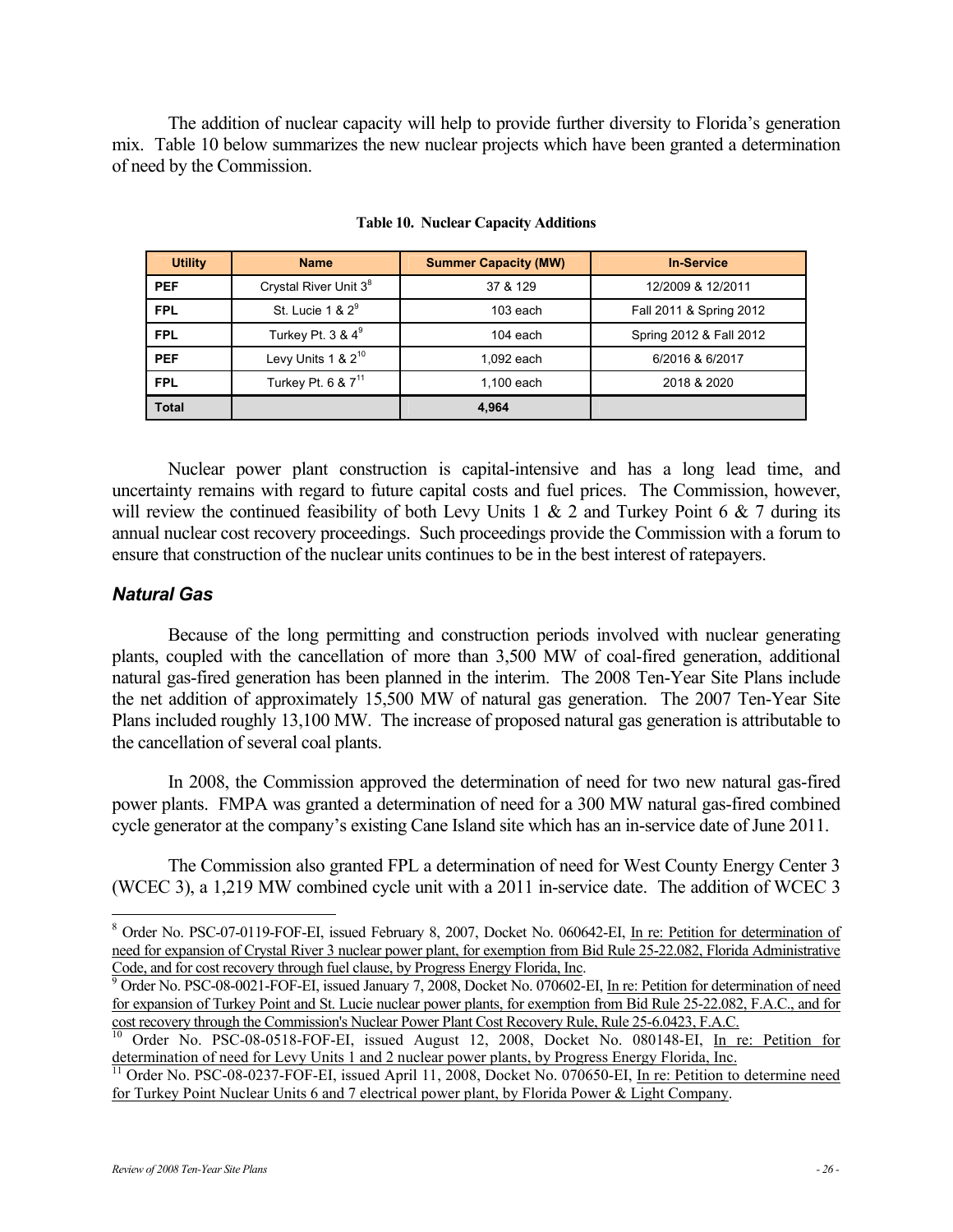in 2011 will allow FPL to perform two conversions which were also approved. The conversions at FPL's Cape Canaveral and Riviera Sites, discussed earlier, will result in a net addition of approximately 1,000 MW with in-service dates during 2013 and 2014, respectively.

## **Power Plant Siting Act (PPSA)**

The Commission has granted a determination of need for several generating units in recent years. Many of these facilities have received certification under the PPSA by Florida's Governor and Cabinet. Any proposed steam-fired generating unit of at least 75 MW requires certification under Florida's PPSA. Table 11 below lists all proposed generating units in the 2008 Ten-Year Site Plans that have at a minimum applied for a determination of need from the Commission.

| <b>Utility</b>        | <b>Generating Unit Name</b>      | Fuel<br><b>Type</b> | <b>Summer</b><br><b>Capacity</b><br>(MW) | <b>Dates</b>                                   |                                          |                   |  |
|-----------------------|----------------------------------|---------------------|------------------------------------------|------------------------------------------------|------------------------------------------|-------------------|--|
|                       |                                  |                     |                                          | <b>Need</b><br><b>Approved</b><br>(Commission) | <b>PPSA</b><br><b>Certified</b><br>(DEP) | <b>In-Service</b> |  |
| <b>FPL</b>            | West County Energy Center Unit 1 | <b>NG</b>           | 1,219                                    | $Jun-06$                                       | $Dec-06$                                 | $Jun-09$          |  |
| <b>FPL</b>            | West County Energy Center Unit 2 | <b>NG</b>           | 1,219                                    | $Jun-06$                                       | $Dec-06$                                 | $Jun-10$          |  |
| <b>OUC</b>            | Stanton Unit B                   | <b>NG</b>           | 287                                      | Jun-06                                         | $Dec-06$                                 | Jun-10            |  |
| <b>FMPA</b>           | Cane Island 4                    | NG.                 | 318                                      | Aug-08                                         |                                          | $Jun-11$          |  |
| <b>FPL</b>            | West County Energy Center Unit 3 | <b>NG</b>           | 1,219                                    | Sept-08                                        |                                          | $Jun-11$          |  |
| <b>JEA</b>            | <b>Greenland Energy Center</b>   | <b>NG</b>           | 236                                      |                                                |                                          | $Jun-13$          |  |
| <b>FPL</b>            | Cape Canaveral Conversion        | <b>NG</b>           | 1,219                                    | Sept-08                                        |                                          | $Jun-13$          |  |
| <b>FPL</b>            | Riviera Conversion               | NG.                 | 1,207                                    | Sept-08                                        |                                          | $Jun-14$          |  |
| <b>SEC</b>            | Seminole Unit 3                  | <b>BIT</b>          | 750                                      | $Jul-06$                                       | $Jun-08$                                 | $May-14$          |  |
| <b>PEF</b>            | Levy Unit 1                      | <b>NUC</b>          | 1,100                                    | $May-08$                                       |                                          | $Jun-16$          |  |
| <b>PEF</b>            | Levy Unit 2                      | <b>NUC</b>          | 1,100                                    | $May-08$                                       |                                          | Jun-17            |  |
| <b>FPL</b>            | Turkey Point 6 <sup>12</sup>     | <b>NUC</b>          | 1,100                                    | March-08                                       |                                          | 2018              |  |
| <b>FPL</b>            | Turkey Point 7 <sup>12</sup>     | <b>NUC</b>          | 1,100                                    | March-08                                       |                                          | 2020              |  |
| <b>Total Capacity</b> |                                  |                     | 11,974                                   |                                                |                                          |                   |  |

**Table 11. Power Plants Requiring Certification** 

 $\overline{a}$ <sup>12</sup> Because of their in-service dates, Turkey Point Units  $6 \& 7$  do not appear in FPL's 2008 Ten-Year Site Plan.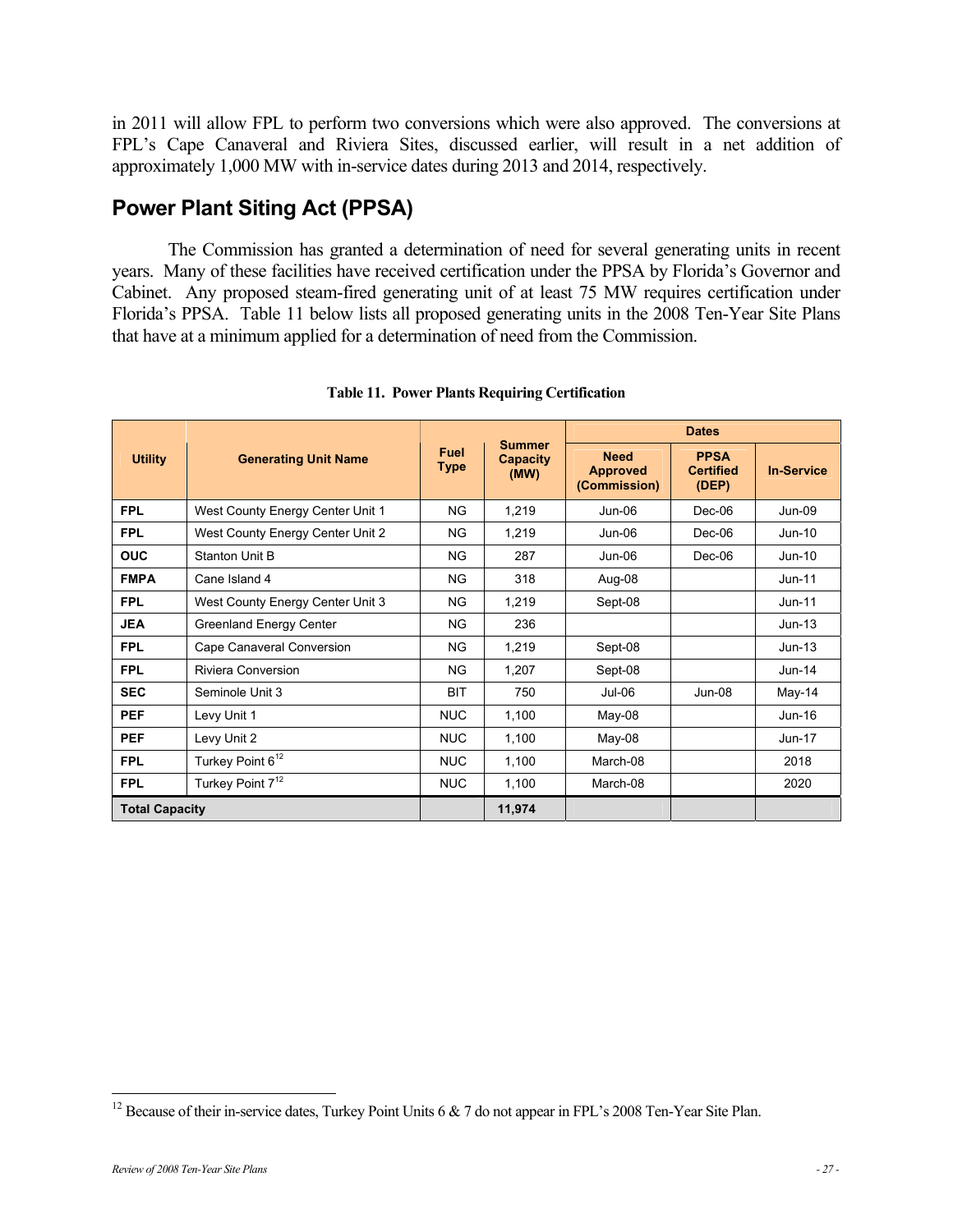Based upon other utility filings and actions subsequent to the filing of the 2008 Ten-Year Site Plans, approximately 5,000 MW of planned capacity may be delayed beyond 2017. TECO has withdrawn its RFP for a 555 MW combined cycle generator planned for 2013. Similarly, GULF has withdrawn its RFP for a 840 MW combined cycle generator planned for 2013. FPL's repowering of existing units has led to the deferral of a 1,219 MW combined cycle unit which was planned for 2014. Recent information filed in FPL testimony indicated that both 1,219 MW combined cycle units planned for 2016 are no longer part of FPL's plans. Utilities have cited declining peak demand and energy projections as one reason for the recent changes. Table 12 below summarizes the utilities' proposed capacity additions as listed in the 2008 Ten-Year Site Plans which will require a determination of need. Units which may be deferred are shown in *BOLD ITALIC CAPS.*

| <b>Utility</b>                                          | <b>Generating Unit Name</b> | <b>Fuel</b><br><b>Type</b> | <b>Summer</b><br><b>Capacity</b><br>(MW) | <b>In-Service</b><br><b>Date</b> |
|---------------------------------------------------------|-----------------------------|----------------------------|------------------------------------------|----------------------------------|
| <b>PEF</b>                                              | Suwannee                    | NG                         | 1,159                                    | $Jun-13$                         |
| <b>TECO</b>                                             | <b>POLK UNIT 6</b>          | NG                         | 555                                      | $JAN-13$                         |
| <b>TECO</b>                                             | Future                      | <b>NG</b>                  | 555                                      | Jan-17                           |
| <b>FPL</b>                                              | <b>UNSITED CC</b>           | NG.                        | 1,219                                    | <b>JUN-14</b>                    |
| <b>FPL</b>                                              | <b>UNSITED CC</b>           | NG.                        | 1,219                                    | <b>JUN-16</b>                    |
| <b>FPL</b>                                              | <b>UNSITED CC</b>           | NG.                        | 1,219                                    | <b>JUN-16</b>                    |
| <b>GULF</b>                                             | <b>UNLOCATED UNIT</b>       | <b>NG</b>                  | 840                                      | <b>JUN-13</b>                    |
| <b>Total Capacity Per 2008 Ten-Year Site Plans</b>      |                             |                            | 6,766                                    |                                  |
| <b>TOTAL CAPACITY WHICH MAY BE DEFERRED BEYOND 2017</b> |                             |                            | 5,052                                    |                                  |

**Table 12. Proposed Units Requiring a Determination of Need**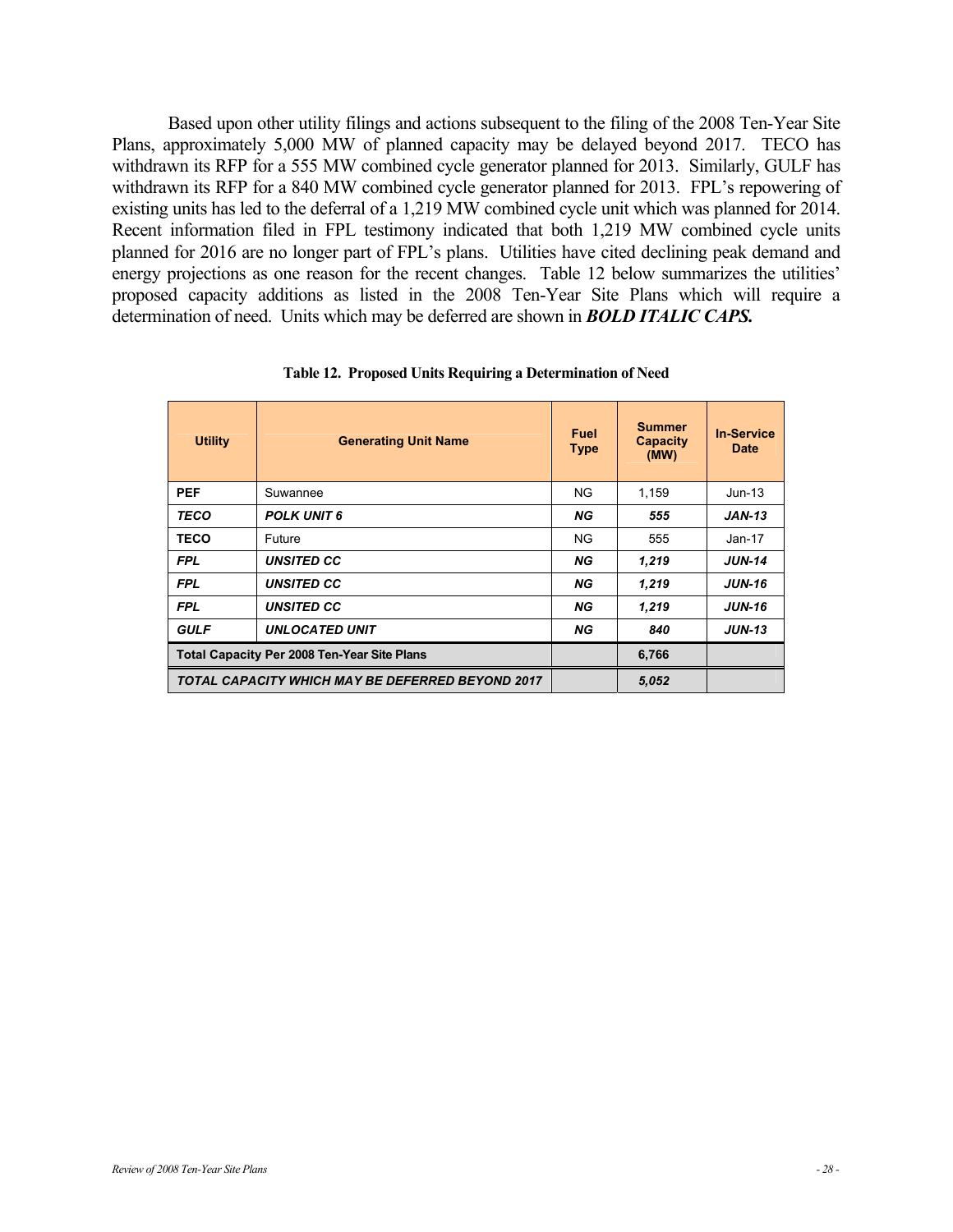## **5. FUEL PRICE, SUPPLY, AND TRANSPORTATION**

Utilities must decide which type of plant to build several years in advance: approximately four years for combined cycle, seven years for coal, and ten or more years for nuclear. As a result, the risk associated with selecting a generation technology is highly dependent on the accuracy of the longterm fuel price forecast. A utility's fuel price forecast is the foundation for determining the type of new capacity additions needed to reliably serve load.

Figure 13 below illustrates the weighted average forecasted fuel price for the eleven reporting utilities. The forecasted price for each fuel type is weighted by energy generation, meaning that utilities that generate large amounts of electricity for a particular fuel type will have more of an influence on the average. Prices for solid fuels such as nuclear and coal are forecasted to remain stable compared to oil and natural gas prices.



**Figure 13. Reporting Utilities: 2008 Weighted Average Fuel Price Forecast**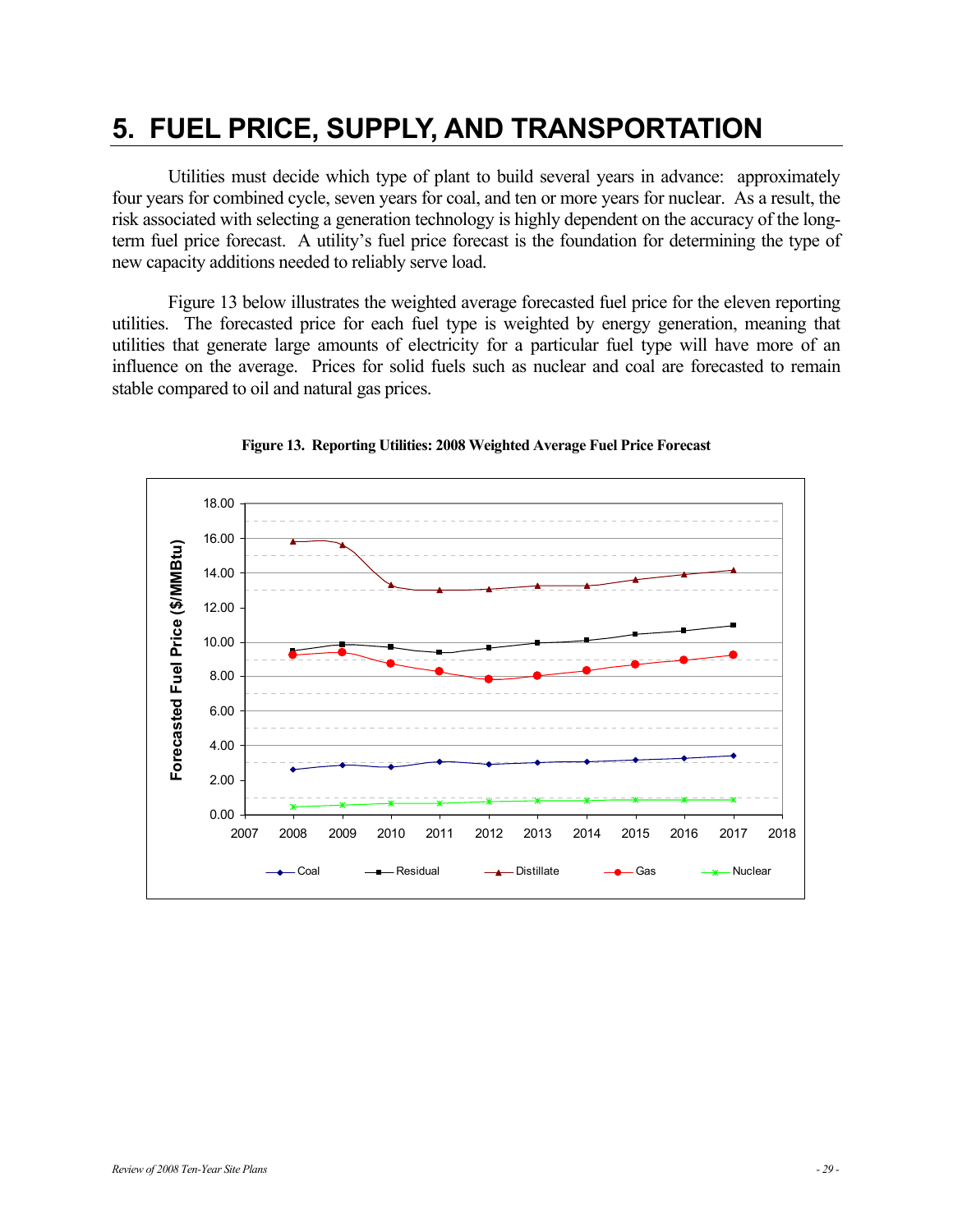### **Natural Gas Price Forecasts and Supply**

The utilities provided forecasts of natural gas prices in nominal dollars on a delivered basis. The utilities generally forecast gas prices ranging from \$7 to \$10 per MMBtu through 2009. Starting around 2010, the utilities forecast gas prices to decline to \$6 to \$9 per MMBtu as imports from Canada and imported Liquefied Natural Gas (LNG) become available. High crude oil prices provide some support for gas prices due in part to fuel switching. The utilities expect continued volatility in natural gas prices. Hurricanes and tropical storms in the Gulf of Mexico typically cause short-term spikes in the price of natural gas.

As mentioned, the price forecasts are based significantly on the expectation of sizable increases in imports of LNG. A delay of this expectation will place upward pressure on natural gas prices. Furthermore, the expectation of increases in LNG supply is based on new re-gasification and terminal facilities coming on line through 2010. These projects are on schedule, and tanker capacity for importing LNG appears to be adequate. The primary source areas for LNG imports will be Qatar and Trinidad.

Figure 14 below illustrates forecasts of increasing domestically supplied natural gas coupled with increases in imports of LNG. Gas supplies from Canada and Mexico are projected to remain relatively stable. The reporting utilities are generally forecasting new gas supply from Canada's Mackenzie Delta region in 2009 and from LNG imports in 2010 to 2011. Domestic supply increases may be a result of new domestic sources and advances in drilling technology. Longer term, domestic supply could be enhanced by the development of resources in the Alaska North Slope area.



**Figure 14. Natural Gas Consumption in the U.S. by Place of Origin** 

Sources: The Petroleum Industry Research Associates Energy Group (PIRA) and internal analysis by FPL.

Demand for natural gas over the planning period will be driven by the requirements of gasfired electric generators. Demand growth in other industry sectors and the residential sector is expected to be modest.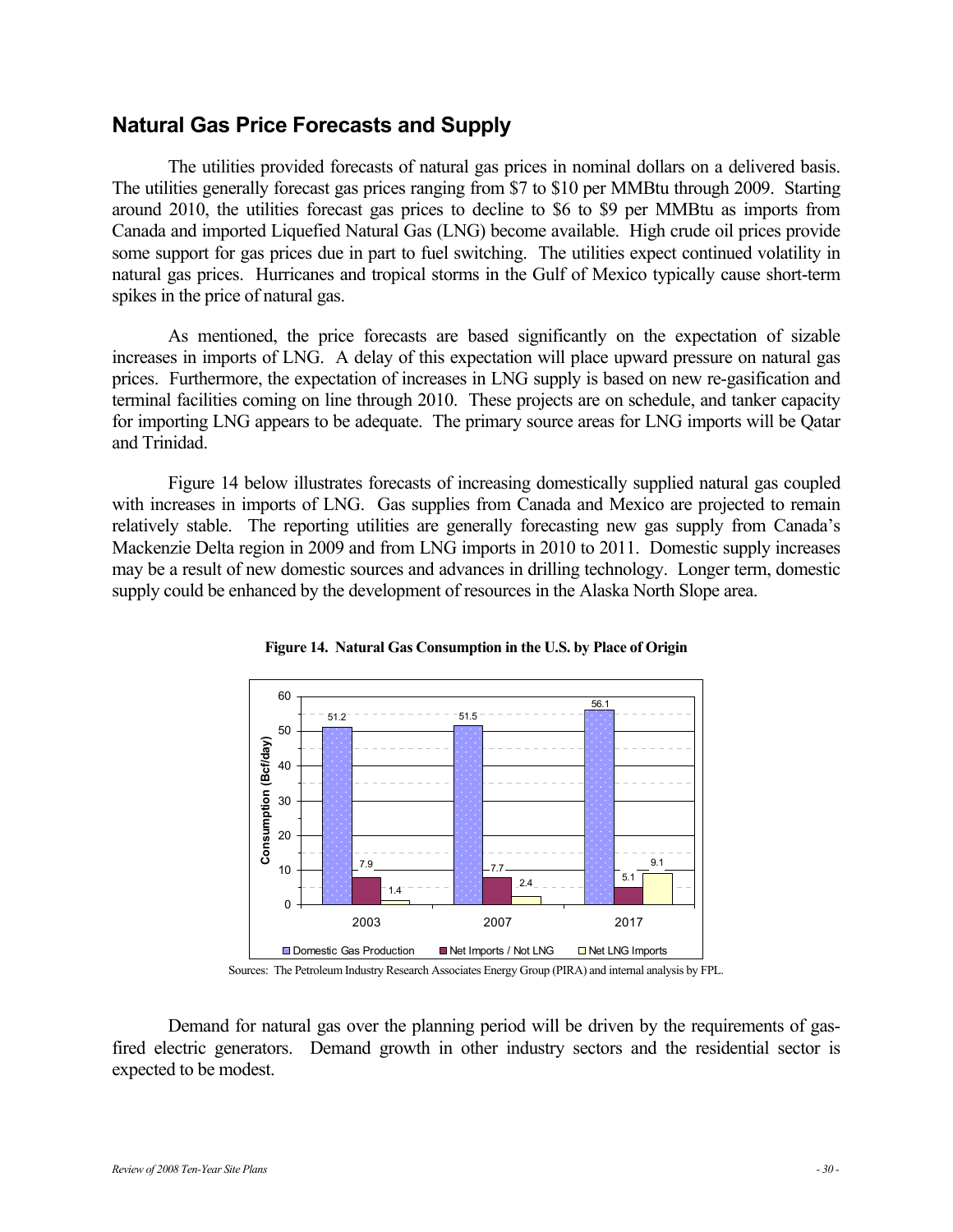#### *Transportation*

In Florida, increased dependency on natural gas could affect the reliability of electric utility generation supply, primarily from the possibility of natural gas supply or transportation disruption. The North American Electric Reliability Corporation (NERC) established a Gas/Electricity Interdependency Task Force to determine reliability impacts and to recommend mitigating measures should reliability risks arise. The NERC task force completed a study in May 2004, concluding in part that gas pipeline reliability can substantially impact electric generation and that electric system reliability can have an impact on gas pipeline operations. The FRCC continues to review the recommendations made by the NERC task force to determine where to focus future analyses. The FRCC has recommended that Peninsular Florida has adequate pipeline capacity for reliability purposes for both current and future natural gas demand. However, with this statement, the FRCC assumes that generating units having the capability to burn oil will do so at time of peak demand. Therefore, economics may be the driving factor for any future gas pipeline expansions.

Florida currently relies primarily on two gas pipeline companies, Florida Gas Transmission (FGT) and Gulfstream Natural Gas (Gulfstream), to supply natural gas to electric utilities, large industrial customers, and local distribution companies. FGT operates approximately 5,000 miles of pipeline nationwide, including 3,300 miles in Florida. FGT's system has undergone 6 expansions since its inception in 1959, increasing pipeline capacity from its original 0.278 Bcf/day to its current 2.2 Bcf/day. Gulfstream has a system pipeline capacity of 1.1 Bcf/day. The first phase of Gulfstream's system, which entered service in 2002, crosses the Gulf of Mexico between Pascagoula, Mississippi, and Manatee County, Florida, with more than 430 miles of 36-inch diameter pipe. The Phase II expansion, a 110-mile extension to FPL's Martin plant site in Martin County, entered service in February 2005.

#### *In-State Pipeline Transportation Projects*

FGT: FGT's Phase VII Expansion Project involves construction of 33 miles of 36-inch diameter pipeline looping and installation of 9,800 horsepower of compression. The expansion provides approximately 0.16 Bcf/day of additional capacity to transport natural gas from a connection with Southern Natural Gas Company's Cypress Pipeline. The expansion began service in May 2007.

Gulfstream: Gulfstream's Phase III expansion has provided service to FPL's West County Energy Center and began service in the summer of 2008. The Phase IV expansion will provide pipeline capacity for PEF's Bartow site in Pinellas County and is projected to begin service in the first quarter of 2009.

Cypress Pipeline: Phase I of this project is a 24-inch pipeline that connects the Elba Island LNG facility near Savannah, Georgia, to FGT's system near Jacksonville. This pipeline began service in May 2007 and provides gas to PEF's Hines units. This pipeline plans additional phases involving looping and additional compression.

#### *Out-of-State Pipeline Projects*

Southeast Supply Header: Duke Energy and CenterPoint Energy will construct a 270-mile, 36-inch diameter pipeline from the Perryville hub in Louisiana to interconnect with the Gulfstream Pipeline at Pascagoula, Mississippi. It will intersect with major pipelines and storage facilities. FPL has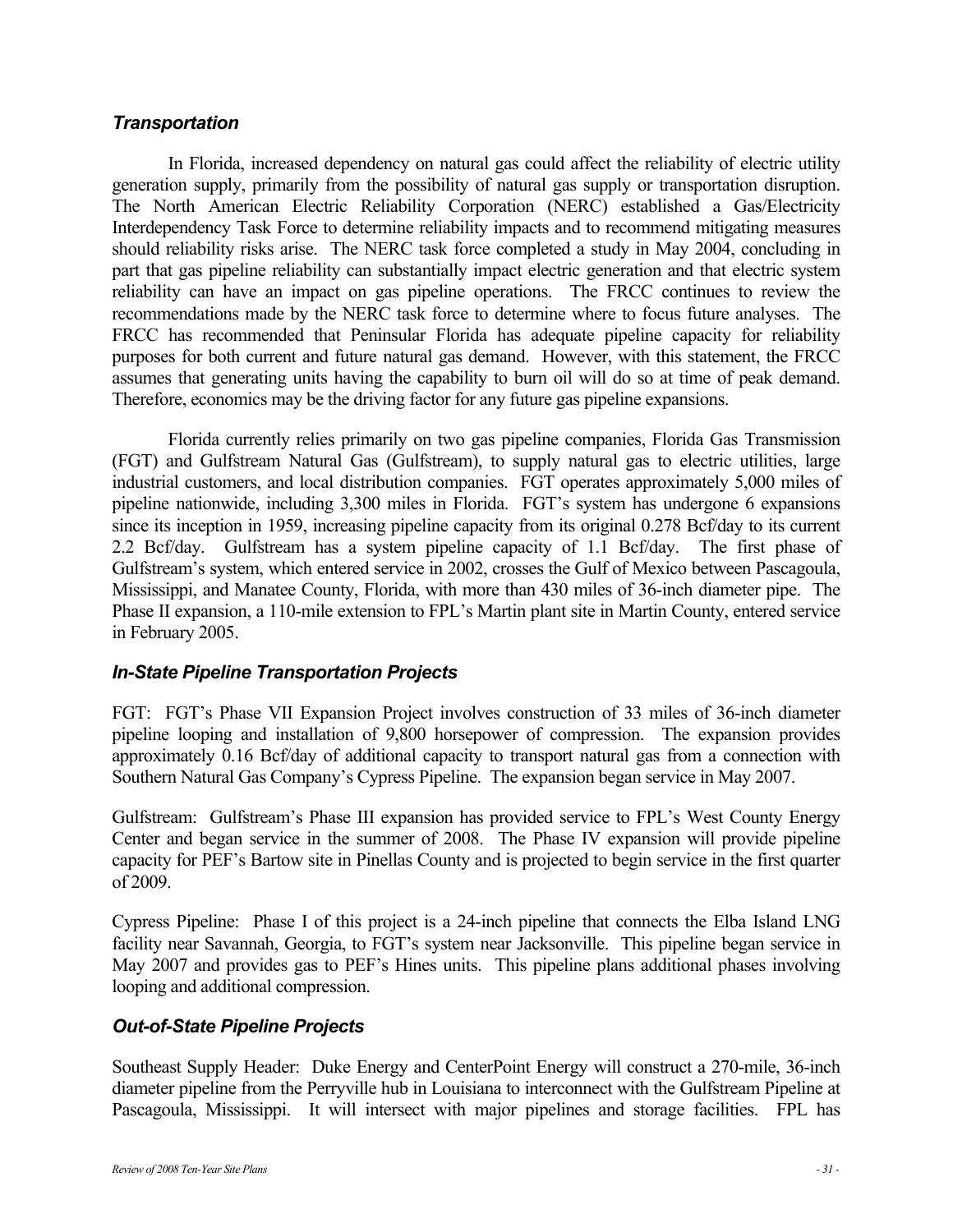contracted for 50 percent of the capacity, and PEF has contracted for 20 percent. For both utilities, the Commission has approved the recovery of prudent transportation costs associated with this pipeline through the fuel cost recovery clause. This pipeline began service in September 2008.

Gulf South Pipeline Company: Gulf South has proposed three expansion projects. Like the abovementioned projects, these expansions intend to bring unconventional gas, from areas such as the Barnett Shale and Bossier Sands in east Texas, to connections with FGT and Gulfstream. Two of these projects have begun service with capacity available to Florida. The third project will begin service in the first quarter of 2009.

#### *Liquefied Natural Gas Pipeline Projects*

In addition to the Cypress Pipeline, two LNG projects are proposed to serve Florida. The Calypso project is sponsored by Suez Energy North America. This project will involve a submerged buoy system off the Southeast Florida coast that will serve as an offshore delivery point for LNG. This port would be located approximately 10 miles offshore from Port Everglades in Broward County. The expected capacity is approximately 1.9 Bcf/day.

Höegh LNG – Port Dolphin: This proposed offshore terminal and submerged buoy system would be 28 miles offshore and would be connected to Port Manatee near Tampa Bay by a 42-mile pipeline. The project is scheduled to start commercial operations by 2011 with a peak send-out capacity of 1.2 Bcf/day.

## **Coal Price Forecasts and Supply**

The reporting utilities' forecasted coal prices in nominal dollars on a delivered basis, resulting in differences in the forecasted prices depending on the location of the particular utility's coal plant and the mode of transportation. The forecasts use existing long-term contract prices and estimates of the spot market prices.

The reporting utilities generally see stable coal prices over the planning horizon. Some upward trend in prices is expected as demand increases due to new coal generation units coming online across the U.S. Exports and increased mining costs also provide upward price pressure. However, an ample supply of domestic coal exists, and the use of imported coal is expected to increase. Several Florida utilities import coal from Colombia and Venezuela. Current coal prices are high compared to prices in the past five years. The high prices should provide mine operators an incentive to increase production. Increased supply from the Powder River Basin and Illinois Basin, as well as imports, should moderate coal prices over the planning horizon.

Several reporting utilities burn a mix of coal and petroleum coke (petcoke), which is a byproduct of petroleum refining. An increase in coal units would also increase the demand for petcoke. However, the petcoke refinery capacity will increase in the Gulf Coast area and the Caribbean Basin, which will increase supply. The forecasts suggest that petcoke prices will be stable.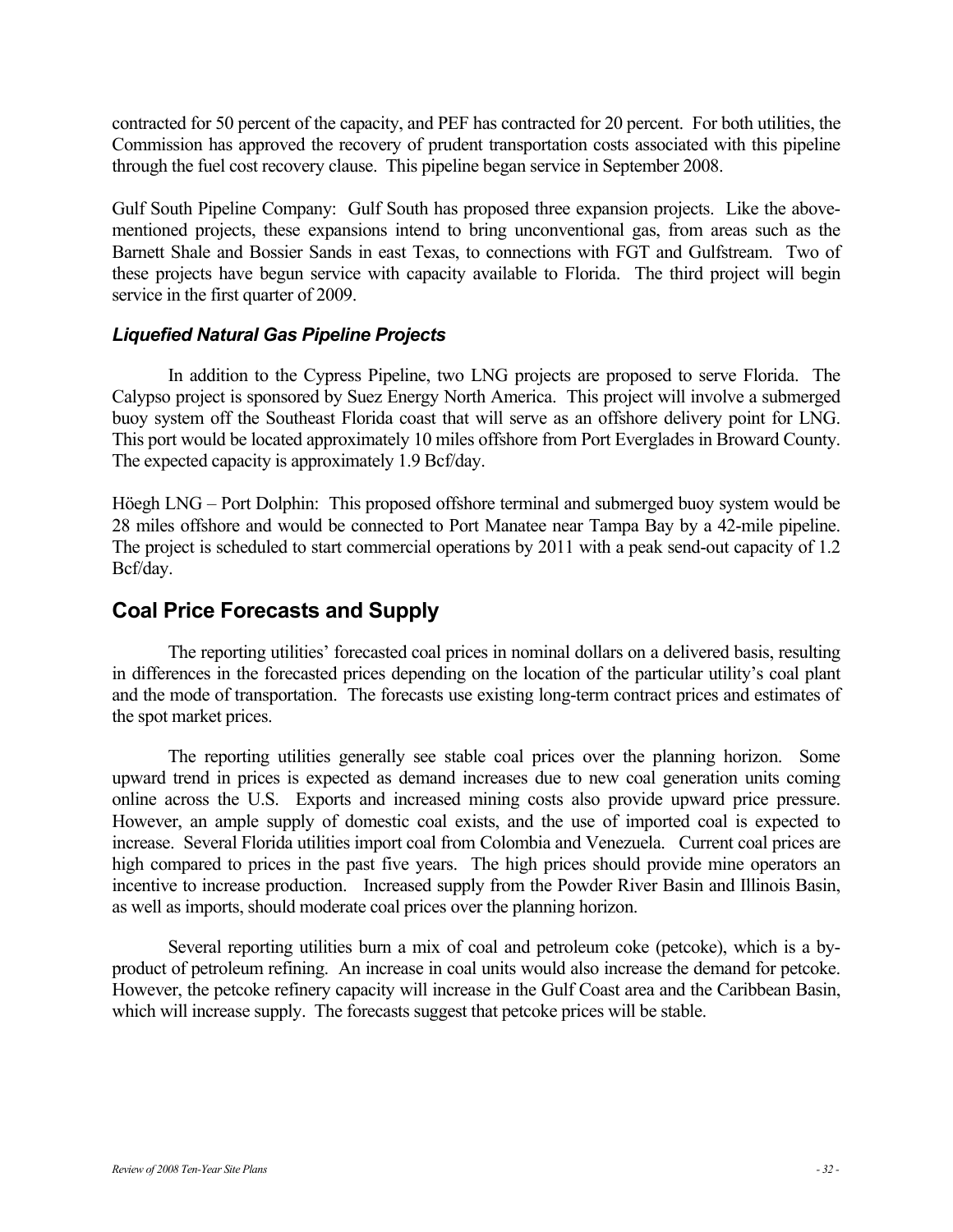#### *Transportation*

Also contributing to today's relatively high delivered prices is rail transportation congestion. As railroads expand tracks to relieve the problem, transportation costs will increase since the railroads will include returns on expansions in their rates. Some reporting utilities depend entirely on rail for coal transport. Others use waterborne and rail transportation, both of which can reduce costs. Over the planning horizon, Energy Information Administration (EIA) sees periodic bottlenecks for railroads transporting western coal to the eastern United States.

Potentially, a combination of ocean transport with short-haul rail transport can reduce delivered MMBtu costs. For utilities with plants at interior sites, the ability to get short-haul rail transport contracts is an important factor for reducing the costs of delivered coal over the planning period.

## **Residual and Distillate Oil Price Forecast and Supply**

For the planning period, the Organization of Petroleum Exporting Countries (OPEC) are expected to gain market share over non-OPEC countries. By 2012, 7 countries will account for 50 percent of world crude oil production. Based on announced exploration and production projects, the supply of oil will increase through 2012.

Oil prices depend on global economic growth, other competing energy developments, and geopolitics. Economic growth in India, China, and the Pacific Rim countries has increased demand. Platts, an energy information service, states there will always be a geopolitical risk premium in oil prices. Current sources of geopolitical risk for oil prices are Venezuela, Nigeria, Russia, the former Soviet states, and the Middle East. New supplies through 2012 may moderate price increases, but as OPEC gains market share, oil prices are expected to increase at a higher rate. Spare production capacity for OPEC countries – specifically, Saudi Arabia and the United Arab Emirates – has decreased, which reduces the ability of these countries to increase supply and reduce prices.

Several Florida electric utilities make significant use of residual fuel oil (heavy oil) for generation. The companies provided price forecasts showing nominal delivered prices for residual fuel oil, typically in three categories based on sulfur content. As noted for petroleum coke, refinery capacity will increase in the Gulf Coast area and the Caribbean Basin. This expansion will increase the supply of residual fuel oil. For the planning period, the utilities are forecasting stable residual oil prices.

Florida electric utilities also use distillate oil (No. 2 fuel oil) as a back-up fuel for natural gas plants that are fuel switchable and as a starter fuel for coal plants. Due to its relatively high price, utilities do not use distillate oil to generate a significant amount of electricity. As with residual oil prices, the utilities are forecasting stable distillate oil prices.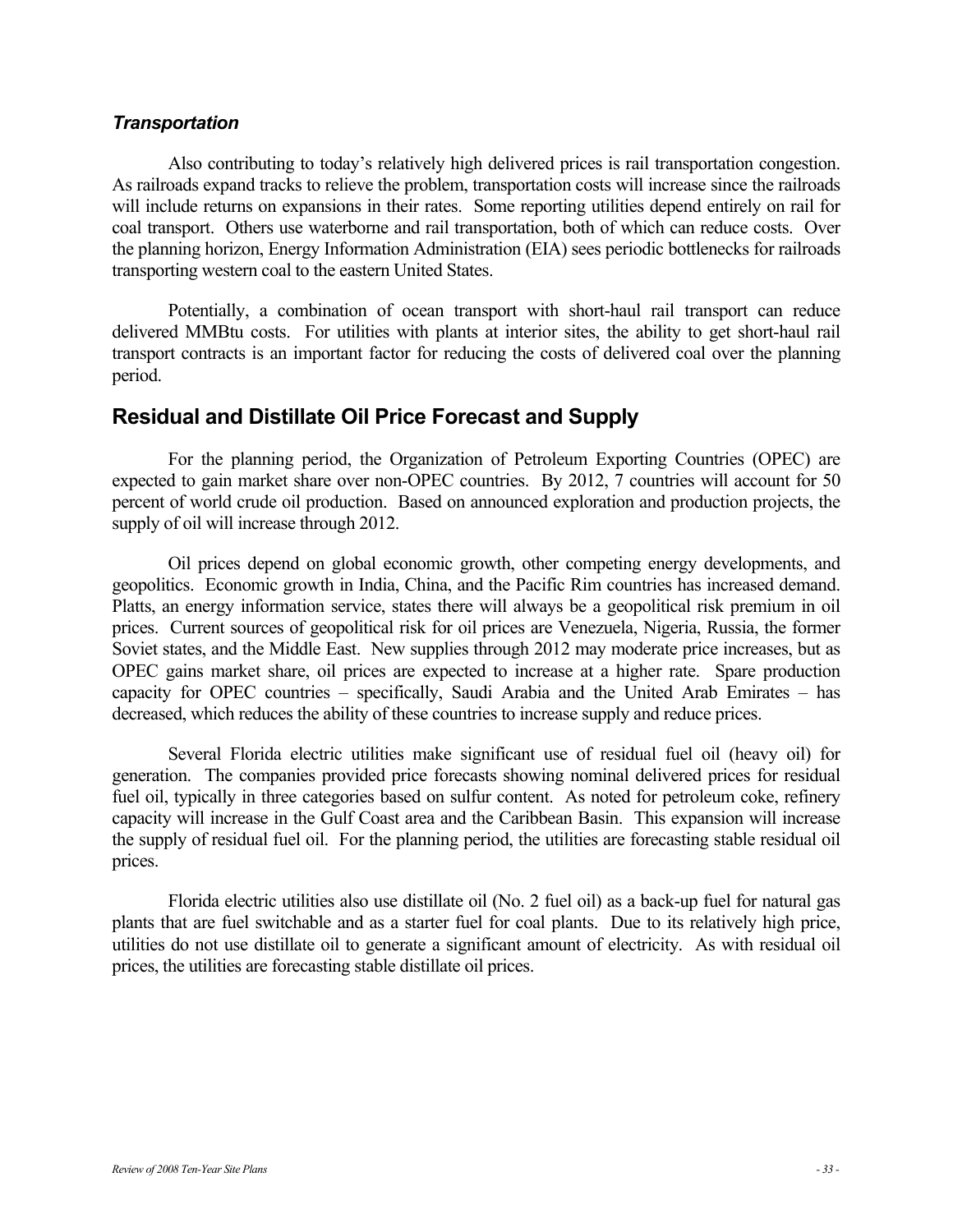## **Nuclear Fuel Price Forecasts and Supply**

The long-term outlook for the nuclear fuel supply chain is currently influenced by the following factors:

- Aging milling, conversion, and enrichment facilities
- Lack of excess capacity
- Lack of supply diversification at processing facilities
- Potential regulatory changes and increased security requirements
- Number and timing of the start-up of new nuclear plants
- Number and timing of the start-up of new mines and milling facilities
- Performance of processing plants

Traditionally, nuclear fuel prices have been very stable; however, based on the above factors, prices are becoming more volatile. Both owners of Florida nuclear units, PEF and FPL, are forecasting a moderate upward trend in nuclear fuel prices for the 2008 to 2017 planning period. An additional feature of industry pricing is that customers depend increasingly on long-term contracts, with terms out to five years, for uranium conversion, enrichment, and fabrication.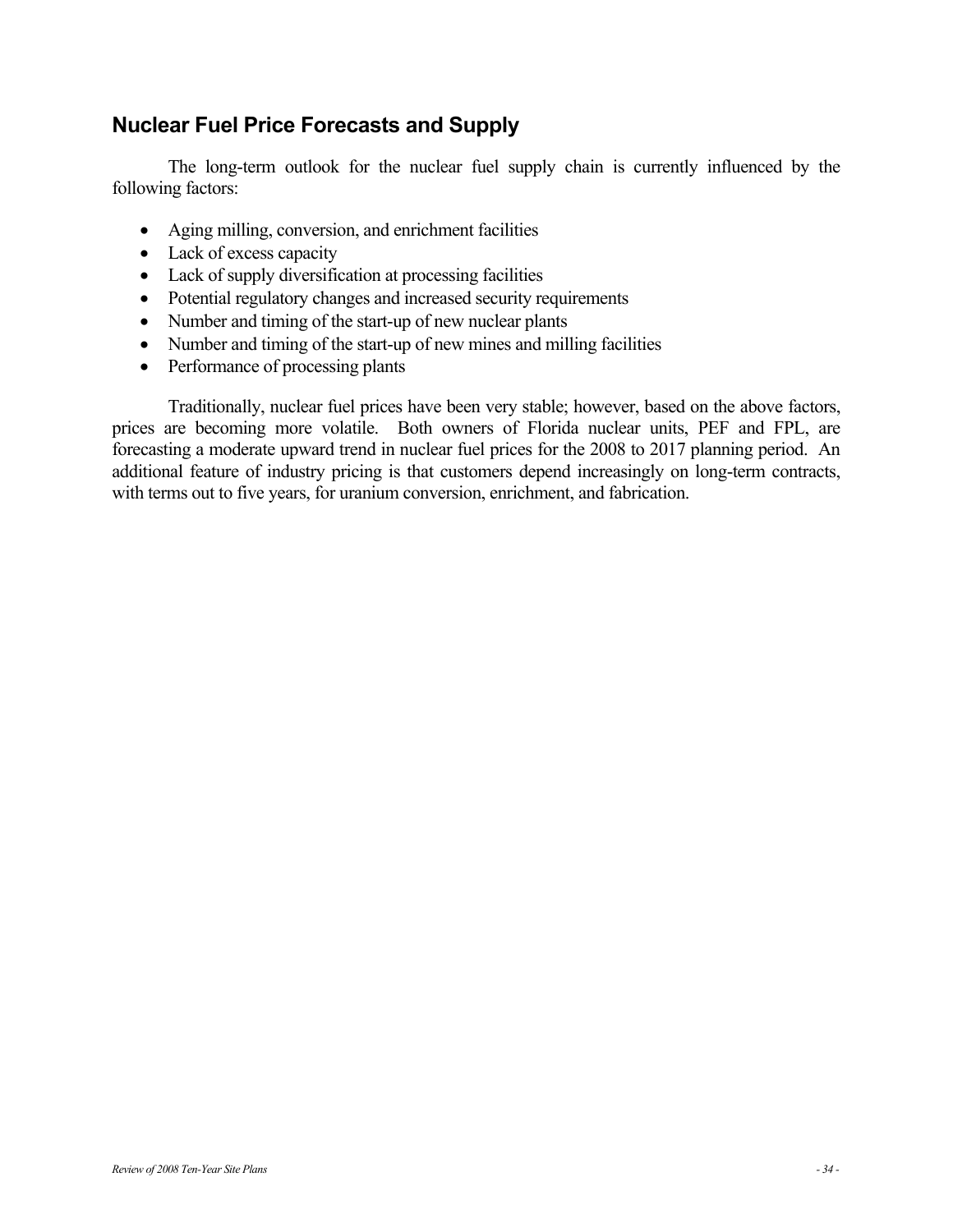## **6. TRANSMISSION PLANS**

As generation capacities increase, the transmission system must grow accordingly to maintain the capability of delivering the energy to the end user. The Commission has been given broad authority under certain sections of Chapter 366, F.S., known as the Grid Bill, to require reliability within Florida's coordinated electric grid and to ensure the planning, development, and maintenance of adequate generation, transmission, and distribution facilities within the state.

## **Reliability Standards**

Nationwide, electric utilities plan their bulk power systems (100 kV and above) to comply with the NERC and regional reliability standards. The NERC's mission is to ensure that the bulk electric system in North America is reliable, adequate, and secure. Since its formation in 1968, the NERC operated successfully as a self-regulatory organization, and the electric industry voluntarily complied with the NERC's reliability standards. Changes in the electric industry, however, have rendered the voluntary compliance system inadequate. In response to these industry changes, Congress required the Federal Energy Regulatory Commission (FERC) to develop a new mandatory system of reliability standards and compliance. The Energy Policy Act of 2005 authorized the creation of an electric reliability organization (ERO) with the statutory authority to enforce compliance with reliability standards among all market participants. The NERC received certification as the ERO from the FERC in July 2006.

NERC works with all stakeholder segments of the electric industry, including electricity users, to develop standards for the reliable planning and operation of the bulk power systems. Fundamentally, a power system should always operate in such a way that no credible contingency could trigger cascading outages or another form of instability. Reliability standards are generally applied as follows:

- Under a single-contingency criterion, a utility's transmission system experiences no equipment overloads, voltage violations, or instability following a contingency outage of the single most crucial element, whether that piece of equipment is a generator, a transmission line, or a transformer. The single-contingency criterion is generally the minimum reliability standard at which electric utilities plan their bulk power systems.
- Under a multiple-contingency criterion, a utility's transmission system must withstand the simultaneous failure of two or more elements with a controlled loss of load and no cascading outages which affect neighboring utilities. The transmission system must subsequently be able to adjust so that all elements operate within their emergency ratings for the duration of the outage.

In response to congressional actions to require mandatory reliability standards, which were supported by the Commission, the Florida Reliability Coordinating Council (FRCC) has implemented a compliance program that will monitor and enforce compliance with the NERC and the FRCC reliability standards. The program relies on self-assessment, periodic reporting, and on-site audits for compliance. In administering the compliance program, the FRCC works closely with all owners, operators, and users of the state's bulk electric system. The Commission staff attends FRCC meetings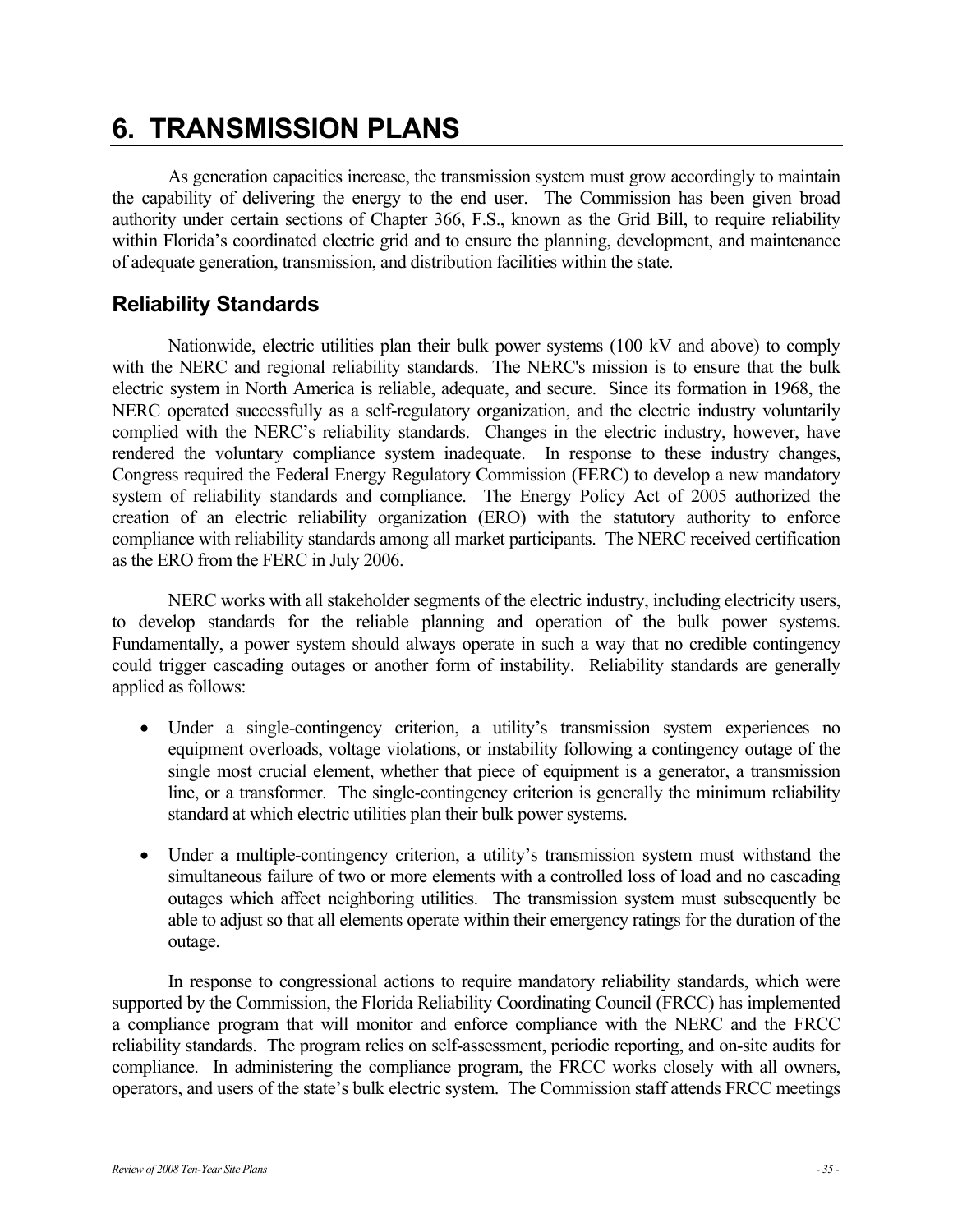and maintains an open dialog with the FRCC on reliability matters affecting the state. The Commission will continue to work closely with the FRCC, NERC, and FERC to guarantee the adequacy and reliability of Florida's electric grid.

## **FRCC Transmission Planning Process**

One of the benefits attributed to the formation of a regional transmission organization (RTO) is centralized, coordinated transmission planning. In April 2006, the Commission closed a lengthy investigation into the prudence of forming an RTO, known as GridFlorida, because the RTO did not appear to be cost-effective. The Commission directed Peninsular Florida's utilities to coordinate their transmission planning activities through the FRCC in an effort to capture some benefits of an RTO. The FRCC's transmission planning process is expected to yield a more complete transmission expansion plan from a peninsular perspective. The process will make sure that the reliability standards and criteria established by the NERC and the FRCC are met and will use the specific design, operating, and planning criteria employed by Peninsular Florida transmission owners. The Commission staff continues to participate in the FRCC's meetings on transmission planning. The Commission will continue to monitor coordinated planning efforts by Florida's utilities and, if necessary, will exercise its Grid Bill authority to ensure the adequacy and reliability of Florida's transmission system.

The FRCC performs a long range, ten-year study, as well as a study of the interface between Florida and the Southern Company (Southern). Sensitivity studies test the robustness of Peninsular Florida's transmission system under various conditions and are performed within both studies. Examples of the sensitivities studied are as follows:

- Transmission and/or generation facilities unavailable due to scheduled and/or forced outages
- Weather extremes for summer and winter periods
- Different load levels (e.g., 100-, 80-, 60-, and 40 percent) and/or seasons of the year
- Various generation dispatches that will test or stress the transmission system
- Reactive supply and demand assessment (generator reactive limits and power factor)
- Specific areas of combination/cluster of generation and load serving capability among various transmission owners/providers in the FRCC that continually experience or are expected to experience significant congestion
- Other scenarios or system conditions, such as stability analysis

Consistent with the FRCC transmission planning process, these sensitivity studies will not necessarily call for the construction of transmission facilities identified in the studies, but will furnish insight into how robust the planned transmission system is expected to be.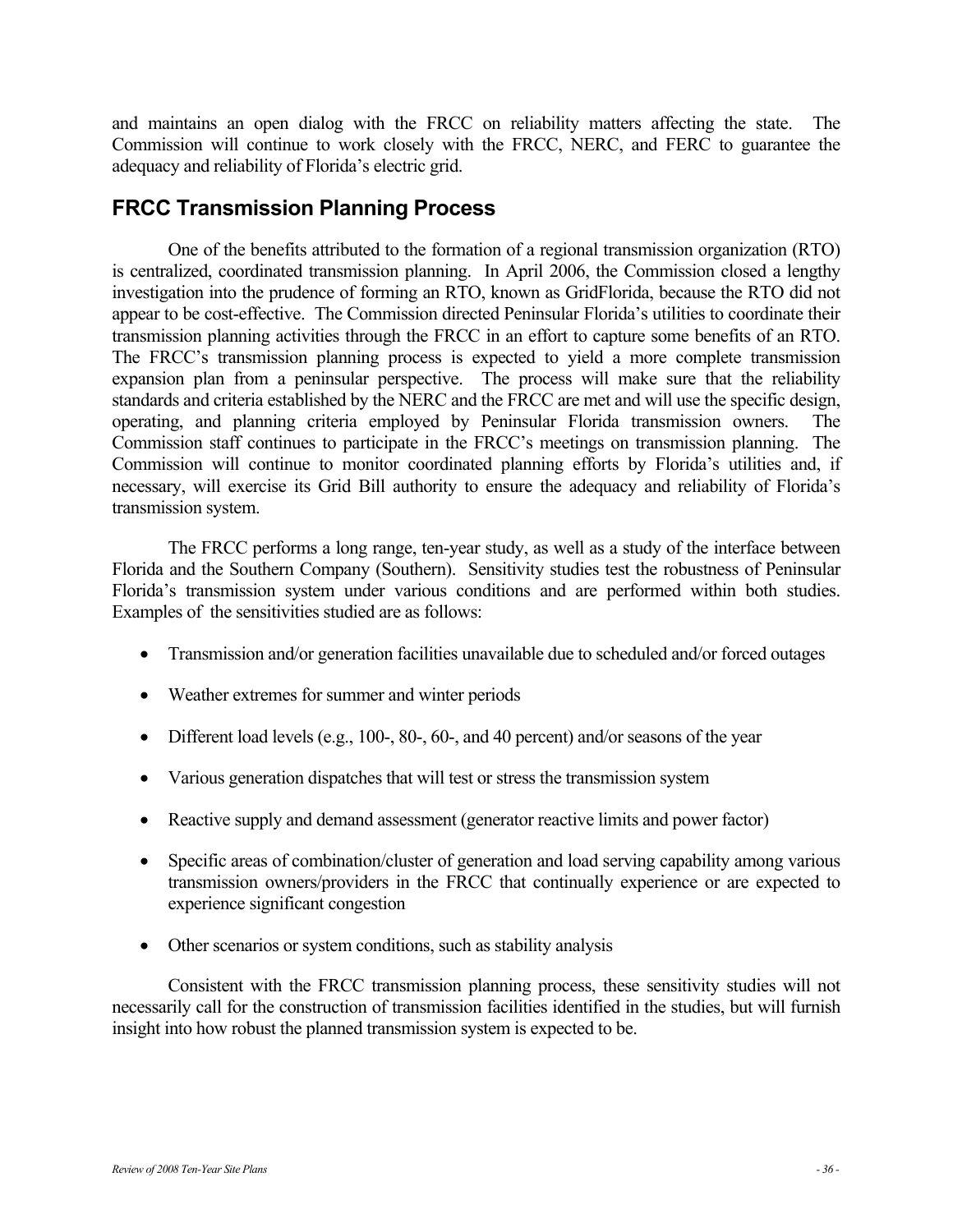### **2009-2017 Long Range Transmission Study**

The long range transmission study is a steady-state assessment of the adequacy of the FRCC's bulk and 69 kV transmission system for 2009-2017. The NERC Transmission Planning Standards are used to gauge the adequacy of the transmission system. These transmission planning standards state that the transmission system must remain stable within the applicable thermal and voltage rating limits without cascading outages, under normal system conditions, as well as during single and multiple contingency events. The FRCC's Long Range Transmission Reliability Study covers both near-term and long-term portions of the planning horizon. The near-term part examines years two through five (2009-2012) and analyzes in detail specific remedies identified for all thermal and/or voltage screening criteria exceptions. The long-term section examines years six through ten (2013-2017) to determine if any trends are developing that would require attention.

The Long Range Transmission Reliability Study for transmission facilities, 69kV and greater, within the FRCC Region concluded that potential thermal and voltage screening criteria violations can be resolved by operator intervention meeting the NERC Transmission Planning Standards. The resolutions were thoroughly reviewed by the transmission owners and found to be adequate in order to maintain acceptable system performance under all conditions and events. The FRCC found no major projects requiring long lead times.

## **Florida-Southern Interface Transfer Capability Study**

Currently, Peninsular Florida imports 1,702 MW of firm capacity into the FRCC region from the Southern Control Area within the SERC region (Southern). The remaining transferrable capacity, nearly 2,000 MW, is available through non-firm energy sales. Firm capacity exports to Southern do not occur at this time, nor are they forecasted to occur during the planning horizon. The FRCC and Southern annually perform an interregional transmission study to confirm the maximum import and export capability between the two regions and to make sure that the transmission plans of both regions jointly meet the NERC reliability standards. Based on studies performed by the FRCC and Southern, there do not appear to be any reliability constraints at the Florida-Southern interface at this time concerning the current use of interface capacity. The 2007 study confirmed the total transfer capabilities between the FRCC and Southern, which are contained in Table 13 below.

| <b>Transfer</b>              | <b>Transfer Capability (MW)</b> |        |  |  |
|------------------------------|---------------------------------|--------|--|--|
|                              | <b>Summer</b>                   | Winter |  |  |
| Southern to Florida (import) | 3600                            | 3700   |  |  |
| Florida to Southern (export) | 1000                            | 2100   |  |  |

#### **Table 13. Florida-Southern Interface Transfer Capability**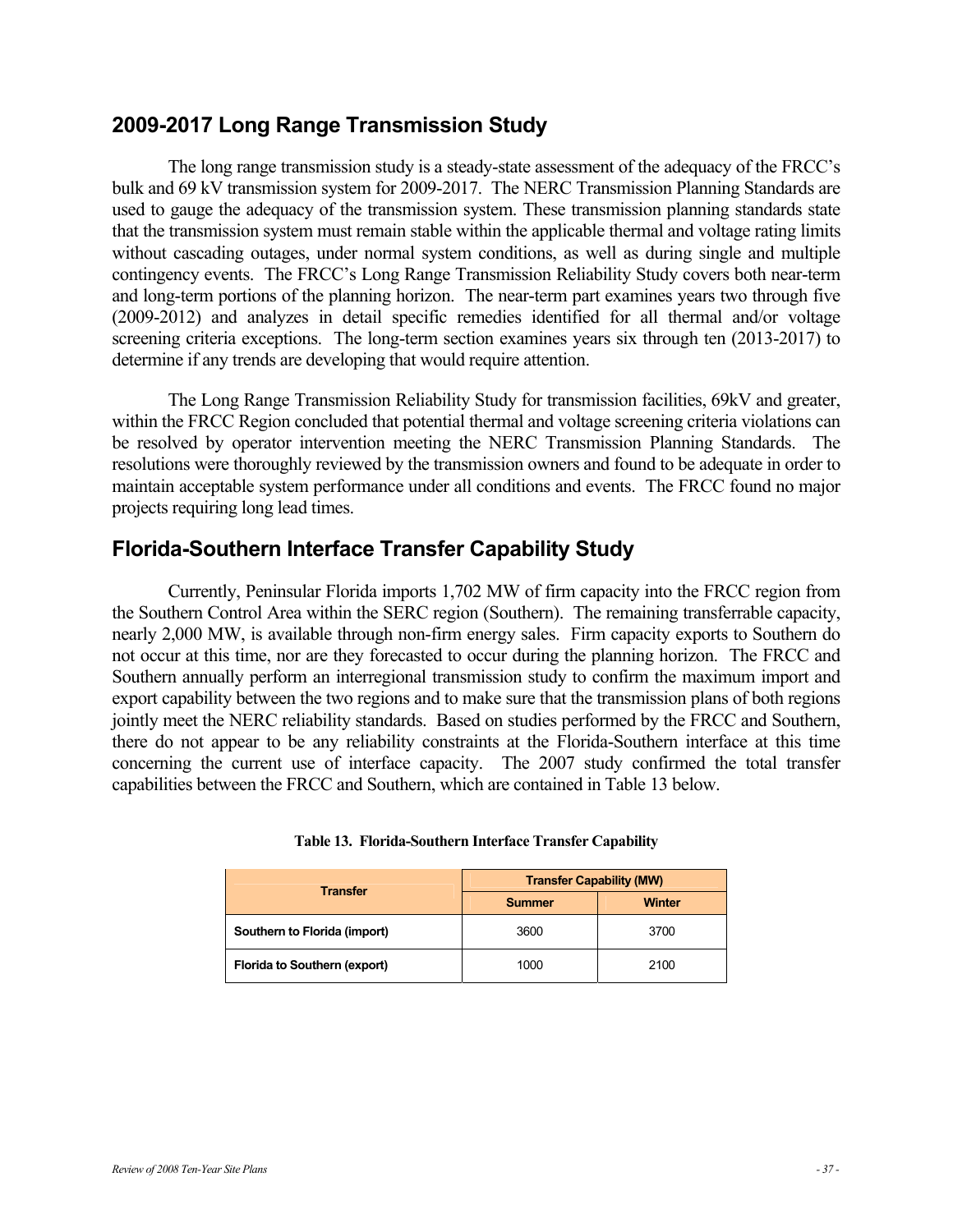## **Update of 2006 Florida Central Coordinated Study**

The Florida Central Coordinated Study, completed in 2006, identified several major 230 kV projects that need to be constructed and in-service as soon as possible. Work on these projects has begun and many of these projects will be in-service by June 2011, including the Lake Agnes-Gifford 230 kV transmission line, which has recently been approved. The 2009-2017 Long Range Transmission Study performed by the FRCC showed significant improvements throughout Central Florida due to the implementation of the planned and committed projects in this area.

## **Proposed Transmission Lines Requiring Certification**

Many of the transmission lines proposed by the FRCC as needing to be built require Transmission Line Siting Act (TLSA) certification. To require certification under Florida's TLSA, a proposed transmission line must meet the following criteria: a rating of at least 230 kV, crossing a county line, and a length of at least 15 miles. Proposed lines in an existing corridor are exempt from TLSA requirements. The Commission determines the reliability need for and the proposed starting and ending points for lines requiring TLSA certification. The Commission must issue a final order granting or denying a determination of need within 90 days of the filing of a petition. The proposed corridor route is determined by the DEP during the certification process. The Governor and Cabinet sitting as the Siting Board ultimately must approve or deny the overall certification of the proposed line.

The Commission has granted a determination of need for four transmission lines in recent years. Two of these facilities have also received certification under the TLSA by Florida's Governor and Cabinet. Table 14 below lists all proposed transmission lines in the Ten-Year Site Plans that meet the criteria for TLSA certification.

| Line<br><b>Owner</b> | <b>Transmission Line</b> | <b>Nominal</b><br>Line<br><b>Voltage</b><br>Length<br>(Miles)<br>(kV) |                                | <b>Dates</b>                    |          | <b>In-Service</b> |
|----------------------|--------------------------|-----------------------------------------------------------------------|--------------------------------|---------------------------------|----------|-------------------|
|                      |                          |                                                                       | <b>Need</b><br><b>Approved</b> | <b>TLSA</b><br><b>Certified</b> |          |                   |
| <b>FPL</b>           | St. Johns-Pringle        | 26.0                                                                  | 230                            | 5/2005                          | 4 / 2006 | 12/2008           |
| PEF/TECO             | Lake Agnes-Gifford       | 32.3                                                                  | 230                            | 9/2007                          |          | 6/2011            |
| <b>FPL</b>           | Manatee-Bob White        | 30.0                                                                  | 230                            | 8/2006                          |          | 12/2011           |
| TECO                 | <b>Willow Oak-Davis</b>  | 29.4                                                                  | 230                            | 6/2007                          | 8/2008   | 6/2012            |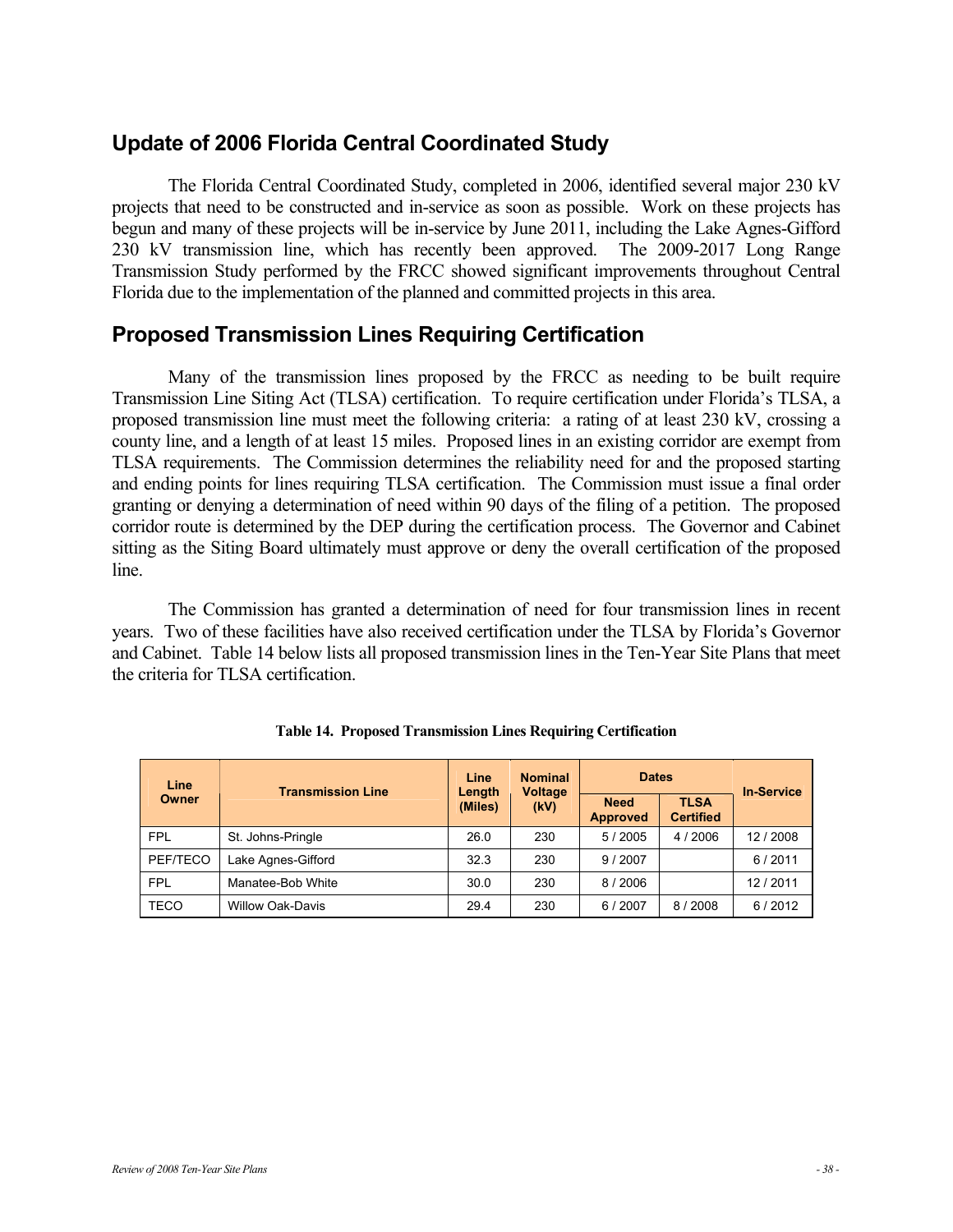## **7. STATE, REGIONAL, AND LOCAL COMMENTS**

### **Florida Municipal Power Agency**

Department of Environmental Protection. FMPA's Ten-Year Site Plan is adequate for planning purposes.

Florida Fish and Wildlife Conservation Commission. No comment on FMPA's Ten-Year Site Plan.

South Florida Regional Planning Council. FMPA should continue efforts to diversify fuel sources and emphasize renewable clean fuels and clean fuel technology. Future planning measures should be consistent with Strategic Regional Policy Plan goals and objectives including energyefficient power generation and transportation systems.

Treasure Coast Regional Planning Council. FMPA's Ten-Year Site Plan is inconsistent with the Strategic Regional Policy Plan regarding reduced reliance on fossil fuels.

South Florida Water Management District. No adverse comments regarding the proposed sites discussed in FMPA's Ten-Year Site Plan.

### **Florida Power & Light Company**

Department of Environmental Protection. FPL's Ten-Year Site Plan is adequate for planning purposes.

Florida Fish and Wildlife Conservation Commission. No comment on FPL's Ten-Year Site Plan.

South Florida Regional Planning Council. FPL should continue efforts to diversify fuel sources and emphasize renewable clean fuels and clean fuel technology. Future planning measures should be consistent with Strategic Regional Policy Plan goals and objectives including energyefficient power generation and transportation systems.

Treasure Coast Regional Planning Council. FPL's Ten-Year Site Plan is inconsistent with the Strategic Regional Policy Plan regarding reduced reliance on fossil fuels.

South Florida Water Management District. No adverse comments regarding the proposed sites discussed in FPL's Ten-Year Site Plan.

Brevard County Board of County Commissioners. The FPL plan for generator additions does not contain sufficient air emissions and cooling water evaluation for the Brevard County Board of County Commissioners to determine project consistency with the Brevard County Comprehensive Plan.

Tampa Bay Regional Planning Council. FPL's Ten-Year Site Plan is consistent with the Council's Strategic Regional Policy Plan.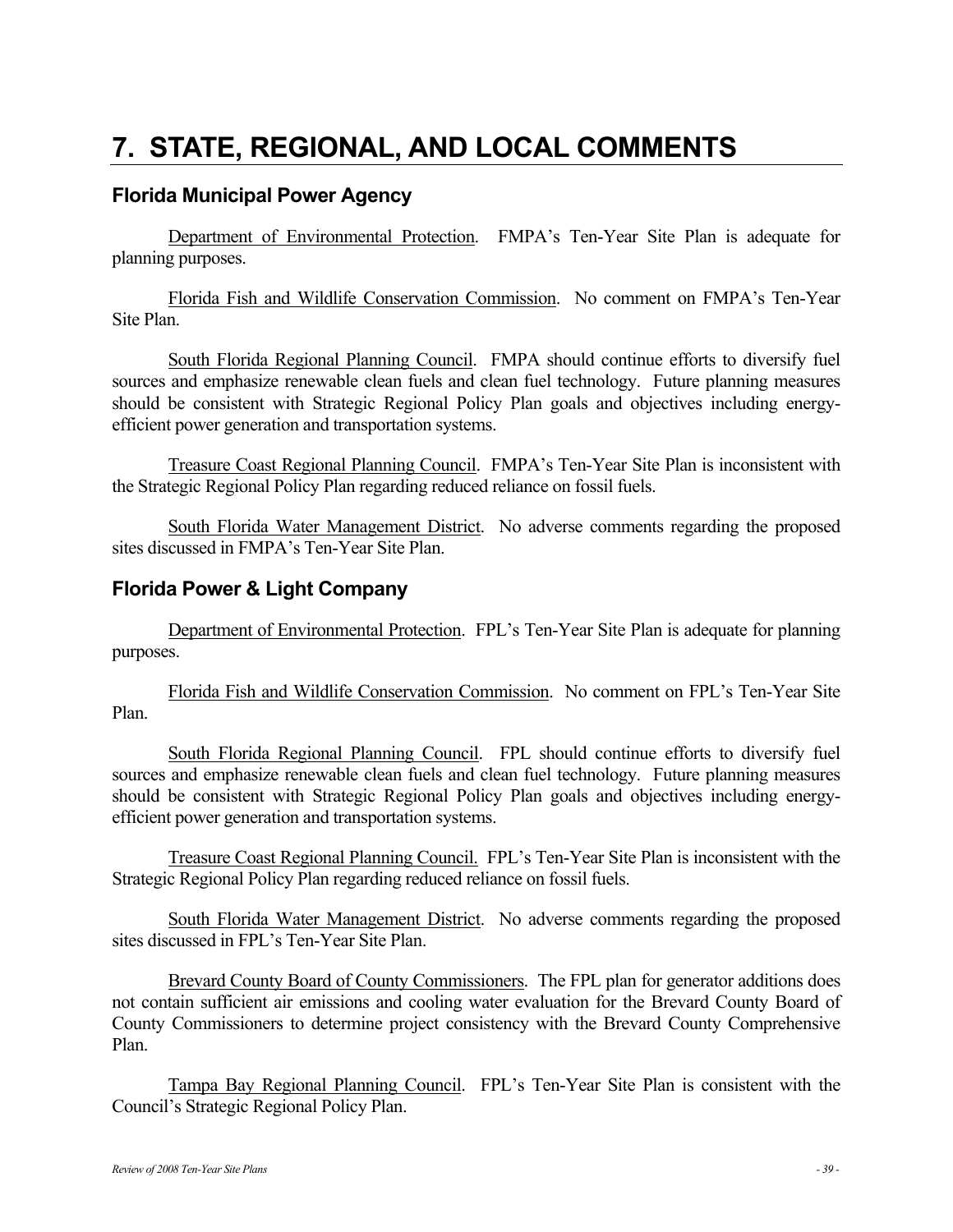Southwest Florida Regional Planning Council. FPL's plan appears to be consistent with regional goals, strategies, and actions.

Northeast Florida Regional Council. No comments on the FP&L Ten-Year Site Plan as it relates specifically to the northeast region.

### **Gainesville Regional Utilities**

Department of Environmental Protection. GRU's Ten-Year Site Plan is adequate for planning purposes.

North Central Florida Regional Planning Council. No comment on GRU's Ten-Year Site Plan.

Alachua County Department of Growth Management. There are concerns with the potential natural resource impacts of the planned biomass-fueled power generation facility at GRU's existing Deerhaven Site.

Florida Fish and Wildlife Conservation Commission. No comment on GRU's Ten-Year Site Plan.

### **Gulf Power Company**

Department of Environmental Protection. GULF's Ten-Year Site Plan is adequate for planning purposes.

Florida Fish and Wildlife Conservation Commission. No comment on GULF's Ten-Year Site Plan.

Apalachee Regional Planning Council. GULF's potential plans for capacity addition to the Sholz Plant Site may have a negative impact on adjacent natural resources thus a thorough environmental assessment is necessary.

The County of Escambia. GULF's possible additional generating unit would be within the existing boundaries of the Plant Crist site, and the plan seems suitable for its documentation of, and reasons for, that possibility.

#### **JEA**

Department of Environmental Protection. JEA's Ten-Year Site Plan is adequate for planning purposes.

Florida Fish and Wildlife Conservation Commission. No comment on SEC's Ten-Year Site Plan.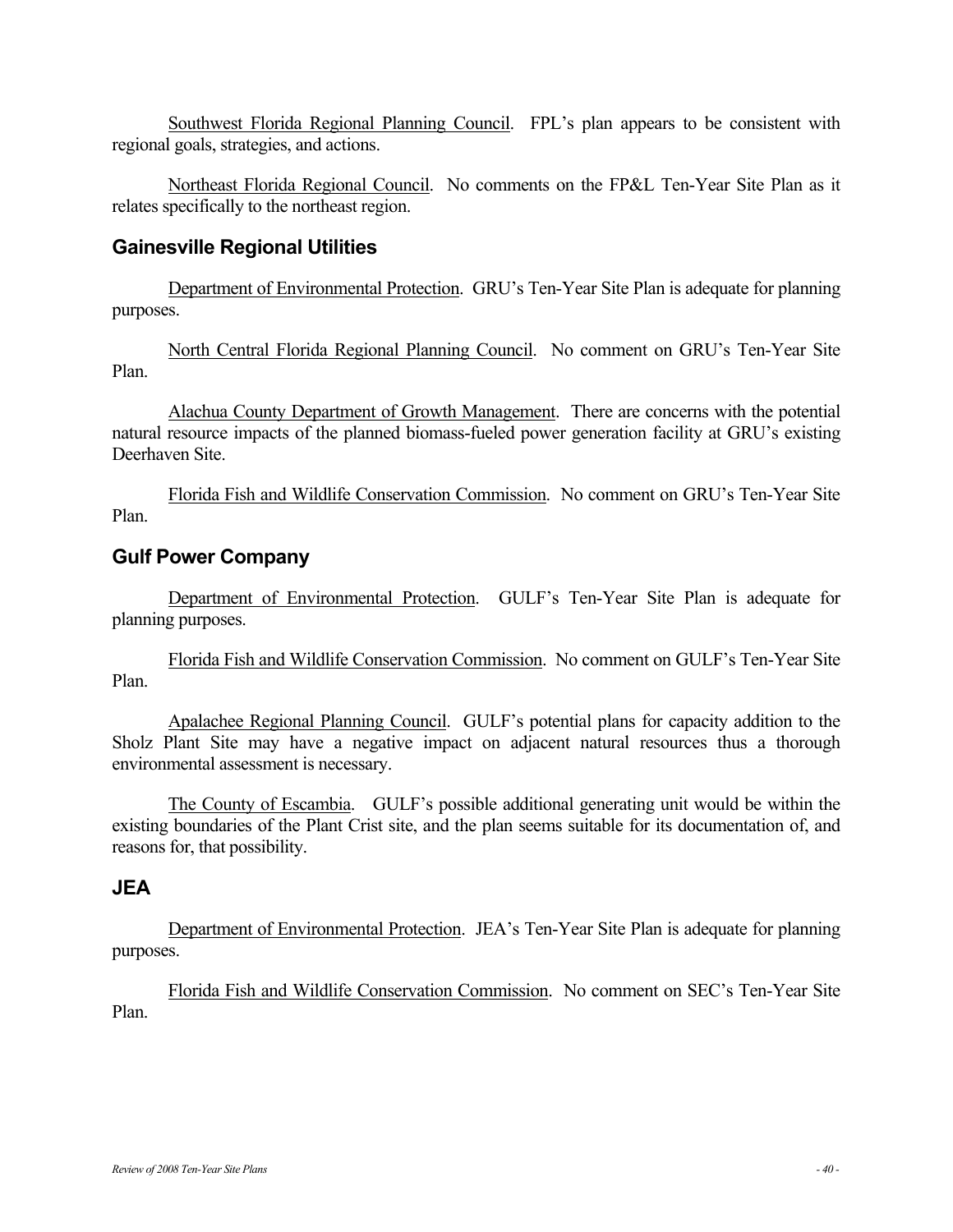## **City of Lakeland**

Department of Environmental Protection. LAK's Ten-Year Site Plan is adequate for planning purposes.

Florida Fish and Wildlife Conservation Commission. No comment on LAK's Ten-Year Site Plan.

### **Orlando Utilities Commission**

Department of Environmental Protection. OUC's Ten-Year Site Plan is adequate for planning purposes.

Florida Fish and Wildlife Conservation Commission. No comment on OUC's Ten-Year Site Plan.

## **Progress Energy Florida**

Department of Environmental Protection. PEF's Ten-Year Site Plan is adequate for planning purposes.

Florida Fish and Wildlife Conservation Commission. No comment on SEC's Ten-Year Site Plan.

Tampa Bay Regional Planning Council. PEF's Ten-Year Site Plan is consistent with the Council's Strategic Regional Policy Plan.

North Central Florida Regional Planning Council. No comment on PEF's Ten-Year Site Plan.

Levy County Planning Department. Preliminary review of PEF's Levy Nuclear Project Site Certification Application reveals potential conflicts with natural resources at the plant site and along the transmission corridor located within southern Levy County.

### **Seminole Electric Cooperative**

Department of Environmental Protection. SEC's Ten-Year Site Plan is adequate for planning purposes.

North Central Florida Regional Planning Council. No comment on SEC's Ten-Year Site Plan.

Florida Fish and Wildlife Conservation Commission. No comment on SEC's Ten-Year Site Plan.